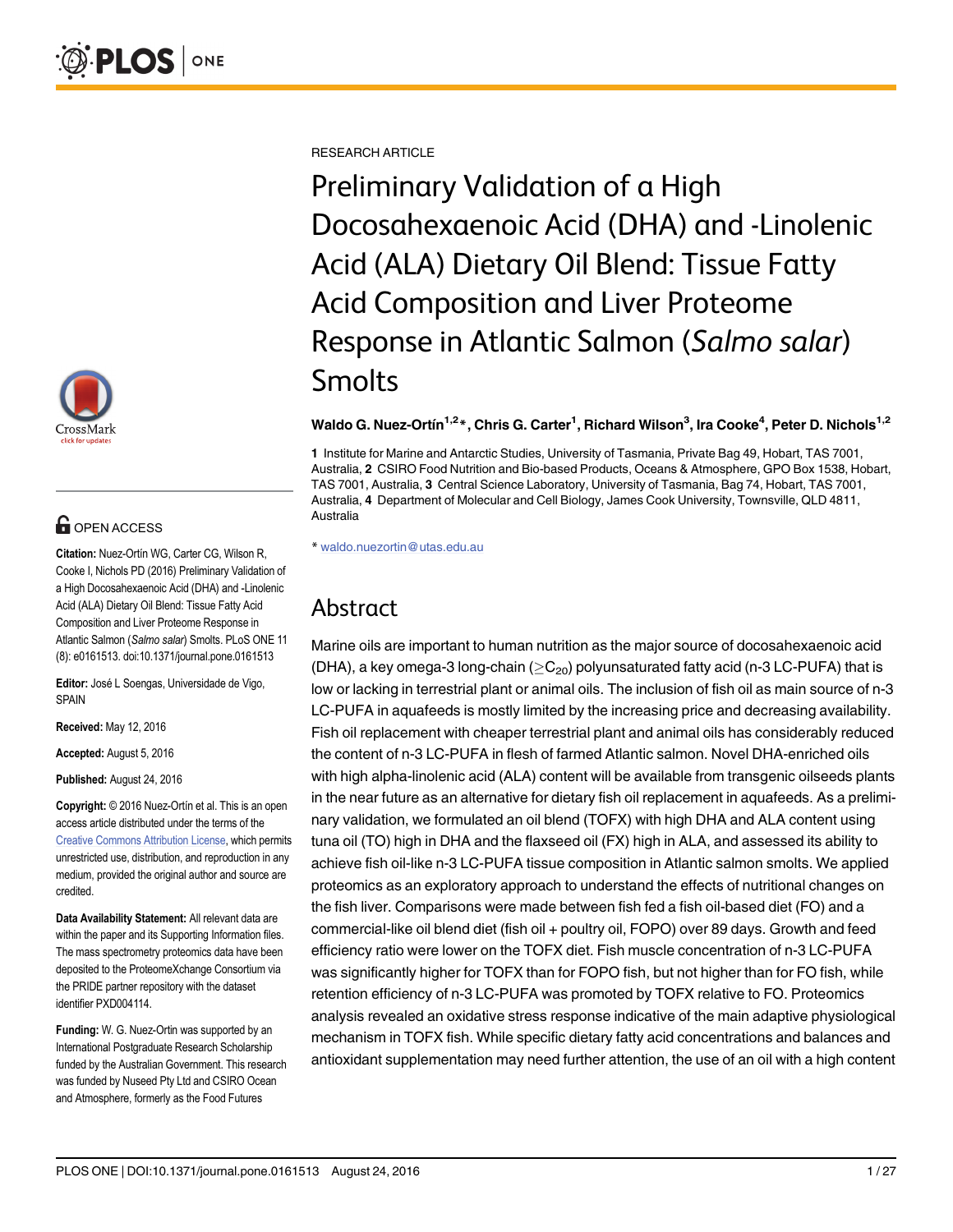<span id="page-1-0"></span>

Flagship and the University of Tasmania. The funder Nuseed approved the publication of the manuscript but had no role in study design, data collection and analysis, or preparation of the manuscript.

Competing Interests: This research was funded by Nuseed Pty Ltd and CSIRO Ocean and Atmosphere, formerly as the Food Futures Flagship and the University of Tasmania. This does not alter our adherence to PLOS ONE policies on sharing data and materials.

Abbreviations: n-3 LC-PUFA, omega-3 long-chain  $(>C_{20})$  polyunsaturated fatty acids; DHA, docosahexaenoic acid; EPA, eicosapentaenoic acid; ALA, alpha-linolenic acid; LA, linoleic acid; OA, oleic acid; PUFA, polyunsaturated fatty acids; n-3, omega-3; n-6, omega-6; n-3:n:6 ratio, omega-3:omega-6 ratio; AD, apparent digestibility; FAMB, fatty acid mass balance.

of DHA and ALA can enhance tissue deposition of n-3 LC-PUFA in relation to a commercially used oil blend.

#### 1. Introduction

The importance of seafood in human nutrition and the ability of aquaculture, as it meets the increasing demand for seafood, to provide nutrients traditionally supplied by seafood, particularly key fatty acids, are central issues in global food security  $[1]$  $[1]$ . The absolute content of omega-3 longchain ( $\geq C_{20}$ ) polyunsaturated fatty acid (n-3 LC-PUFA), particularly docosahexaenoic acid (22:6n-3, DHA) and eicosapentaenoic acid (20:5n-3, EPA), is one of the critical contributions that Atlantic salmon makes to human diet and nutrition [[2\]](#page-21-0), and the benefits of an adequate dietary supply of n-3 LC-PUFA are well documented [[3,](#page-21-0) [4\]](#page-21-0). Current dietary rec-ommendations for weekly intake of n-3 LC-PUFA range between 2 and 14 g [\[5](#page-21-0), [6](#page-21-0)], equivalent to at least two weekly servings of 100 g of fatty fish such as Atlantic salmon. However, concerns regarding the actual content of n-3 LC-PUFA in the fillet of farmed Atlantic salmon and the potential health benefits delivered to the consumer have been raised [[7](#page-21-0)]. As shown by recent reports from Australia and Europe, current absolute concentrations of the n-3 LC-PUFA have dropped to half ( $\sim$  1000 mg per 100 g of muscle) in the last decade and/or show high variability among retailers  $[2, 8]$  $[2, 8]$  $[2, 8]$  $[2, 8]$ . This decrease in n-3 LC-PUFA content was attributed by the same authors to industry feeding practices, which are a consequence of reduced fish oil availability, competition from other industries and increasing price. Terrestrial vegetable oils and rendered animal fats are used to replace fish oil in salmon aquafeeds; and although less expensive and more readily available than fish oil, they are low or lacking in n-3 LC-PUFA [[2,](#page-21-0) [9\]](#page-21-0). Therefore, enhancing the actual nutritional value of Atlantic salmon fillet necessarily requires the inclusion in aquafeeds of new and sustainable oils with higher n-3 LC-PUFA content than those currently in use.

A parallel line of thought is that sustainable feed formulation should also aim to promote efficient tissue deposition of n-3 LC-PUFA. The foundation for this is that tissue fatty acid composition is not only dependent on dietary fatty acid composition, but also on the respective metabolic fates such as utilization for energy, bioconversion or de novo production [\[10\]](#page-21-0). The concept of a "n-3 LC PUFA sparing effect" was revised by Codabaccus et al. [[11](#page-21-0)], concluding that equally important to the absolute dietary supply of n-3 LC-PUFA is an increase in the DHA:EPA ratio that promotes enhanced tissue deposition efficiency. Concurrently, the efficiency of tissue deposition of n-3 LC-PUFA in salmonid teleosts can be promoted by increasing the availability of the alpha-linolenic acid (18:3n-3, ALA) precursor, which can be further desaturated and elongated  $[10, 12, 13]$  $[10, 12, 13]$  $[10, 12, 13]$  $[10, 12, 13]$  $[10, 12, 13]$ , or alternatively, preferentially oxidized over n-3 LC-PUFA if present in high amounts  $[14, 15]$  $[14, 15]$  $[14, 15]$  $[14, 15]$ .

Over the last 15 years, considerable progress has been made in the field of plant metabolic engineering for effective production of oilseeds rich in n-3 LC-PUFA [[16\]](#page-21-0). This research and development has been encouraged by the relatively low production cost of transgenic oilseeds as well as by the potential capability to adequately scale up for large volume applications  $[17]$ . The recent development of a DHA-containing oil extracted from Camelina sativa containing fish oil-like DHA levels of 12%, EPA levels of 3% and ALA levels of 29% presents a future alternative to meet the demand for n-3 LC-PUFA from aquaculture [[18](#page-21-0), [19](#page-22-0)]. This particular profile suggests promise as a substitute for fish oil because it theoretically supports the idea of enhancing efficiency of tissue deposition of n-3 LC-PUFA by sparing their deposition and promoting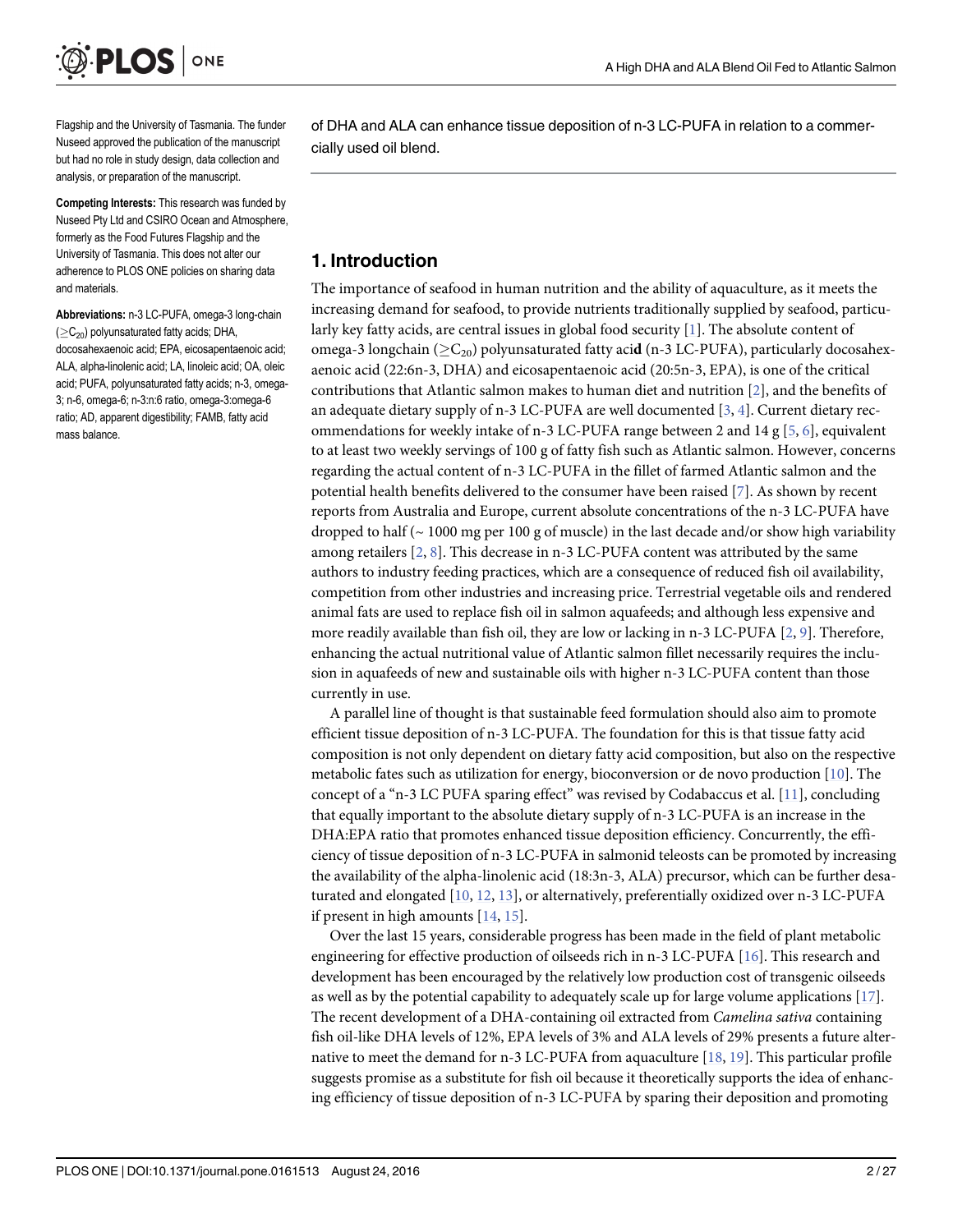<span id="page-2-0"></span>of ALA bioconversion. Novel DHA-containing oils extracted from transgenic plants are presently under development [\[18,](#page-21-0) [20\]](#page-22-0), are only produced in limited quantities, and at the time of this study were unavailable in sufficient amount to perform a feeding trial. Thus, two oils were blended, tuna oil as a source of DHA (27% of total fatty acids), and flaxseed oil as a source of ALA (56% of total fatty acids), to obtain an oil blend that attempted to mimic the fatty acid profile of a novel Camelina-DHA oil. We tested the hypothesis that such a blended oil profile would result in fillet contents of n-3 LC-PUFA higher than those from current alternative oilbased diets and improve the efficiency of tissue deposition of n-3 LC-PUFA as compared to a fish oil-based diet. While EPA-containing oil extracted from transgenic Camelina has been produced [\[21](#page-22-0)] and tested in Atlantic salmon [[22](#page-22-0)] in the United Kingdom, the present study is the first attempt to perform a preliminary validation of an oil with high DHA and ALA profile in salmon, thereby aiming to assist in the further development and use in aquafeeds of novel DHA-containing oils with high ALA content.

A more precise control of feed composition requires both a broader screening and a more sensitive approach to understanding dietary induced physiological changes in fish. This can be achieved by being able to interpret changes in the liver proteome, as previously reported in response to other dietary modifications [[23,](#page-22-0) [24](#page-22-0)]. The liver is a crucial site for fatty acid metabolism and body lipid homeostasis in Atlantic salmon and possesses other regulatory functions related to protein and carbohydrate metabolism, immunity or xenobiotic metabolism [[22](#page-22-0), [25](#page-22-0)]. With regard to the specific use of sustainable ingredients in salmon aquafeeds, the liver proteome of Atlantic salmon has been studied in response to protein substitution  $[26]$  $[26]$  $[26]$ , but the relationship between the liver proteome and oil manipulation has not been investigated.

The objective of the present study was to test the effectiveness of an oil blend with high DHA and ALA content, as found in oil from transgenic *Camelina* seeds [[18\]](#page-21-0), as a substitute for dietary fish oil in Atlantic salmon. Comparisons were made to a fish oil-based diet and a commercial-like oil blend containing fish oil and poultry oil as is currently used in aquafeeds for Atlantic salmon farmed in Tasmania (Australia). Our findings will primarily contribute towards further development and use of DHA-containing oil from transgenic plants as a sustainable solution for improving the nutritional value of salmon fillet. Secondly, knowledge of the liver proteome response to dietary oil manipulation is likely to provide useful insights into the regulatory mechanisms governing lipid metabolism and other metabolism-relevant mechanisms that directly affect phenotypic traits in Atlantic salmon.

## 2. Materials and Methods

## 2.1. Experimental feeds

Three isonitrogenous and isolipidic experimental feeds were formulated to contain 240 g kg<sup>-1</sup> of lipid and 490 g kg−<sup>1</sup> of protein, varying only the lipid source: A 100% fish oil feed (FO), a blend of 20% fish oil and 80% poultry oil (FOPO) regarded as representative of current feeding practices in Tasmania, and a blend of 60% tuna oil and 40% flaxseed oil formulated to mimic the fatty profile of DHA-containing oil from Camelina (TOFX) ([Table 1](#page-3-0)). Each feed included fish meal and yttrium oxide as a digestibility marker. Feeds were manufactured into 3 mm diameter pellets using a California Pellet Mill (CL-2, San Francisco, CA, USA), dried and stored at—20°C until use.

## 2.2. Feeding trial and sampling

The trial was conducted at the Institute for Marine and Antarctic Studies, University of Tasmania (Taroona, Tasmania, Australia). All procedures implemented during this experiment were approved by the University of Tasmania Animal Ethics Committee (Investigation A0014093).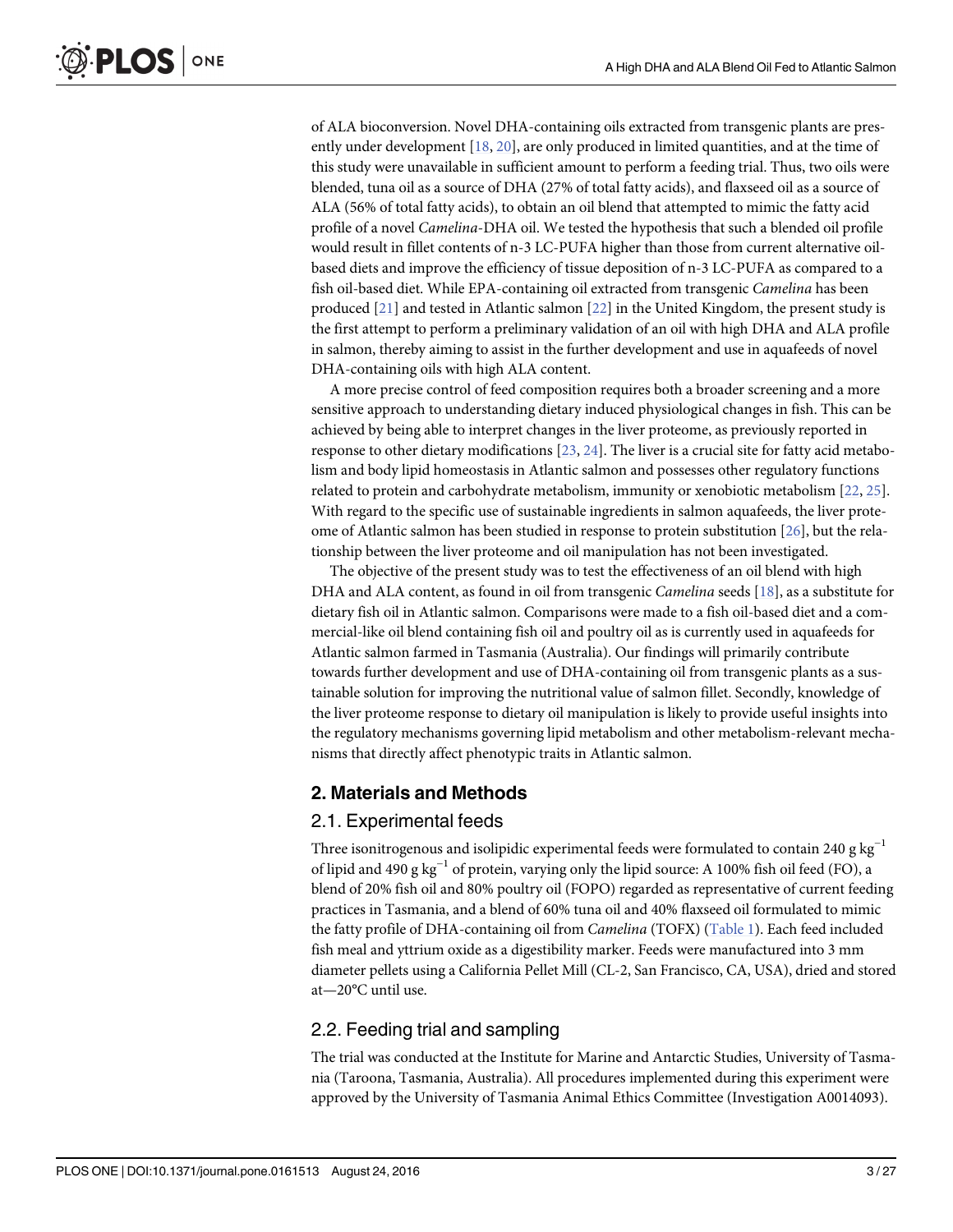|                                               | <b>FO</b>     | <b>FOPO</b>    | <b>TOFX</b>              |  |
|-----------------------------------------------|---------------|----------------|--------------------------|--|
| Ingredient composition (g $kg^{-1}$ )         |               |                |                          |  |
| Fish meal <sup>1</sup>                        | 350           | 350            | 350                      |  |
| $\text{Casein}^2$                             | 146           | 146            | 146                      |  |
| Wheat gluten <sup>1</sup>                     | 50            | 50             | 50                       |  |
| Soy protein concentrate <sup>1</sup>          | 116           | 116            | 116                      |  |
| Fish oil <sup>3</sup>                         | 190           | 38             | $\overline{\phantom{a}}$ |  |
| Poultry oi <sup>1</sup>                       | $\frac{1}{2}$ | 152            |                          |  |
| Tuna oil <sup>4</sup>                         |               | -              | 114                      |  |
| Flaxseed oil <sup>5</sup>                     |               | $\blacksquare$ | 76                       |  |
| Starch <sup>6</sup>                           | 74            | 74             | 74                       |  |
| Vitamin mineral mix <sup>7</sup>              | 3             | 3              | 3<br>10                  |  |
| CMC <sup>8</sup>                              | 10            | 10             |                          |  |
| Dicalcium Phosphate <sup>9</sup>              | 6             | 6              | 6                        |  |
| $Stay-C^7$                                    | 1.5           | 1.5            | 1.5                      |  |
| Choline chloride <sup>8</sup>                 | 1             | 1              | 1                        |  |
| Alpha-celullose <sup>8</sup>                  | 7.5           | 7.5            | 7.5                      |  |
| Yttrium oxide <sup>8</sup>                    | 1             | 1              | 1                        |  |
| Sipernat <sup>10</sup>                        | 40            | 40             | 40                       |  |
| DL-Methionine <sup>11</sup>                   | 4             | 4              | $\overline{4}$           |  |
| Proximate composition (g kg <sup>-1</sup> DM) |               |                |                          |  |
| Dry matter $(g kg^{-1})$                      | 906.5         | 897.2          | 902.0                    |  |
| Crude protein                                 | 489.7         | 492.5          | 490.2                    |  |
| <b>Total lipid</b>                            | 237.9         | 247.9          | 242.5                    |  |
| Ash                                           | 111.2         | 111.0          | 109.0                    |  |
| Gross energy (MJ kg-1)                        | 24.7          | 24.7           | 24.6                     |  |

#### <span id="page-3-0"></span>[Table 1.](#page-2-0) Ingredient and proximate composition of experimental feeds.

FO, oil content of feed is 100% fish oil; FOCF, oil content of feed is 20% fish oil and 80% chicken fat; TOFX, oil content of feed is 60% tuna oil and 40% flaxseed oil.

<sup>1</sup> Skretting Australia, Cambridge, TAS, Australia;

4 Clover Corporation/NuMega Lipids, Melbourne, VIC, Australia;

<sup>5</sup>Kayban, Melbourne, VIC, Australia;

6 Starch Australasia, Lane Cove, NSW, Australia;

<sup>7</sup>DSM, Wagga, NSW, Australia;

<sup>8</sup>Sigma-Aldrich, Castle Hill, NSW, Australia;

<sup>9</sup>ACE Chemical Company, Adelaide, SA, Australia;

10Degussa, Frankfurt, Germany;

11BEC Feed Solutions, Goodna, QLD, Australia.

doi:10.1371/journal.pone.0161513.t001

Atlantic salmon smolts were sourced from a commercial hatchery (Petuna, Tasmania, Australia), randomly allocated in 12 x 500 L seawater tanks at an initial stocking density of 26 fish  $\text{rank}^{-1}$  and acclimated for 28 days. Tanks were arranged in two independent six-tank partial recirculation systems, each equipped with a heat-exchanger, protein skimmer, drum filter, UV filter and biological filter. System seawater was continually supplied and progressively replaced twice daily, with tanks supplied at a rate of 8.5 L min−<sup>1</sup> . Tanks were maintained at 15°C water temperature, and at 12 h light:12 h dark photoperiod. Water quality parameters (pH, DO, nitrate and nitrite) were recorded daily and maintained within limits for Atlantic salmon [[27](#page-22-0)].

<sup>&</sup>lt;sup>2</sup>MP Biomedicals Australasia Pty., Seven Hills, NSW, Australia;

<sup>&</sup>lt;sup>3</sup>Chilean anchovy oil, Skretting Australia, Cambridge, TAS, Australia;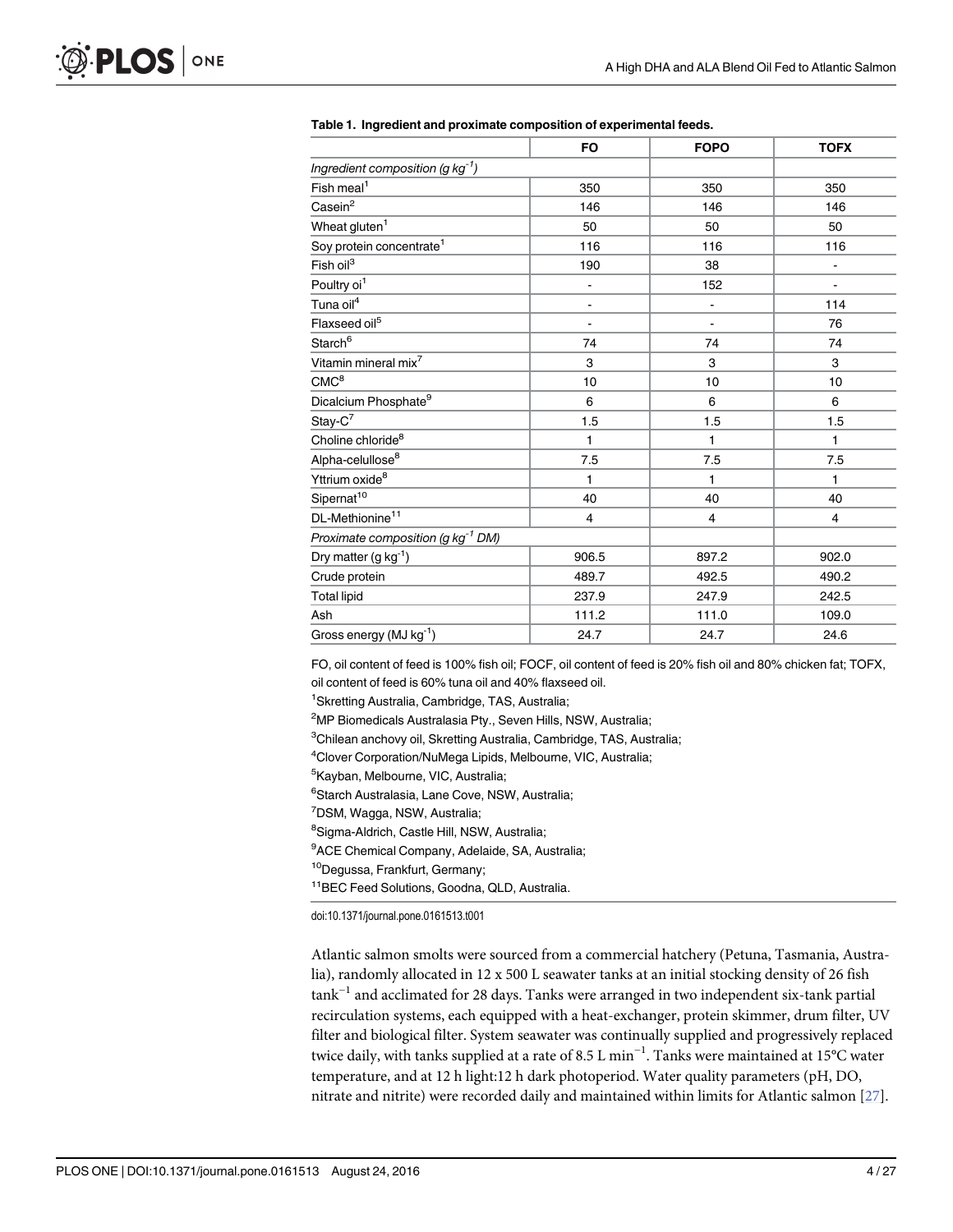<span id="page-4-0"></span>During acclimation, fish were fed a commercial feed (520 g kg<sup>-1</sup> of crude protein, 210 g kg<sup>-1</sup> of fat, and 21.9 MJ kg−<sup>1</sup> of GE; Skretting, Tasmania, Australia).

At the start of the trial, fish were anaesthetized (Aqui-S<sup>®</sup> 50 mg L<sup>-1</sup>) [\[28\]](#page-22-0) and wet weight and fork length measured. A total of 24 fish, representative of the initial population, were euthanized (Aqui-S<sup>®</sup> 500 mg L<sup>-1</sup>). Twelve whole carcasses were stored at -20°C for initial chemical and fatty acid composition analyses. Dissected liver and dorsal muscle from the other twelve fish were frozen in liquid nitrogen and stored at -80°C for initial proximate and fatty acid composition analyses. Four replicate tanks, two per recirculation system, were randomly assigned to each experimental diet or treatment. Feeds were provided at 1% fish body weight in two daily rations (0900 and 1700 h), and increased uniformly by 0.1% fish body weight every week. Uneaten feed was collected twice daily 10 min after feeding to accurately determine feed intake per tank. At 21-day intervals, all fish were anaesthetized and bulk weighed to monitor growth. After 89 days of growth, eight fish tank<sup>-1</sup> were euthanized. Four whole carcasses were stored at -20°C for final chemical and fatty acid composition analysis. Dissected dorsal muscle and liver from the other four fish were subsampled, frozen in liquid nitrogen, and stored at -80°C for chemical and fatty acid composition and proteomic analyses. At the end of the trial (day 102), four fish per tank were anaesthetized and stripped for collection of faeces [[29](#page-22-0)] and further proximate and fatty acid composition analyses. Fish were not fed for 24 h prior to being anaesthetized or euthanized.

#### 2.3. Chemical composition

Tissues and whole carcasses sampled from the initial population were pooled, whereas tissues, whole carcasses and faeces from the final population were pooled on a per tank basis. Feeds, whole carcasses, tissues and faeces were freeze-dried to constant weight and milled to a fine powder. Dry matter was obtained by drying at 135°C for 2 h and ash content after incineration at 600°C for 2 h [[30](#page-22-0)]. Crude protein was calculated after determination of total nitrogen by Kjeldahl analysis (Kjeltec™ 8100, Foss, Denmark), based on N x 6.25 [\[30](#page-22-0)]. Total lipid was obtained following overnight extraction using a modified Bligh and Dyer protocol [\[31\]](#page-22-0), involving a single phase extraction using dichloromethane/methanol/water (1:2:0.8, v/v/v) followed by phase separation to yield a total lipid extract. Gross energy was measured by bomb calorimeter (6725 Semimicro, Parr, IL, USA). Analyses were performed in quadruplicate for experimental diets and initial sampling and in duplicate for final sampling. All analyses were corrected for DM.

#### 2.4. Fatty acid analysis

An aliquot of the total lipid extract was trans-methylated in methanol/dichloromethane/hydrochloric acid (10:1:1,  $v/v/v$ ) at 80°C for 2 h. After addition of mQ water (1 mL), the mixture was extracted with hexane/dichloromethane (4:1, v/v) three times to obtain fatty acid methyl esters (FAME). FAME were made up to a known volume with internal injection standard (19:0 FAME, Nu-Chek Prep, Inc., MN, USA) and analysed by a 7890B gas chromatograph (Agilent Technologies, California, USA) equipped with a Supelco Equity™-1 fused silica capillary column (15 m  $\times$  0.1 mm i.d., 0.1 µm film thickness), flame ionization detector, split/splitless injector, and a 7683B auto sampler (Agilent Technologies, CA, USA). Helium was used as the carrier gas and samples were injected in splitless mode at an oven temperature of 120°C. After injection, oven temperature was increased to 270 $^{\circ}$ C at 10 $^{\circ}$ C min<sup>-1</sup> and to a final temperature of  $300^{\circ}$ C at  $5^{\circ}$ C min<sup>-1</sup>. Peaks were quantified with ChemStation software (Agilent Technologies, CA, USA) and initially identified using retention times from authentic and laboratory standards. Gas chromatography results are normally subject to an error of up to ±5% of peak area.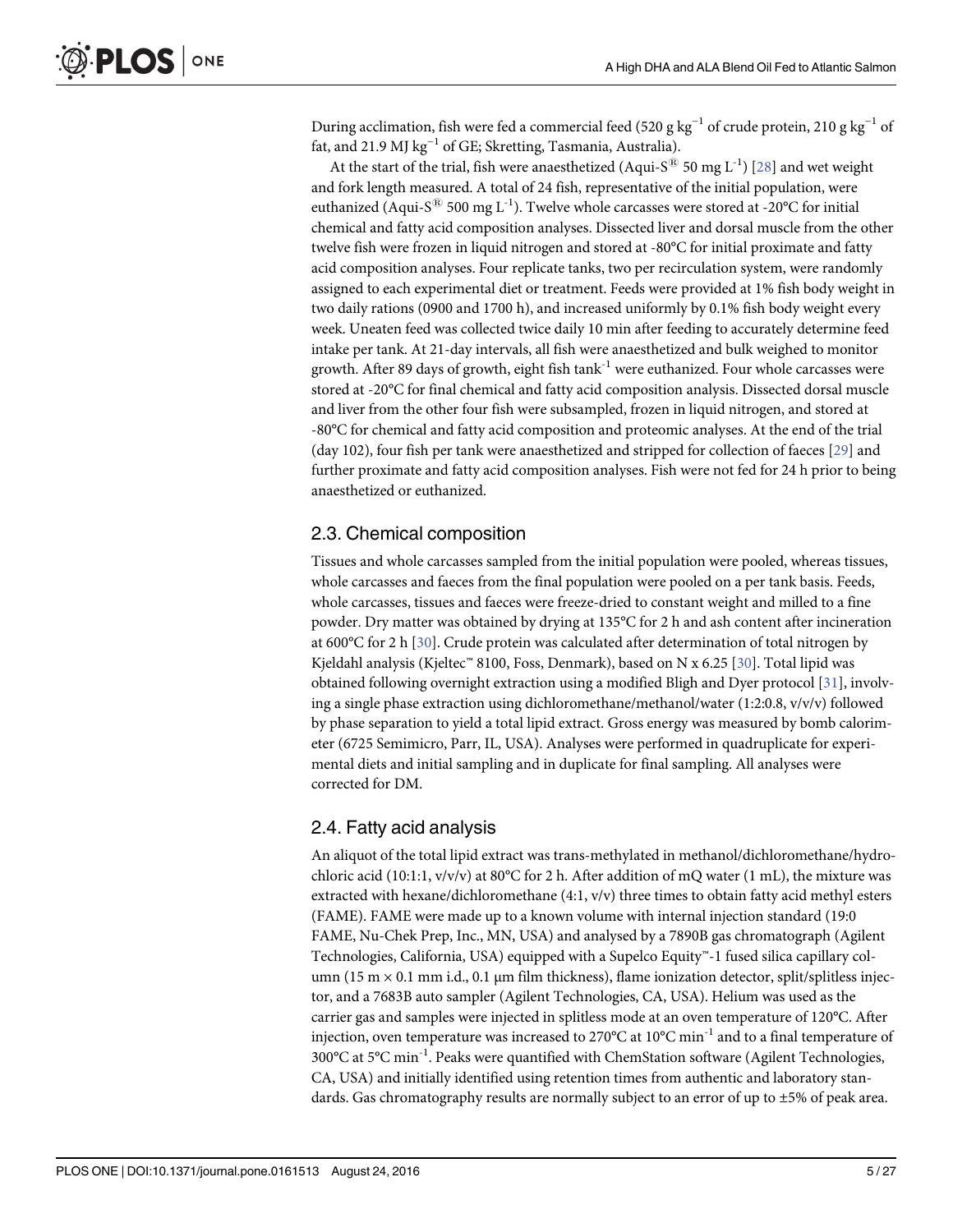<span id="page-5-0"></span>Absolute and relative values for each detected fatty acid were calculated from the areas of chromatogram peaks.

GC-mass spectrometric (GC-MS) analyses were performed on a Finnigan Trace GC-MS ultra Quadrupole GC-MS (ThermoQuest Trace DSQ, Thermo Electron Corporation, TX, USA). Data was processed with ThermoQuest Xcalibur software (Thermo Electron Corporation, TX, USA). The GC fitted with an on-column injector and a capillary HP-5 Ultra column (50 m x 0.32 mm i.d., 0.17 μm film thickness, Agilent technologies, USA) of similar polarity to that described above. Individual components were identified using mass spectral data and by comparing retention time and MS data with those obtained for authentic and laboratory standards. A full procedural blank analysis was performed concurrent to the sample batch.

#### 2.5. Digestibility

Apparent digestibility (AD) was determined by assessing yttrium concentrations in experimental diets and faeces. Yttrium was analysed using inductively coupled plasma mass spectrometry (ELEMENT 2, Thermo Fisher Scientific Inc., MA, USA) following digestion with nitric acid and hydrogen peroxide as previously described [\[32\]](#page-22-0). Apparent digestibility coefficients were calculated as (%) = 100 – (100 x ( $Y_{\text{diet}}/Y_{\text{faces}}$ ) x ( $X_{\text{faces}}/X_{\text{diet}}$ )), where Y is the percentage of yttrium oxide and X is the percentage of a particular nutrient  $[33]$ .

## 2.6. Fatty acid mass balance (FAMB)

A whole-body FAMB method was performed on the n-3 biosynthetic pathway to estimate the metabolic fate of ALA as previously described [\[10](#page-21-0)].

#### 2.7. Liver preparation for proteomic analysis

2.7.1. Protein extraction. Liver tissues from two fish ( $\sim$  50 mg each) from each tank (8 treatment<sup>-1</sup>) were individually homogenized in Eppendorf tubes containing lysis buffer (7M) urea, 2M thiourea, 50 mM pH 8 Tris) and protease inhibitor cocktail (Roche) using Tissue-Tearor homogenator (Biospec Products, OK, USA). Each extraction was performed for 18–24 h at 4°C with overnight rotation. After removal of insoluble material by centrifugation, an aliquot was precipitated with 100% ethanol  $(9:1, v/v)$  overnight. Protein pellets were washed twice in 70% ethanol and re-suspended in lysis buffer. Protein concentrations were estimated with Bradford Protein Assay (Bio-Rad) using plate reader (Synergy TMHT, BioTek, QL, Australia). Sampling pooling was used to reduce the effect of inter-individual variability relative to the biochemical differences between fish groups exposed to different farming conditions [[23](#page-22-0),  $34$ . Liver protein extracts were pooled by tank (n = 4) and the volumes adjusted with lysis buffer to achieve a concentration of 1  $\mu$ g  $\mu$ L<sup>-1</sup> for each sample pool.

2.7.2. Nano-liquid chromatography and tandem mass spectrometry (LTQ-Orbitrap XL). Protein samples were trypsin-digested using standard procedures [[35\]](#page-22-0) and analyzed by nanoLC-MS/MS using an LTQ-Orbitrap XL and Ultimate 3000 RSLCnano HPLC system (ThermoFisher Scientific, MA, USA). Tryptic peptides ( $\sim$ 1 µg) were loaded onto a 20 mm x 75 μm PepMap 100 trapping column (3 μm C<sub>18</sub>) at 5 μl/min, using 98% water, 2% acetonitrile and 0.05% TFA. Peptides were separated at 0.3 μl/min on a 250 mm x 75 μm PepMap 100 RSLC column ( $2\mu$ m C<sub>18</sub>) held at 40°C, using a stepped gradient from 97% mobile phase A (0.1% formic acid in water) to 50% mobile phase B (0.08% formic acid in 80% acetonitrile and 20% water) comprising 3–10% B over 10 min, 10–40% B over 120 min, 40–50% B over 10 min, holding at 95% B for 10 min then re-equilibration in 3% B for 15 min. The LTQ-Orbitrap XL was controlled using Xcalibur 2.1 software in data-dependent mode and MS/MS spectra were acquired as described [\[35](#page-22-0)].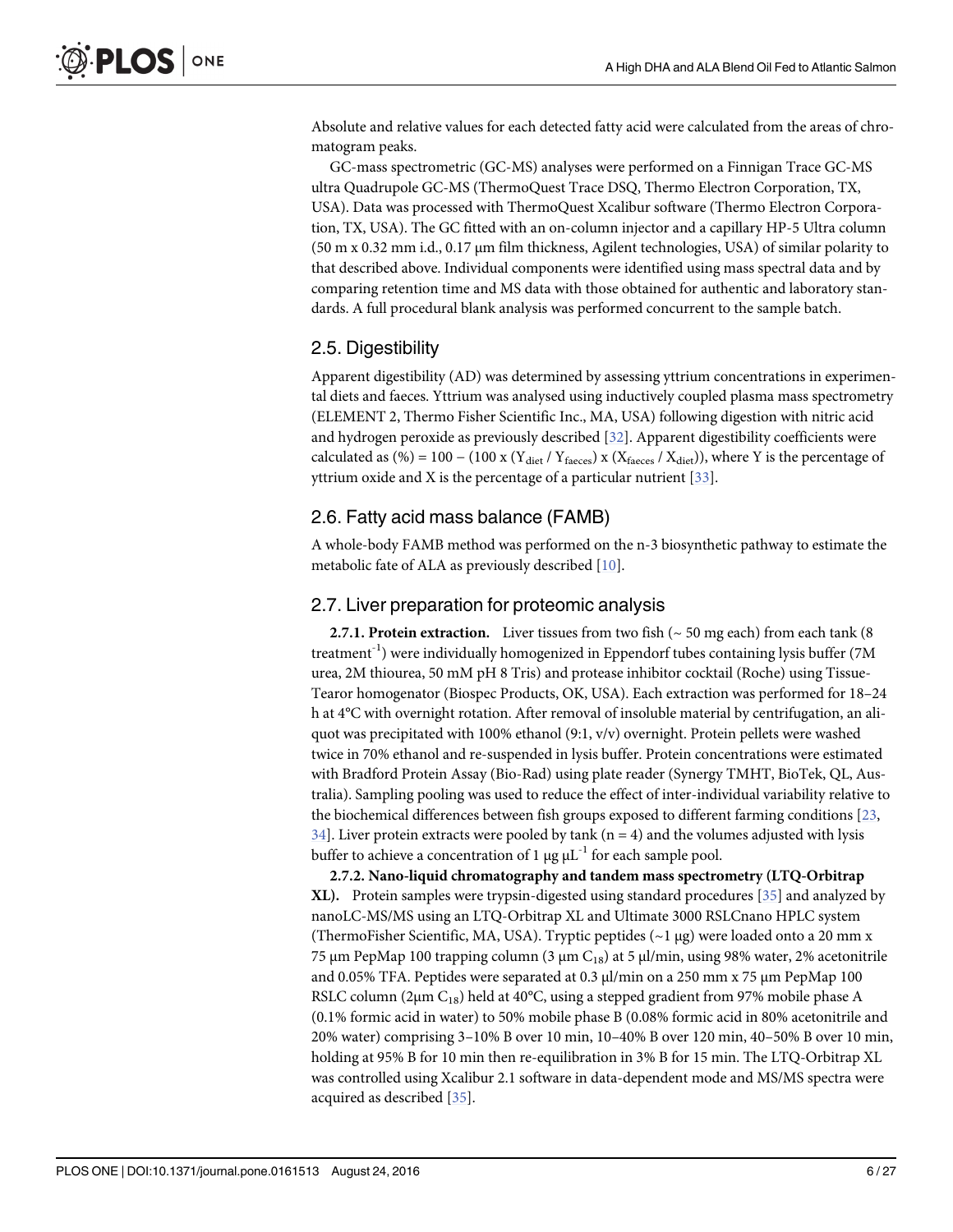<span id="page-6-0"></span>2.7.3. Database searching and criteria for protein identification. RAW files from the LTQ-Orbitrap were imported into MaxQuant software version 1.5.1.2 for peptide matching to MS/MS spectra and label-free protein quantification on the basis of median peptide intensity (LFQ) values  $[36]$ . MS/MS spectra were searched against the Salmonidae database ( $\frac{http://}{http://}$  $\frac{http://}{http://}$  $\frac{http://}{http://}$ [uniprot.org/taxonomy/8030](http://uniprot.org/taxonomy/8030); 17,795 entries entries) using the Andromeda search engine. Default settings for protein identification were used, including a maximum of two missed cleavages, mass error tolerances of 20 ppm then 4.5 ppm for initial and main peptide searches, respectively, 0.5 Da tolerance for fragment ions, variable oxidation of methionine and fixed carbamidomethylation of cysteine. The false discovery rates for peptide-spectrum matches and protein identification were both set to 0.01. MaxQuant output files of the complete peptide and protein-level mass spectrometry are provided in [S1 File](#page-20-0).

#### 2.8. Calculations and statistical analysis

Standard formulae were used to assess growth, feed efficiency and biometrical data. Specific growth rate was calculated as SGR (%  $d^{-1}$ ) = 100 x (ln Wf / ln Wi) / d, where Wf and Wi are the final and initial weights (g) and d the number of days of the experiment. Feed efficiency ratio  $(g g<sup>-1</sup>)$  was determined as FER = W<sub>g</sub> / FI, where W<sub>g</sub> is weight gain (g) over the feeding trial and FI is the total feed intake (g). Fulton's condition factor was calculated as  $k = W / FL^3$ , where W is fish weight (g) and FL is fork length (cm). Hepato-, whole gut-, and pyloric caeca- somatic indices were determined as HSI, GSI,  $PCSI = (TW / W) \times 100$ , where TW is tissue weight (g) and W is fish weight (g). The % difference in fatty acid concentrations between diet and tissues was calculated as [(dietary fatty acid—tissue fatty acid) / dietary fatty acid] x 100.

Statistical analyses of growth, digestibility and chemical composition were performed using SPSS v22.0 software (IBM Corp., NY, USA). Data interpretation was based on one-way analysis of variance (ANOVA) at a significance level of 0.05. Data were checked with Levene's test to ensure normality and homogeneity of variance. Where significant differences were detected by ANOVA, data was subjected to Tukey-Kramer HSD post-hoc test. Results were expressed as mean  $\pm$  standard error (SEM) (n = 4) and different letters within a row were used to denote significant differences ( $p < 0.05$ ) among treatments.

The effect of two separate recirculation systems as a random factor was explored in the form of a randomized block design, resulting in only a significant difference in terms of feed intake  $(p_{system} = 0.042, F_{system} = 5.809)$  and consequently on final weight  $(p_{system} = 0.004, F_{system} = 0.004)$ 15.629), SGR ( $p_{system} = 0.011$ ,  $F_{system} = 10.955$ ) and FER ( $p_{system} = 0.011$ ,  $F_{system} = 11.006$ ). Noting there was a balanced design and each feed was fed to duplicate tanks in each system. Accordingly, system was computed as random factor within the ANOVA analysis for all variables under study and will not be discussed further.

For statistical analysis of LTQ-Orbitrap mass spectrometry, the "ProteinGroups" output file generated by MaxQuant analysis of liver extracts was analysed in R  $[37]$  using the *limma* package  $[38]$  $[38]$  $[38]$ . Proteins identified on the basis of a single matching peptide were excluded and only proteins detected in at least three biological replicates in any one treatment group were considered. The effect of diet was investigated by fitting a linear model with log2 protein group intensity as the response and diet and system as explanatory variables. All contrasts between different pairs of diets were extracted from this model. Prior to model fitting, intensity values were normalized using cyclic loess normalization [[39](#page-22-0)] and the method of empirical array quality weights [\[40\]](#page-23-0) was used to calculate sample reproducibility and down-weight less reproducible samples. After initial model fitting, empirical Bayes [\[41](#page-23-0)] was used to calculate moderated test statistics and Benjamini Hochberg correction was applied to adjust p-values for multiple testing. Missing values for all remaining proteins were excluded from the analysis with degrees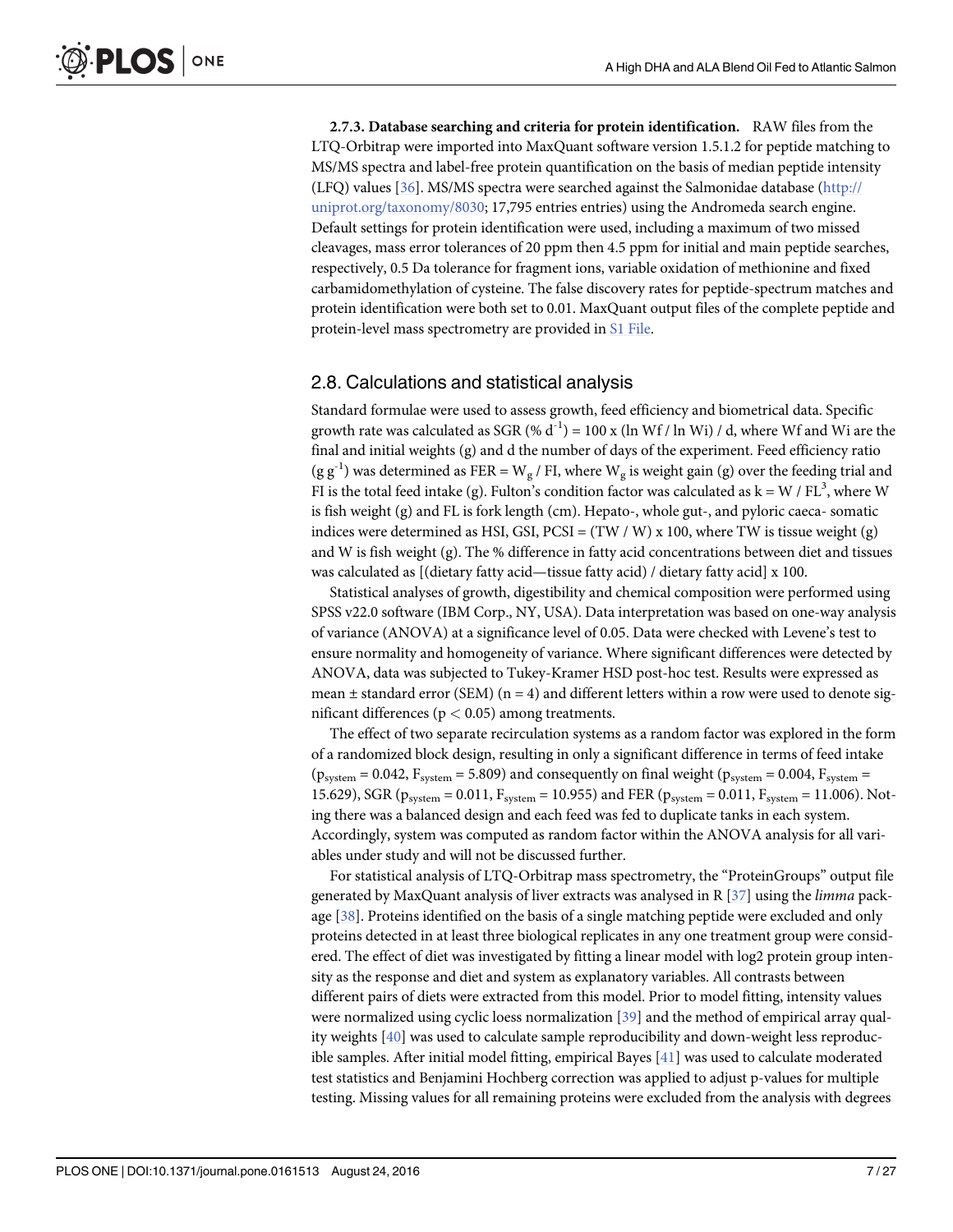<span id="page-7-0"></span>of freedom adjusted accordingly. Proteins differentially abundant at an adjusted p-value < 0.1 were selected for functional characterization. The salmonidae genes were first mapped to human orthologues using PANTHER  $[42]$  $[42]$  $[42]$  and then submitted to STRING v10  $[43]$  $[43]$  $[43]$  for network enrichment analysis.

## 3. Results

#### 3.1 Chemical composition of feeds

The three experimental feeds were isonitrogenous (490.8  $\pm$  0.86 g kg<sup>-1</sup> DM), isolipidic (242.8 ± 2.89 g kg<sup>-1</sup> DM) and isoenergetic (24.7 ± 0.03 MJ kg<sup>-1</sup>) ([Table 1\)](#page-3-0). The fish oil-based feed (FO) was 2.5 and 2.8-fold higher in DHA and EPA, respectively, than the commercial-like feed (FOPO), resulting in similar DHA:EPA ratios of approximately of 1 ([Table 2](#page-8-0)). The TOFX feed was similar to FO in DHA, but 3.5-fold lower in EPA, resulting in a DHA:EPA ratio of 3.4. The concentration of n-3 LC-PUFA in the TOFX feed was 1.6-fold lower than in the FO feed and 1.7-fold greater than in the FOPO feed. The TOFX feed was highest in ALA, with a concentration 11.4 and 18.7-fold greater than that of the FO and FOPO feeds, respectively. In both FO and TOFX feeds, polyunsaturated fatty acids (PUFA) was the dominant fatty acid group and palmitic acid (16:0, PA) was the dominant fatty acid; in FOPO feed, monounsaturated fatty acids (MUFA) was the dominant fatty acid group with oleic acid (18:1n-9, OA) as the dominant fatty acid.

## 3.2. Growth performance and biometry

Feed intake was similar across treatments and fish fed the three diets doubled their initial wet weight ([Table 3\)](#page-9-0). Growth and biometry were not different in FO and FOPO fish, but were negatively affected in TOFX fish. Final weight was significantly lower ( $p_{\text{dict}} = 0.042$ ,  $F_{\text{dict}} = 4.829$ ) in TOFX fish as compared to FO or FOPO fish. SGR ( $p_{\text{diet}} = 0.025$ ,  $F_{\text{diet}} = 6.046$ ) and FER ( $p_{\text{diet}} =$ 0.009,  $F_{\text{dict}}$  = 8.893) were significantly lower in TOFX fish. Fork length was not different across treatments, but k was significantly ( $p_{\text{diet}} = 0.033$ ,  $F_{\text{diet}} = 5.420$ ) lower for TOFX fish than for FO or FOPO fish. HSI was not different across treatments. There were significant differences in GSI ( $p_{\text{dict}} = 0.016$ ,  $F_{\text{dict}} = 7.302$ ) and PCSI ( $p_{\text{dict}} = 0.046$ ,  $F_{\text{dict}} = 4.624$ ), with these in TOFX fish not different to those of FOPO fish, but lower than those of FO fish.

## 3.3. Digestibility

Dietary oil source did not have a significant effect on apparent digestibility (AD) of dry matter, crude protein, total lipid or gross energy. Digestibility values were on average  $69.4 \pm 0.09\%$  for dry matter, 89.3  $\pm$  0.32% for crude protein, 94.0  $\pm$  0.08% for lipid, and 80.6  $\pm$  0.93% for gross energy.

AD for fatty acids was significantly affected by dietary oil source, however, differences were smaller than 3% for most individual and classes of fatty acids ([S1 Table\)](#page-20-0). AD of DHA was lowest ( $p_{\text{dict}} = 0.004$ ,  $F_{\text{dict}} = 9.993$ ) in TOFX fish, whereas AD of EPA and other n-3 LC-PUFA were not different across treatments. AD of ALA was lowest ( $p_{\text{dict}} = 0.000$ ,  $F_{\text{dict}} = 30.110$ ) in TOFX fish, and the same pattern was also followed for total n-3 PUFA ( $p_{\text{diet}} = 0.002$ ,  $F_{\text{diet}} =$ 12.780) and total PUFA ( $p_{\text{diet}}$  = 0.035,  $F_{\text{diet}}$  = 5.275). AD of total MUFA was higher ( $p_{\text{diet}}$  = 0.042,  $F_{\text{dict}}$  = 4.819) in TOFX fish than in FO fish, but not different from FOPO fish, whereas AD of total SFA was not different across treatments and lower than for total PUFA and total MUFA.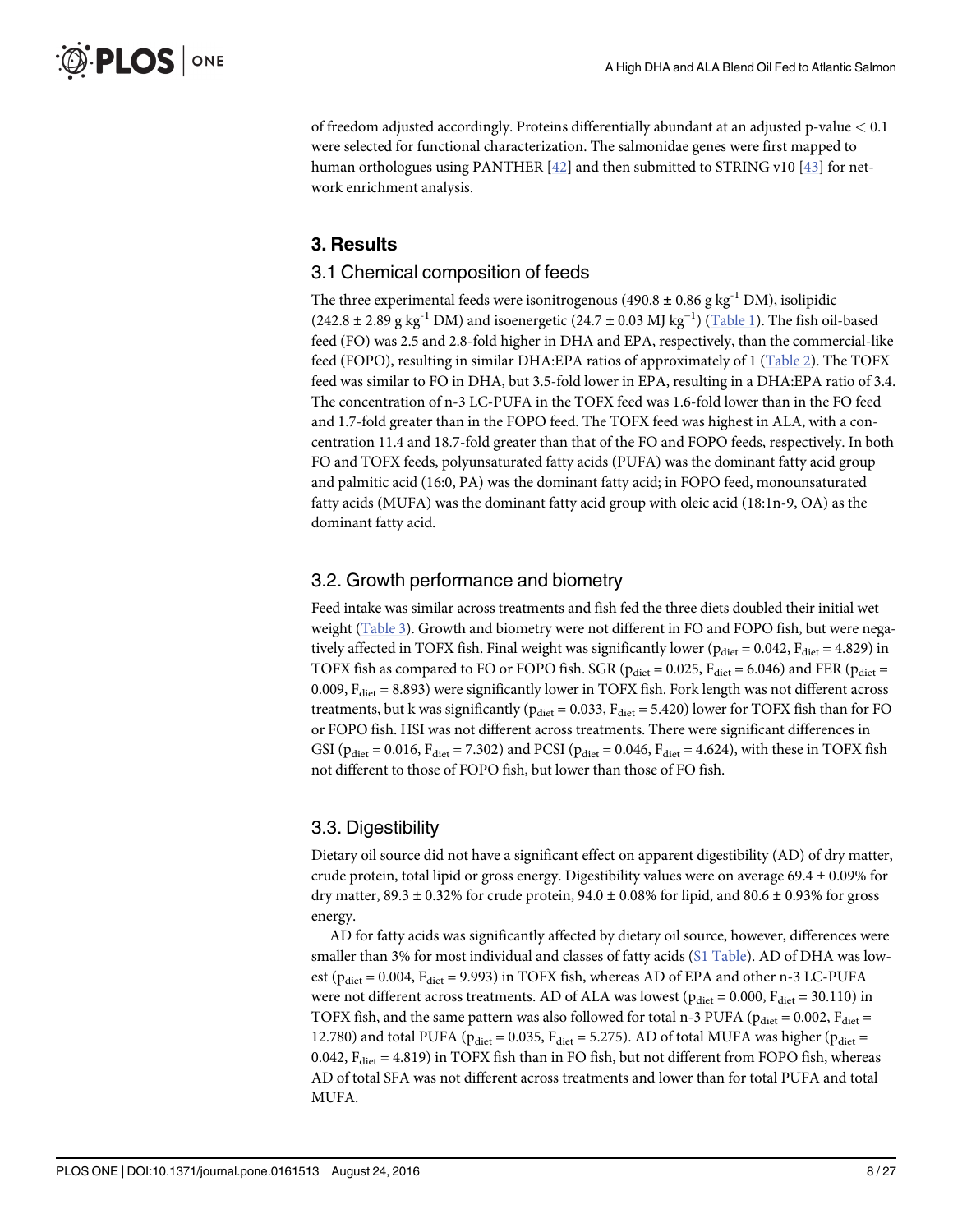## <span id="page-8-0"></span>PLOS ONE .Ø

#### [Table 2.](#page-7-0) Total fatty acid content (mg g<sup>-1</sup> lipid) and fatty acid composition of oils and feeds (as % total fatty acids).

|                                |           |                           | Oils                     |                            | Feeds                    |                           |                            |
|--------------------------------|-----------|---------------------------|--------------------------|----------------------------|--------------------------|---------------------------|----------------------------|
|                                | <b>FO</b> | <b>PO</b>                 | <b>TO</b>                | <b>FX</b>                  | <b>FO</b>                | <b>FOPO</b>               | <b>TOFX</b>                |
| Total fatty acid content       | 867.0     | 838.4                     | 777.4                    | 975.4                      | 852.5                    | 934.7                     | 865.6                      |
| Fatty acid composition         |           |                           |                          |                            |                          |                           |                            |
| 14:0                           | 7.5       | 1.4                       | 3.0                      | 0.0                        | 6.6                      | 2.8                       | 2.1                        |
| 16:0                           | 17.2      | 21.3                      | 20.7                     | 5.1                        | 17.5                     | 20.1                      | 15.3                       |
| 17:0                           | 0.5       | 0.2                       | 1.3                      | 0.1                        | 0.5                      | 0.3                       | 0.8                        |
| 18:0                           | 3.4       | 5.9                       | 5.9                      | 3.7                        | 3.6                      | 5.2                       | 5.1                        |
| Other SFA <sup>1</sup>         | 1.1       | 0.4                       | 2.3                      | 0.5                        | 1.1                      | 0.6                       | 1.5                        |
| <b>Total SFA</b>               | 29.8      | 29.2                      | 33.3                     | 9.5                        | 29.3                     | 29.1                      | 24.8                       |
| $16:1n-7$                      | 9.4       | 6.1                       | 4.6                      | 0.1                        | 8.9                      | 6.7                       | 3.3                        |
| $18:1n-7$                      | 3.2       | 2.6                       | 2.3                      | 1.0                        | 3.2                      | 2.9                       | 2.0                        |
| 18:1n-9 (OA)                   | 8.4       | 41.4                      | 12.6                     | 20.2                       | 8.8                      | 31.0                      | 15.4                       |
| $20:1n-9$                      | 0.8       | 0.5                       | 1.2                      | 0.3                        | 0.8                      | 0.6                       | 0.8                        |
| 22:1n-11                       | 0.4       | 0.0                       | 0.3                      | 0.0                        | 0.4                      | 0.2                       | 0.2                        |
| Other MUFA <sup>2</sup>        | 1.4       | 0.8                       | 1.5                      | 0.1                        | 1.5                      | 1.1                       | $1.1$                      |
| <b>Total MUFA</b>              | 23.6      | 51.5                      | 22.4                     | 21.7                       | 23.6                     | 42.4                      | 22.8                       |
| 18:2n-6 (LA)                   | 1.4       | 11.6                      | 1.2                      | 11.7                       | 2.7                      | 9.5                       | 7.5                        |
| 18:3n-6                        | 0.3       | 0.1                       | 0.1                      | 0.0                        | 0.3                      | 0.2                       | 0.1                        |
| 20:3n6                         | 0.2       | 0.1                       | 0.1                      | 0.0                        | 0.2                      | 0.1                       | 0.1                        |
| 20:4n-6 (ARA)                  | 0.8       | 0.3                       | 1.8                      | 0.0                        | 0.6                      | 0.5                       | 1.1                        |
| Other n-6 PUFA <sup>3</sup>    | 0.7       | 0.2                       | 2.0                      | 0.1                        | 0.7                      | 0.4                       | 1.3                        |
| Total n-6 PUFA                 | 3.2       | 12.3<br>1.9<br>0.3<br>0.1 | 5.3<br>0.5<br>0.6<br>0.4 | 11.7<br>56.4<br>0.0<br>0.0 | 4.4<br>1.1<br>2.9<br>0.8 | 10.7<br>1.7<br>1.0<br>0.3 | 10.0<br>18.8<br>0.6<br>0.3 |
| 18:3n-3 (ALA)                  | 0.9       |                           |                          |                            |                          |                           |                            |
| 18:4n-3 (SDA)                  | 3.2       |                           |                          |                            |                          |                           |                            |
| 20:4n-3 (ETA)                  | 0.8       |                           |                          |                            |                          |                           |                            |
| 20:5n-3 (EPA)                  | 16.0      | 1.5                       | 5.3                      | 0.1                        | 15.6                     | 5.5                       | 4.4                        |
| 22:5n-3 (DPA)                  | 1.8       | 0.2                       | 1.2                      | 0.0                        | 1.9                      | 0.8                       | 0.9                        |
| 22:6n-3 (DHA)                  | 13.5      | 1.3                       | 27.0                     | 0.0                        | 13.5                     | 5.4                       | 14.7                       |
| Total n-3 LC PUFA <sup>4</sup> | 32.1      | 3.2                       | 33.9                     | 0.1                        | 31.7                     | 11.9                      | 20.2                       |
| Other n-3 PUFA <sup>5</sup>    | 0.7       | 0.1                       | 0.3                      | 0.0                        | 0.7                      | 0.2                       | 0.2                        |
| Total n-3 PUFA                 | 36.8      | 5.5                       | 35.2                     | 56.5                       | 36.4                     | 14.9                      | 39.8                       |
| <b>Total PUFA</b>              | 40.1      | 17.8                      | 40.6                     | 68.2                       | 40.8                     | 25.6                      | 49.8                       |
| $n - 3: n - 6^6$               | 11.3      | 0.4                       | 6.6                      | 5.8                        | 8.4                      | 1.4                       | 4.0                        |
| DHA:EPA <sup>7</sup>           | 0.8       | 0.9                       | 5.1                      | 0.1                        | 0.9                      | 1.0                       | 3.4                        |
| ALA:LA <sup>8</sup>            | 0.6       | 0.2                       | 0.4                      | 5.8                        | 0.4                      | 0.2                       | 2.5                        |
| EPA:ARA <sup>9</sup>           | 21.1      | 5.1                       | 2.9                      | $\blacksquare$             | 27.0                     | 11.0                      | 4.1                        |

Oils: FO, fish oil; PO, poultry oil; TO, tuna oil; FX, flaxseed oil; Feeds: FO, oil content of feed is 100% fish oil; FOPO, oil content of feed is 20% fish oil and 80% poultry oil; TOFX, oil content of feed is 60% tuna oil and 40% flaxseed oil.

Data expressed as mean of four replicates per oil and feed.

1 Includes 15:0, 20:0, 21:0, 22:0, 23:0 and 24:0.

2 Includes 16:1n-5, 16:1n-9, 18:1n-5, 20:1n-7, 22:1n-9 and 24:1n-9.

3 Includes 20:2n-6, 22:5n-6, and 22:4n-6.

4 Includes 20:4n-3, 20:5n-3, 22:5n-3 and 22:6n-3.

5 Includes 21:5n-3, 24:6n-3 and 24:5n3.

<sup>6</sup>n-3:n-6 ratio.

7 DHA:EPA ratio.

<sup>8</sup>ALA:LA ratio.

<sup>9</sup>EPA:ARA ratio.

doi:10.1371/journal.pone.0161513.t002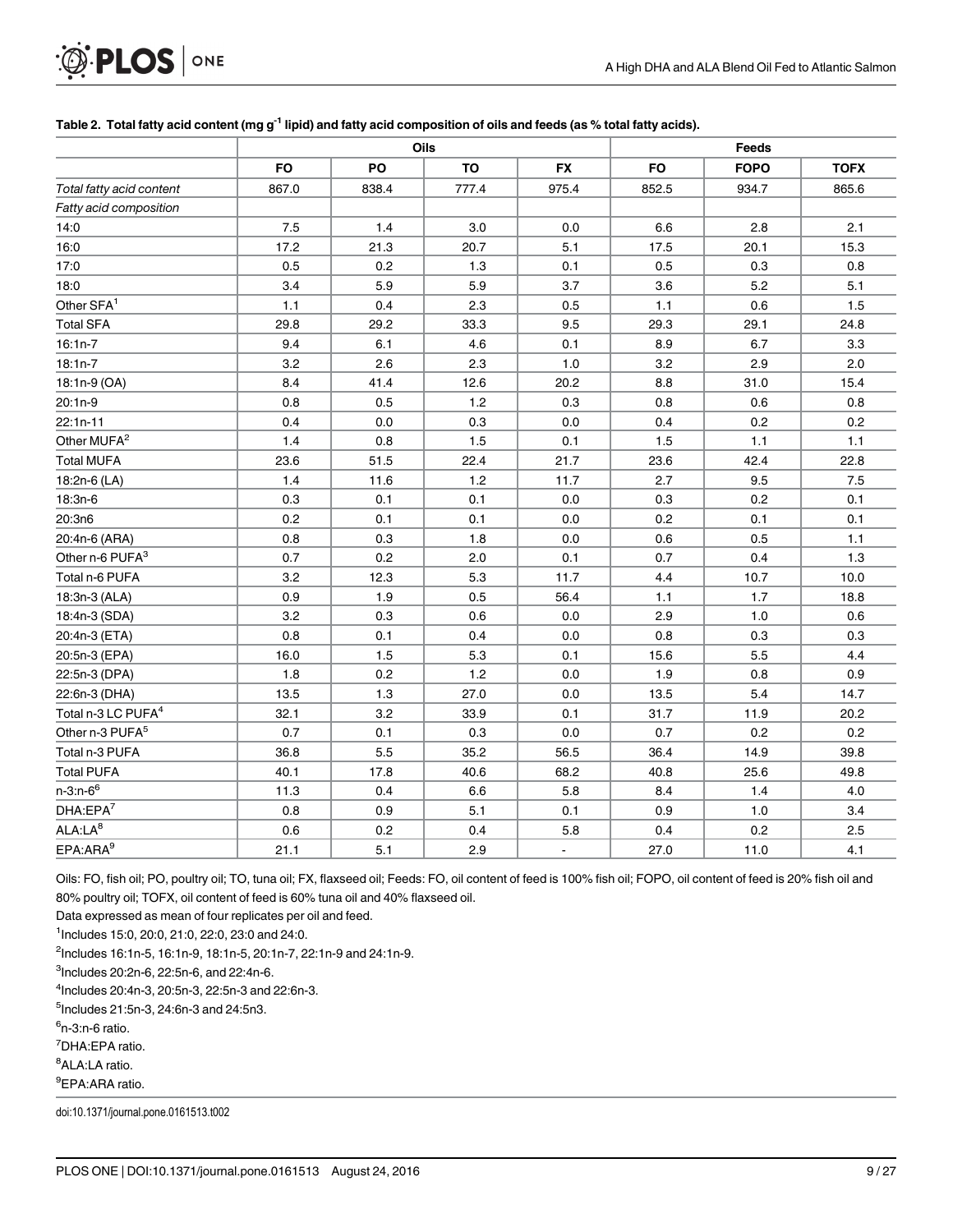#### <span id="page-9-0"></span>[Table 3.](#page-7-0) Growth performance, feed utilisation and biometry of Atlantic salmon smolt fed FO, FOPO and TOFX feeds over a 89 day period.

|                                | <b>FO</b>           | <b>FOPO</b>        | <b>TOFX</b>        |
|--------------------------------|---------------------|--------------------|--------------------|
| Initial weight $(g fish^{-1})$ | $104.7 \pm 0.83$    | $105.4 \pm 1.72$   | $107.0 \pm 1.92$   |
| Final weight $(g fish^{-1})$   | $222.8 \pm 5.47$ ab | $229.3 \pm 6.00 a$ | $214.1 \pm 5.80$ b |
| Feed intake $(g fish^{-1})$    | $130.2 \pm 3.22$    | $137.3 \pm 5.42$   | $131.4 \pm 2.55$   |
| SGR <sup>1</sup> 89d (%)       | $0.85 \pm 0.02 a$   | $0.87 \pm 0.04$ a  | $0.78 \pm 0.03$ b  |
| FER <sup>2</sup>               | $0.91 \pm 0.02$ a   | $0.90 \pm 0.03$ a  | $0.81 \pm 0.03$ b  |
| $k^3$                          | $1.1 \pm 0.03$ a    | $1.1 \pm 0.02$ a   | $1.0 \pm 0.01$ b   |
| $HSI4$ (%)                     | $1.4 \pm 0.17$      | $1.2 \pm 0.06$     | $1.3 \pm 0.11$     |
| GSI <sup>5</sup> (%)           | $10.4 \pm 0.54$ a   | $9.3 \pm 0.21$ ab  | $8.5 \pm 0.15$ b   |
| $PCSI6$ (%)                    | $4.9 \pm 0.25$ a    | $4.4 \pm 0.16$ ab  | $4.1 \pm 0.11$ b   |

FO, oil content of feed is 100% fish oil; FOPO, oil content of feed is 20% fish oil and 80% poultry oil; TOFX, oil content of feed is 60% tuna oil and 40% flaxseed oil.

Data expressed as mean ± SEM (n = 4). Different letters within a row denotes significant differences among diets as determined by Tukey-Kramer HSD (p<0.05).

<sup>1</sup>Speciific growth rate.

<sup>2</sup>Feed efficiency ratio.

<sup>3</sup>Condition factor.

<sup>4</sup>Hepato-somatic index.

<sup>5</sup>Gut-somatic index.

<sup>6</sup>Pyloric caeca-somatic index.

doi:10.1371/journal.pone.0161513.t003

## 3.3. Chemical composition of tissues and whole carcasses

Diet did not have a significant effect on chemical composition of tissues and whole carcasses. Contents in white dorsal muscle were on average  $256.9 \pm 1.74$  g kg<sup>-1</sup> for dry matter,  $803.9 \pm 7.24$  g kg<sup>-1</sup> DM for crude protein,  $98.5 \pm 3.49$  g kg<sup>-1</sup> DM for lipid, and  $73.0 \pm 4.21$  g kg<sup>-1</sup> DM for ash. Contents in liver were on average  $258.9 \pm 1.17$  g kg<sup>-1</sup> for dry matter,  $600.9 \pm 7.51$  g kg<sup>-1</sup> DM for crude protein,  $153.4 \pm 7.10$  g kg<sup>-1</sup> DM for lipid, and  $55.6 \pm 1.13$  g kg<sup>-1</sup> DM for ash. Contents in whole carcasses were on average  $343.1 \pm 2.20$  g kg<sup>-1</sup> for dry matter,  $498.8.9 \pm 7.77$  g kg<sup>-1</sup> DM for crude protein,  $414.3 \pm 7.52$  g kg<sup>-1</sup> DM for lipid, and  $83.9 \pm 1.74$  g kg<sup>-1</sup> DM for ash.

#### 3.4. Fatty acid composition of tissues

Fatty acid profiles in muscle tissue were significantly different among dietary treatments [\(Table 4\)](#page-10-0). The concentration of DHA was not different between FO and TOFX fish, and was higher ( $p_{\text{dict}} = 0.000$ ,  $F_{\text{dict}} = 15.242$ ) than that of FOPO fish. EPA was the highest ( $p_{\text{dict}} = 0.000$ , Fdiet = 383.045) in FO fish, and higher in FOPO fish than in TOFX fish. Total n-3 LC-PUFA differed significantly across treatments ( $p_{\text{diet}} = 0.000$ ,  $F_{\text{diet}} = 40.425$ ), with the concentration in TOFX fish being higher than in FOPO fish and lower than in FO fish. ALA was highest ( $p_{\text{diet}} =$ 0.000,  $F_{\text{dict}} = 2319.401$ ) in TOFX fish and not significantly different between FO and FOPO fish. The concentration of total n-3 PUFA in TOFX fish was higher ( $p_{\text{diet}} = 0.000$ ,  $F_{\text{diet}} =$ 76.281) than in FOPO fish and was not different from FO fish, and the same pattern was followed in terms of absolute contents ( $p_{\text{diet}} = 0.001$ ,  $F_{\text{diet}} = 15.889$ ) ( $\underline{Fig 1}$  $\underline{Fig 1}$  $\underline{Fig 1}$ ). Total n-6 PUFA did not differ between TOFX and FOPO fish and was higher ( $p_{\text{dict}} = 0.000$ ,  $F_{\text{dict}} = 114.197$ ) than in FO fish. The resulting omega-3:omega-6 (n-3:n-6) ratio was significantly different ( $p_{\text{dict}}$  = 0.000,  $F_{\text{dict}}$  = 77.650), being higher in TOFX fish than in FOPO fish and lower than in FO fish. In TOFX and FO fish, PUFA was the dominant fatty acid group with DHA as the dominant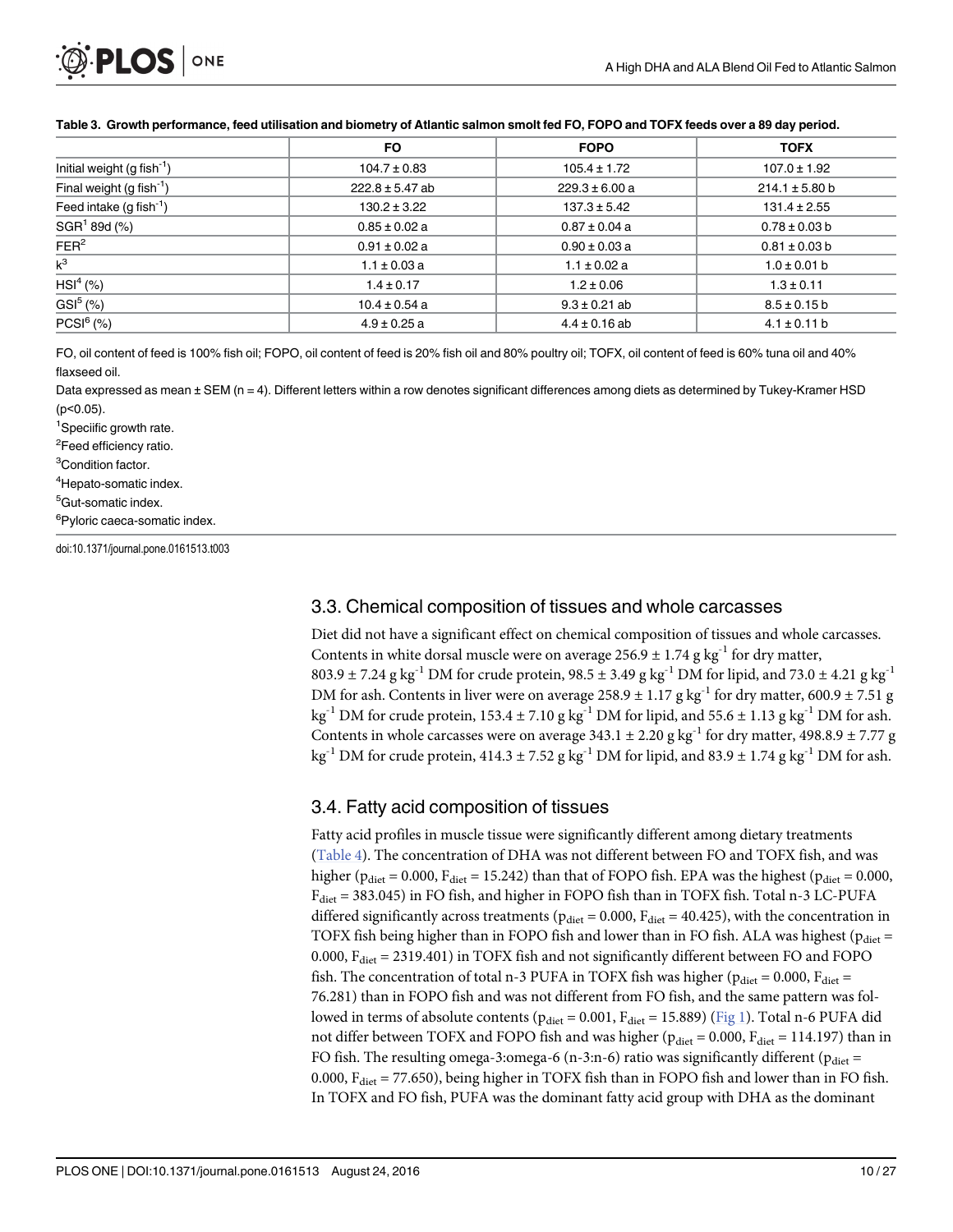# <span id="page-10-0"></span>PLOS | ONE

[Table 4.](#page-9-0) Total fatty acid content (mg g<sup>-1</sup> lipid) and fatty acid composition (% total fatty acid) of dorsal white muscle of Atlantic salmon smolt fed FO, FOCF and TOFX feeds over a 89 day period.

|                                | Initial           | <b>FO</b>         | <b>FOPO</b>       | <b>TOFX</b>       |
|--------------------------------|-------------------|-------------------|-------------------|-------------------|
| Total fatty acid content       | $871.0 \pm 48.81$ | $858.8 \pm 31.49$ | $895.8 \pm 17.31$ | 882.7 ± 23.68     |
| Fatty acid composition         |                   |                   |                   |                   |
| 14:0                           | $2.7 \pm 0.07$    | $4.0 \pm 0.32$ a  | $2.0 \pm 0.14 b$  | $1.5 \pm 0.09$ b  |
| 16:0                           | $15.8 \pm 0.05$   | $17.7 \pm 0.28$ a | $18.4 \pm 0.30 a$ | $15.2 \pm 0.18$ b |
| 17:0                           | $0.3\pm0.00$      | $0.4 \pm 0.01$ b  | $0.3 \pm 0.00$ c  | $0.6 \pm 0.01$ a  |
| 18:0                           | $5.0 \pm 0.06$    | $4.7 \pm 0.09$ b  | $5.1 \pm 0.05 a$  | $5.3 \pm 0.05 a$  |
| Other SFA <sup>1</sup>         | $0.6 \pm 0.01$    | $0.7 \pm 0.07$ b  | $0.5 \pm 0.04$ b  | $0.9 \pm 0.03 a$  |
| <b>Total SFA</b>               | $24.3 \pm 0.08$   | 27.5 ± 0.41 a     | $26.2 \pm 0.40$ a | $23.4 \pm 0.32$ b |
| $16:1n-7$                      | $6.0 \pm 0.05$    | $6.5 \pm 0.34$ a  | $5.3 \pm 0.16 b$  | $2.9 \pm 0.04$ c  |
| $18:1n-7$                      | $3.3 \pm 0.02$    | $3.5 \pm 0.07$ a  | $3.3 \pm 0.02 b$  | $2.3 \pm 0.03$ c  |
| 18:1n-9 (OA)                   | $29.3 \pm 0.38$   | $13.0 \pm 0.68$ c | $28.7 \pm 0.72$ a | $16.9 \pm 0.53 b$ |
| $20:1n-9$                      | $1.5 \pm 0.02$    | $0.8 \pm 0.10 b$  | $1.3 \pm 0.03 a$  | $1.0 \pm 0.06 b$  |
| $22:1n-11$                     | $0.4 \pm 0.01$    | $0.3 \pm 0.02 a$  | $0.1 \pm 0.01$ b  | $0.2 \pm 0.02 b$  |
| Other MUFA <sup>2</sup>        | $1.3 \pm 0.02$    | $1.5 \pm 0.02$ a  | $1.3 \pm 0.01$ b  | $1.2 \pm 0.01$ c  |
| <b>Total MUFA</b>              | $42.0 \pm 0.42$   | $25.6 \pm 0.85$ b | $40.0 \pm 0.90 a$ | $24.4 \pm 0.63$ b |
| 18:2n-6 (LA)                   | $8.1 \pm 0.07$    | $2.9 \pm 0.15$ c  | $7.5 \pm 0.22$ a  | $6.4 \pm 0.06$ b  |
| 18:3n-6                        | $0.2 \pm 0.00$    | $0.1 \pm 0.01$ b  | $0.2 \pm 0.01$ c  | $0.1 \pm 0.01$ a  |
| $20:3n-6$                      | $0.4 \pm 0.01$    | $0.3 \pm 0.02 b$  | $0.5 \pm 0.01 a$  | $0.2 \pm 0.01$ c  |
| 20:4n-6 (ARA)                  | $0.8 \pm 0.03$    | $1.0 \pm 0.04$ ab | $0.9 \pm 0.07 b$  | $1.1 \pm 0.02$ a  |
| Other n-6 PUFA <sup>3</sup>    | $0.9 \pm 0.01$    | $0.8 \pm 0.04$ b  | $0.9 \pm 0.02 b$  | $1.8 \pm 0.35 a$  |
| Total n-6 PUFA                 | $10.4 \pm 0.04$   | $5.0 \pm 0.19 b$  | $10.0 \pm 0.14$ a | $9.6 \pm 0.35 a$  |
| 18:3n-3 (ALA)                  | $1.1 \pm 0.02$    | $1.0 \pm 0.05$ b  | $1.3 \pm 0.03 b$  | $12.8 \pm 0.23$ a |
| 18:4n-3 (SDA)                  | $1.0 \pm 0.02$    | $1.9 \pm 0.13 a$  | $0.9 \pm 0.02 b$  | $1.0 \pm 0.05$ b  |
| 20:4n-3 (ETA)                  | $0.5 \pm 0.00$    | $0.8 \pm 0.04$ c  | $0.4 \pm 0.01$ a  | $0.6 \pm 0.03 b$  |
| 20:5n-3 (EPA)                  | $3.5 \pm 0.08$    | $9.0 \pm 0.18$ a  | $3.8 \pm 0.16 b$  | $3.2 \pm 0.11$ c  |
| 22:5n-3 (DPA)                  | $1.5 \pm 0.01$    | $3.3 \pm 0.17$ a  | $1.4 \pm 0.02 b$  | $1.4 \pm 0.02$ b  |
| 22:6n-3 (DHA)                  | $12.1 \pm 0.35$   | 20.8 ± 1.14 a     | $13.0 \pm 1.11 b$ | $19.9 \pm 0.85$ a |
| Total n-3 LC PUFA <sup>4</sup> | $17.6 \pm 0.44$   | $33.9 \pm 1.25$ a | $18.6 \pm 1.26$ c | $25.0 \pm 0.90$ b |
| Other n-3 PUFA <sup>5</sup>    | $0.7 \pm 0.01$    | $1.0 \pm 0.06$ a  | $0.6 \pm 0.07$ b  | $0.6 \pm 0.05 b$  |
| Total n-3 PUFA                 | $20.5 \pm 0.46$   | $37.9 \pm 1.16$ a | $21.3 \pm 1.21$ b | $39.5 \pm 0.87$ a |
| <b>Total PUFA</b>              | $30.9 \pm 0.41$   | $43.0 \pm 1.05$ b | $31.3 \pm 1.07$ c | $49.1 \pm 0.55$ a |
| $n-3:n-6^6$                    | $2.0 \pm 0.05$    | $7.6 \pm 0.44$ a  | $2.1 \pm 0.15c$   | $4.1 \pm 0.20$ b  |
| DHA:EPA <sup>7</sup>           | $3.4 \pm 0.02$    | $2.3 \pm 0.10$ c  | $3.4 \pm 0.18$ a  | $6.2 \pm 0.18$ b  |
| ALA:LA <sup>8</sup>            | $0.1 \pm 0.00$    | $0.4 \pm 0.03$ b  | $0.2 \pm 0.01$ c  | $2.0 \pm 0.05 a$  |
| EPA:ARA <sup>9</sup>           | $4.4 \pm 0.08$    | $9.2 \pm 0.52$ a  | $4.5 \pm 0.22$ b  | $2.8 \pm 0.04$ c  |

FO, oil content of feed is 100% fish oil; FOPO, oil content of feed is 20% fish oil and 80% poultry oil; TOFX, oil content of feed is 60% tuna oil and 40% flaxseed oil.

Data expressed as mean ± SEM (n = 4). Different letters within a row denotes significant differences among diets as determined by Tukey-Kramer HSD (p<0.05).

1 Includes 15:0, 20:0, 21:0, 22:0, 23:0 and 24:0.

2 Includes 16:1n-5, 16:1n-9, 18:1n-5, 20:1n-7, 22:1n-9 and 24:1n-9.

 $3$ Includes 20:2n-6, 22:5n-6, and 22:4n-6.

4 Includes 20:4n-3, 20:5n-3, 22:5n-3 and 22:6n-3.

5 Includes 21:5n-3, 24:6n-3 and 24:5n3.

<sup>6</sup>n-3:n-6 ratio.

7 DHA:EPA ratio.

<sup>8</sup>ALA:LA ratio.

<sup>9</sup>EPA:ARA ratio.

doi:10.1371/journal.pone.0161513.t004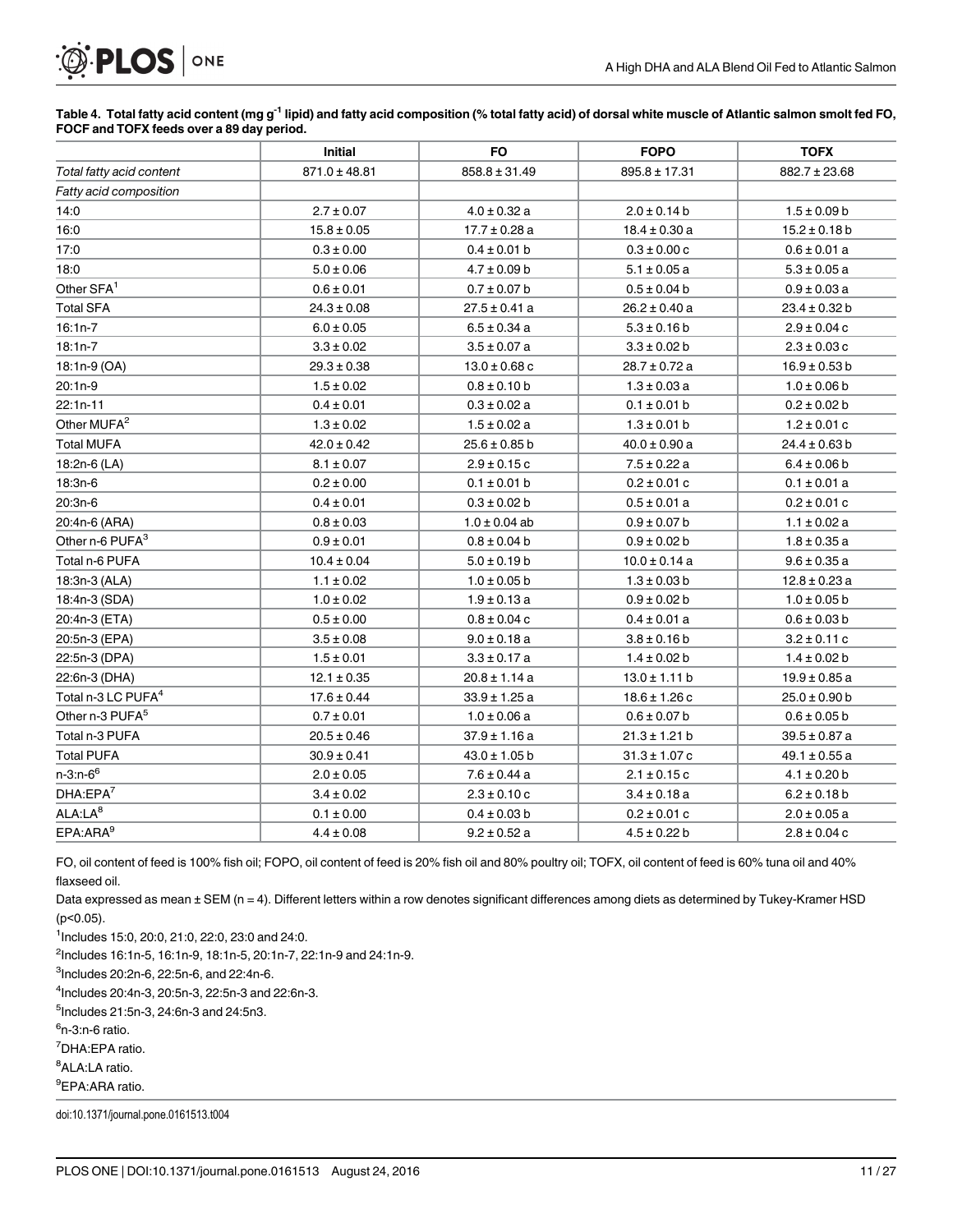<span id="page-11-0"></span>

[Fig 1. A](#page-9-0)bsolute content of total n-3 PUFA in white dorsal muscle of Atlantic salmon smolt fed FO, FOCF and TOFX feeds over a 89 day period. Data expressed as mg per 100g (dry weight) of tissue. Values are means ± SEM (n = 4). Different letters denote significant differences (p < 0.05) among treatment means.

doi:10.1371/journal.pone.0161513.g001

fatty acid; in FOPO fish, MUFA was the dominant fatty acid group with OA as the dominant fatty acid.

Fatty acid profiles in liver tissue were significantly different among dietary treatments [\(Table 5\)](#page-12-0). DHA concentration in TOFX fish was not different from those of FO and FOPO fish, but was higher ( $p_{\text{diet}} = 0.029$ ,  $F_{\text{diet}} = 5.564$ ) in FO fish than in FOPO fish. EPA was the highest ( $p_{\text{dict}} = 0.000$ ,  $F_{\text{dict}} = 208.308$ ) in FO fish, and higher in FOPO fish than in TOFX fish. Total n-3 LC-PUFA in TOFX and FOPO fish was not different and was lower ( $p_{\text{dict}} = 0.000$ ,  $F<sub>dict</sub> = 37.751$ ) than in FO fish. ALA was highest in TOFX fish and was not significantly different between FO or FOPO fish ( $p_{\text{dict}} = 0.000$ ,  $F_{\text{dict}} = 90.088$ ). Total n-3 PUFA in TOFX fish was higher ( $p_{\text{diet}} = 0.000$ ,  $F_{\text{diet}} = 44.773$ ) than in FOPO fish, but lower than in FO fish. Total n-6 PUFA in TOFX or FOPO fish was not different and lower ( $p_{\text{dict}} = 0.000$ ,  $F_{\text{dict}} = 408.187$ ) than in FO fish. The n-3:n-6 ratio differed significantly across treatments ( $p_{\text{diet}} = 0.000$ ,  $F_{\text{diet}} =$ 254.544), with TOFX fish being higher than FOPO fish but lower than FO fish. PUFA was the dominant fatty acid group in all dietary treatments with DHA as the dominant fatty acid.

The difference between dietary and tissue concentrations of DHA, EPA, total n-3 LC-PUFA and ALA (in relation to dietary concentration) was significantly different among dietary treatments [\(Fig 2](#page-13-0)). The difference between diet and muscle DHA in the TOFX was not different from the FO treatment and was higher ( $p_{\text{dict}} = 0.020$ ,  $F_{\text{dict}} = 16.067$ ) than in the FOPO treatment. The difference between diet and muscle EPA in the TOFX treatment was not different from the FOPO treatment and was lower ( $p_{\text{dict}} = 0.005$ ,  $F_{\text{dict}} = 11.258$ ) than in the FO treatment. For both DHA and EPA, the same pattern of difference observed in muscle was found in liver, with the magnitude of difference being generally larger in liver than in muscle. The difference between diet and muscle n-3 LC-PUFA in the TOFX treatment was higher ( $p_{\text{dict}} = 0.005$ ,  $F<sub>dict</sub> = 11.117$ ) than in the FOPO treatment and, although not significant, was numerically lower than in the FO treatment. The difference between diet and liver n-3 LC-PUFA in the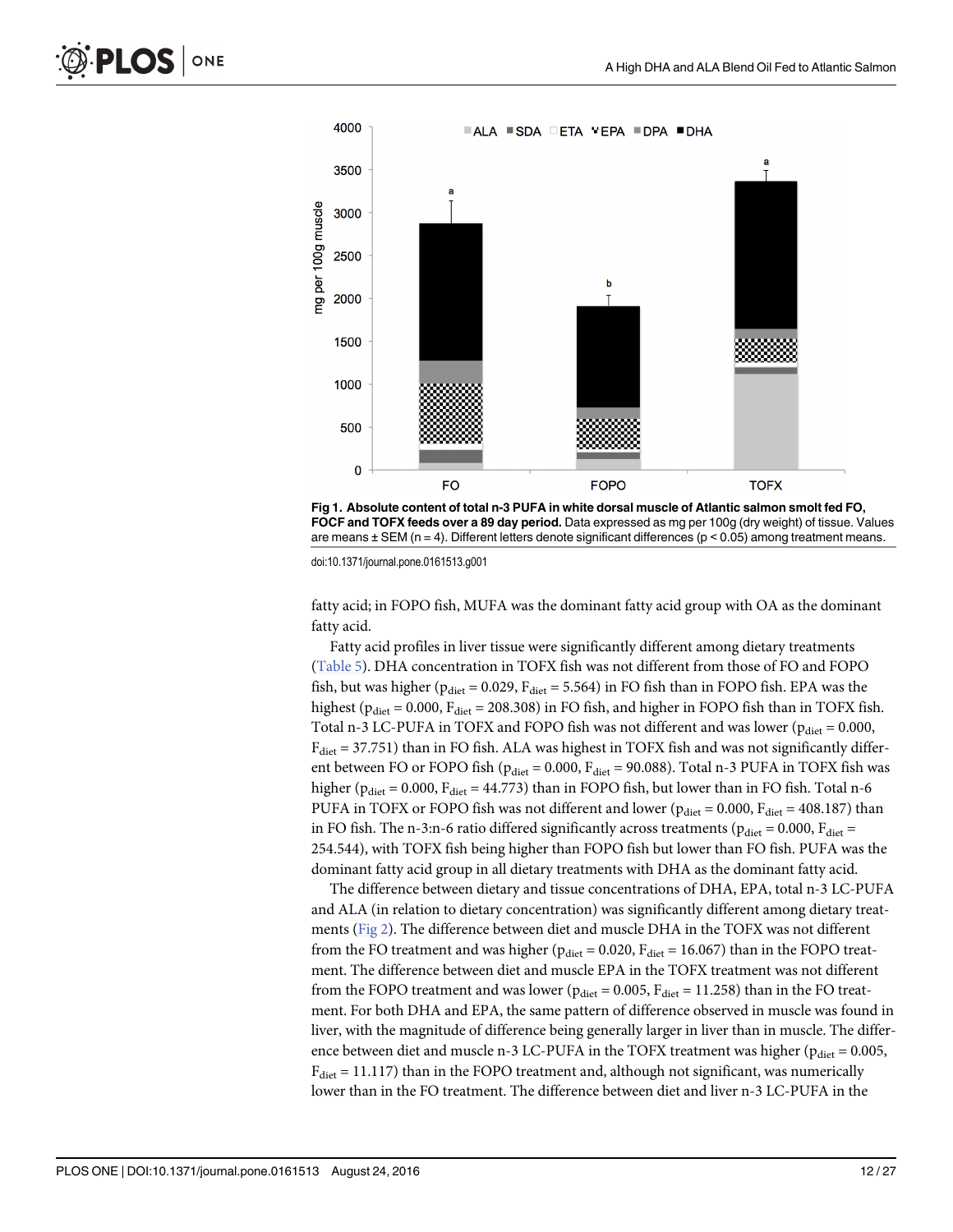# <span id="page-12-0"></span>**PLOS** | ONE

#### [Table 5.](#page-11-0) Total fatty acid content (mg g<sup>-1</sup> lipid) and fatty acid composition (% total fatty acid) of liver of Atlantic salmon smolt fed FO, FOCF and TOFX feeds over a 89 day period.

|                                | Initial           | FO                | <b>FOPO</b>       | <b>TOFX</b>        |
|--------------------------------|-------------------|-------------------|-------------------|--------------------|
| Total fatty acid content       | $698.9 \pm 15.28$ | $673.7 \pm 35.11$ | $676.0 \pm 29.07$ | $678.9 \pm 8.44$   |
| Fatty acid composition         |                   |                   |                   |                    |
| 14:0                           | $1.0 \pm 0.12$    | $1.9 \pm 0.07$ b  | $1.0 \pm 0.04$ c  | $0.9 \pm 0.07$ a   |
| 16:0                           | $18.1 \pm 0.30$   | $15.9 \pm 0.22$   | $14.7 \pm 0.21$   | $14.8 \pm 0.85$    |
| 17:0                           | $0.3 \pm 0.00$    | $0.4 \pm 0.02 b$  | $0.2 \pm 0.01$ b  | $0.7 \pm 0.07$ a   |
| 18:0                           | $5.8 \pm 0.06$    | $6.8 \pm 0.06$    | $6.5 \pm 0.18$    | $7.3 \pm 0.43$     |
| Other SFA <sup>1</sup>         | $0.4 \pm 0.04$    | $0.5 \pm 0.02$    | $0.8 \pm 0.42$    | $0.7 \pm 0.03$     |
| <b>Total SFA</b>               | $25.6 \pm 0.48$   | $25.5 \pm 0.19$   | $23.3 \pm 0.37$   | $24.4 \pm 1.31$    |
| $16:1n-7$                      | $3.8 \pm 0.07$    | $2.9 \pm 0.07$ a  | $2.6 \pm 0.05 a$  | $1.7 \pm 0.16$ a   |
| $18:1n-7$                      | $3.5 \pm 0.05$    | $3.5 \pm 0.08$ a  | $3.2 \pm 0.04$ a  | $2.4 \pm 0.14$ a   |
| 18:1n-9 (OA)                   | $23.7 \pm 0.23$   | $12.1 \pm 0.63$ a | $22.4 \pm 0.54$ b | $15.2 \pm 1.33$ a  |
| $20:1n-9$                      | $0.7 \pm 0.03$    | $1.4 \pm 0.10$    | $2.2 \pm 0.18$    | $1.3 \pm 0.37$     |
| $22:1n-11$                     | $0.2 \pm 0.02$    | $0.1 \pm 0.01$    | $0.0 \pm 0.01$    | $0.1 \pm 0.03$     |
| Other MUFA <sup>2</sup>        | $2.1 \pm 0.06$    | $3.2 \pm 0.09 b$  | $2.8 \pm 0.05 a$  | $2.5 \pm 0.09 a$   |
| <b>Total MUFA</b>              | $33.9 \pm 0.20$   | $23.2 \pm 0.79 b$ | 33.1 ± 0.60 a     | $23.3 \pm 1.79 b$  |
| 18:2n-6 (LA)                   | $6.5 \pm 0.03$    | $1.4 \pm 0.03$ b  | $4.2 \pm 0.16$ a  | $3.9 \pm 0.31$ a   |
| 18:3n-6                        | $0.3 \pm 0.00$    | $0.0 \pm 0.00$ b  | $0.1 \pm 0.02 a$  | $0.1 \pm 0.02$ ab  |
| $20:3n-6$                      | $0.5 \pm 0.00$    | $0.4 \pm 0.02 b$  | $1.2 \pm 0.06$ a  | $0.4 \pm 0.04$ b   |
| 20:4n-6 (ARA)                  | $2.1 \pm 0.03$    | $3.4 \pm 0.09$ ab | $3.4 \pm 0.02$ b  | $4.0 \pm 0.21$ a   |
| Other n-6 PUFA <sup>3</sup>    | $0.8 \pm 0.01$    | $0.9 \pm 0.06$ b  | $1.4 \pm 0.07$ ab | $2.0 \pm 0.22$ a   |
| Total n-6 PUFA                 | $10.2 \pm 0.04$   | $6.1 \pm 0.12$ b  | $10.3 \pm 0.15$ a | $10.3 \pm 0.08$ a  |
| 18:3n-3 (ALA)                  | $0.9 \pm 0.07$    | $0.3 \pm 0.02 b$  | $0.4 \pm 0.03 b$  | $6.0 \pm 0.56$ a   |
| 18:4n-3 (SDA)                  | $0.9 \pm 0.02$    | $0.5 \pm 0.05$    | $0.3 \pm 0.03$    | $0.5 \pm 0.09$     |
| 20:4n-3 (ETA)                  | $0.4 \pm 0.00$    | $0.6 \pm 0.05 a$  | $0.3 \pm 0.02 b$  | $0.7 \pm 0.05 a$   |
| 20:5n-3 (EPA)                  | $4.7 \pm 0.04$    | $10.3 \pm 0.20 a$ | $5.7 \pm 0.28$ b  | $4.8 \pm 0.17$ c   |
| 22:5n-3 (DPA)                  | $1.6 \pm 0.02$    | $3.2 \pm 0.10 a$  | $1.5 \pm 0.10$ b  | $1.4 \pm 0.09 b$   |
| 22:6n-3 (DHA)                  | $19.6 \pm 0.31$   | $27.4 \pm 0.57$ a | $23.1 \pm 0.59$ b | $25.1 \pm 1.23$ ab |
| Total n-3 LC PUFA <sup>4</sup> | $26.2 \pm 0.35$   | $41.5 \pm 0.68$ a | $30.7 \pm 0.85$ b | $32.0 \pm 1.22 b$  |
| Other n-3 PUFA <sup>5</sup>    | $0.3 \pm 0.04$    | $0.4 \pm 0.02 a$  | $0.3 \pm 0.02 b$  | $0.3 \pm 0.02 b$   |
| Total n-3 PUFA                 | $28.3 \pm 0.36$   | $42.7 \pm 0.65$ a | $31.6 \pm 0.83$ c | $38.8 \pm 0.99 b$  |
| <b>Total PUFA</b>              | $38.5 \pm 0.32$   | $48.9 \pm 0.68$ a | $41.9 \pm 0.84$ b | $49.1 \pm 0.97$ a  |
| $n-3:n-6^6$                    | $2.8 \pm 0.05$    | $7.0 \pm 0.16$ a  | $3.1 \pm 0.09$ c  | $3.7 \pm 0.11$ b   |
| DHA:EPA <sup>7</sup>           | $4.2 \pm 0.04$    | $2.7 \pm 0.06$ c  | $4.0 \pm 0.15$ b  | $5.3 \pm 0.31$ a   |
| ALA:LA <sup>8</sup>            | $0.1 \pm 0.01$    | $0.2 \pm 0.01$ b  | $0.1 \pm 0.00$ c  | $1.5 \pm 0.05 a$   |
| EPA:ARA <sup>9</sup>           | $2.2 \pm 0.04$    | $3.0 \pm 0.03 a$  | $1.7 \pm 0.08$ b  | $1.2 \pm 0.08$ c   |

FO, oil content of feed is 100% fish oil; FOPO, oil content of feed is 20% fish oil and 80% poultry oil; TOFX, oil content of feed is 60% tuna oil and 40% flaxseed oil.

Data expressed as mean ± SEM (n = 4). Different letters within a row denotes significant differences among diets as determined by Tukey-Kramer HSD (p<0.05).

1 Includes 15:0, 20:0, 21:0, 22:0, 23:0 and 24:0.

2 Includes 16:1n-5, 16:1n-9, 18:1n-5, 20:1n-7, 22:1n-9 and 24:1n-9.

 $3$ Includes 20:2n-6, 22:5n-6, and 22:4n-6.

4 Includes 20:4n-3, 20:5n-3, 22:5n-3 and 22:6n-3.

5 Includes 21:5n-3, 24:6n-3 and 24:5n3.

<sup>6</sup>n-3:n-6 ratio.

7 DHA:EPA ratio.

<sup>8</sup>ALA:LA ratio.

<sup>9</sup>EPA:ARA ratio.

doi:10.1371/journal.pone.0161513.t005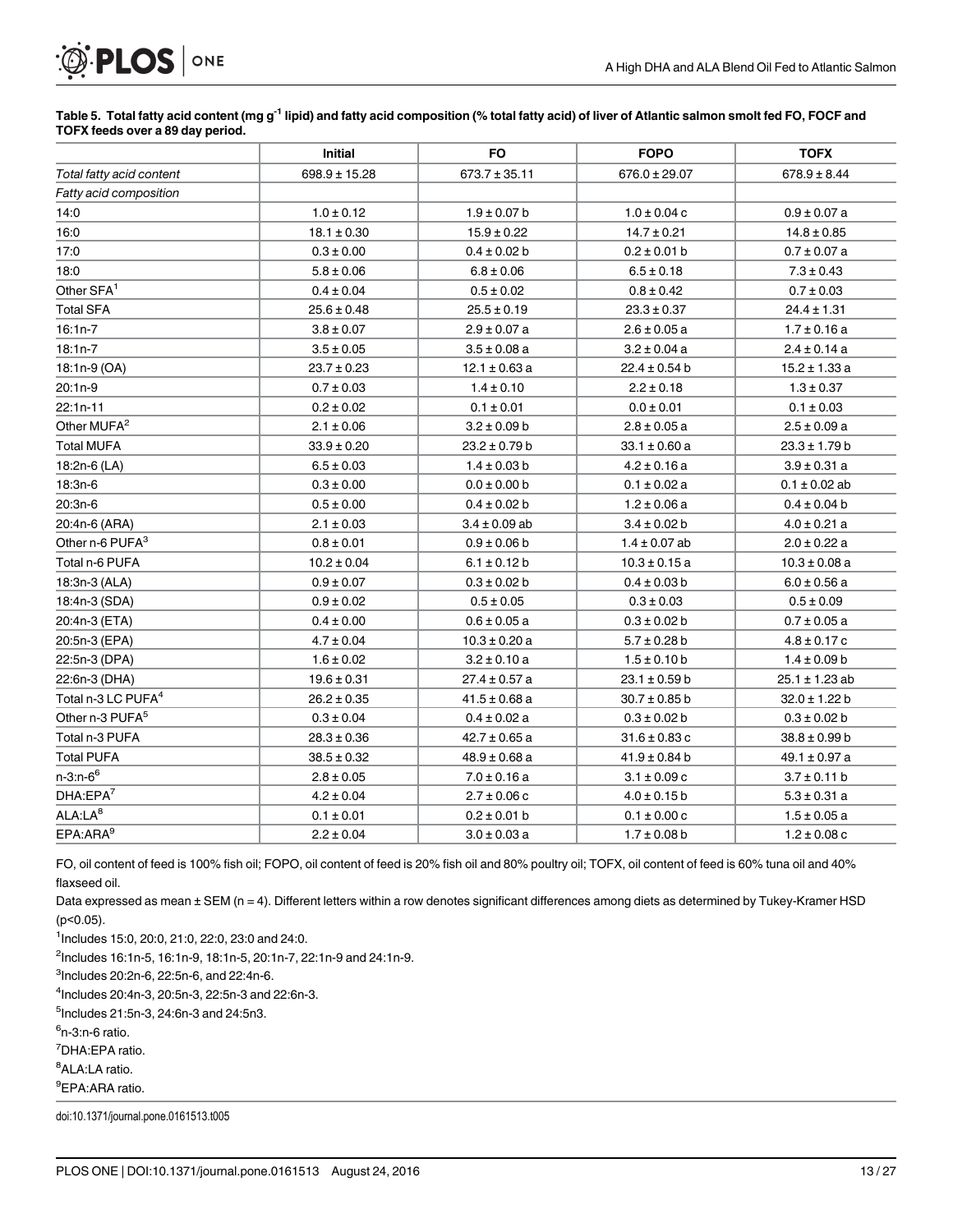<span id="page-13-0"></span>

[Fig 2. D](#page-11-0)ifference in dietary and tissue (white dorsal muscle and liver) concentrations of EPA, DHA, total n-3 LC-PUFA and ALA. Data expressed as % difference in relation to dietary concentration. Values are means  $\pm$  SEM (n = 4). Different letters denote significant differences (p < 0.05) among treatment means.

doi:10.1371/journal.pone.0161513.g002

TOFX treatment was higher ( $p_{\text{diet}} = 0.000$ ,  $F_{\text{diet}} = 156.978$ ) than in the FOPO treatment and lower than in the FO treatment. The difference between diet and muscle ALA in the TOFX treatment was not different from the FOPO treatment and was higher ( $p_{\text{diet}} = 0.000$ ,  $F_{\text{diet}} =$ 26.726) than in the FO treatment, whereas the difference between diet and liver ALA did not differ across treatments.

#### 3.5. Fatty acid mass balance (FAMB)

FAMB suggested the metabolic fate of ALA was significantly affected by dietary oil source [\(Table 6\)](#page-14-0). The net intake and absolute disappearance was highest ( $p_{\text{dict}} = 0.000$ ,  $F_{\text{dict}} = 337.219$ ) in TOFX fish. The retention efficiency in TOFX fish was not different from FOPO fish and was lower ( $p_{\text{diet}}$  = 0.015,  $F_{\text{diet}}$  = 6.000) than in FO fish. ALA bioconversion was not different across treatments.

#### 3.6. Liver proteomics

A total of 752 proteins were identified on the basis of two or more unique matching peptide sequences (S<sub>2</sub> File). Principal component analysis (PCA) showed maximum separation between TOFX and FO livers whereas FOPO livers showed considerable overlap with both FO and TOFX [\(S1 Fig](#page-20-0)). Statistical comparison of intensity values identified significant differences between TOFX and FO livers, the results of which are shown on the volcano plot in [Fig 3](#page-15-0). On the basis of an adjusted  $p < 0.1$ , 11 proteins were differentially abundant, nine of which were up-regulated in TOFX livers and two in FO livers  $(Table 7)$  $(Table 7)$ . In addition, two proteins were detected only in TOFX livers and one was detected only in FO livers. Fold changes in differentially abundant proteins between FO and TOFX livers ranged from 4.3 to 1.3. Interaction network analysis of differentially abundant proteins revealed a significant enrichment for interacting proteins ( $p = 0.027$ ) with three interactions (ALDH2-GSTT1, RAB1A-S61A1, S61A1-STT3A).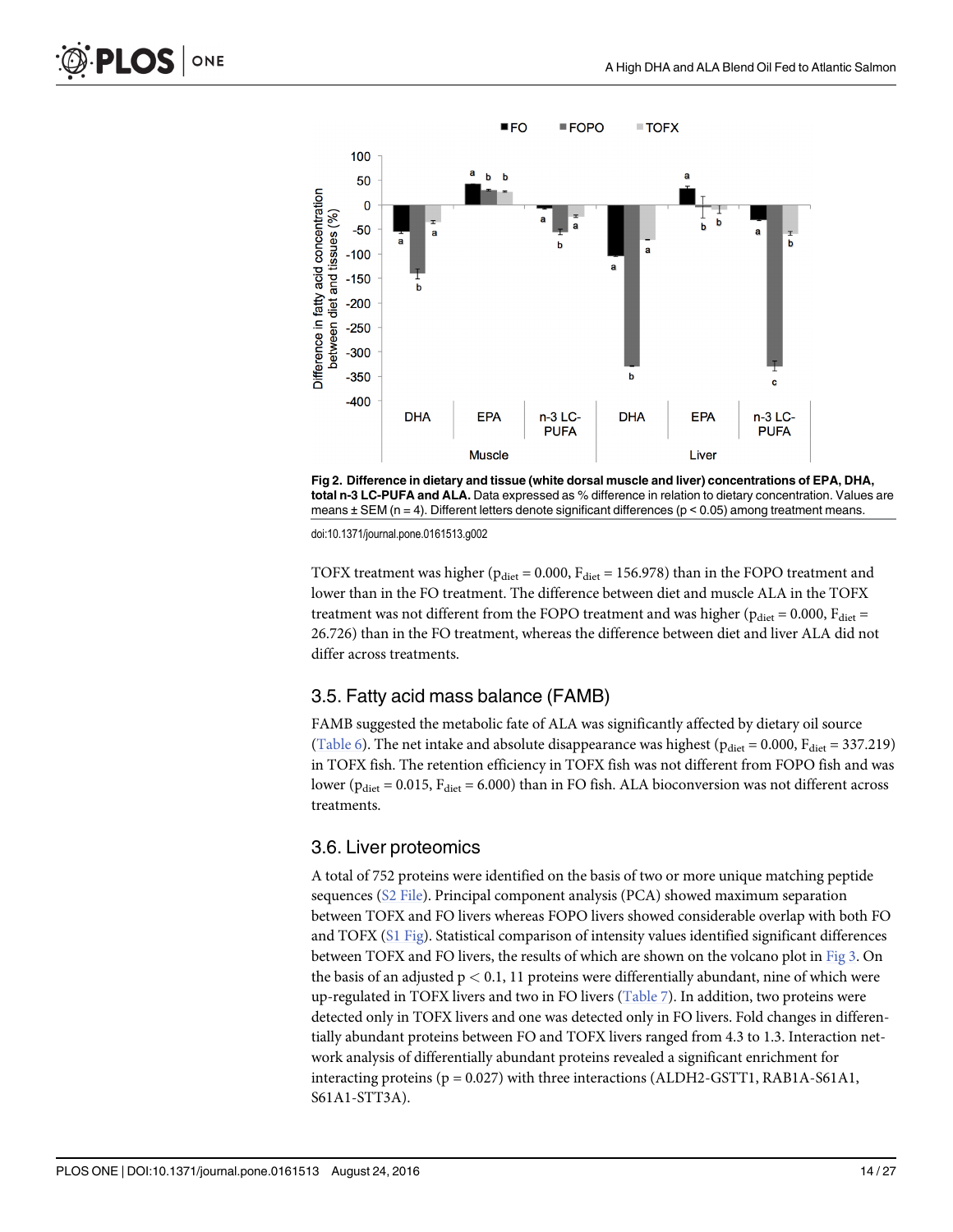|                         | <b>FO</b>           | <b>FOPO</b>           | <b>TOFX</b>           |
|-------------------------|---------------------|-----------------------|-----------------------|
| Net intake <sup>1</sup> | $891.4 \pm 20.95$ c | $1677.0 \pm 65.43 b$  | 15742.2 ± 363.78 a    |
| Accumulated             | $818.4 \pm 52.28$ b | $1271.0 \pm 170.19 b$ | $9228.0 \pm 695.77$ a |
| %                       | $92.0 \pm 5.96$ a   | $75.3 \pm 8.09$ ab    | $58.4 \pm 3.11 b$     |
| Disappeared             | $73.1 \pm 54.14 b$  | $406.0 \pm 254.52 b$  | $6514.2 \pm 356.80$ a |
| $\%$                    | $8.1 \pm 6.00 b$    | $24.7 \pm 16.17$ ab   | $41.6 \pm 3.11 a$     |
| Oxidized                | $0.0 \pm 0.00 b$    | 401.5 ± 129.88 b      | 6401.6 ± 378.75 a     |
| $\%$                    | $0.0 \pm 0.00 b$    | $24.5 \pm 8.23$ a     | $40.9 \pm 3.23$ a     |
| Bioconverted            | $73.1 \pm 54.14$    | $4.5 \pm 4.46$        | $112.6 \pm 24.05$     |
| $\%$                    | $8.1 \pm 6.00$      | $0.2 \pm 0.24$        | $0.7 \pm 0.14$        |

#### <span id="page-14-0"></span>[Table 6.](#page-13-0) Net intake (μmol fish<sup>-1</sup>) and metabolic fate (μmol fish<sup>-1</sup> and % total net intake) of ALA in whole carcasses of Atlantic salmon smolt fed FO, FOPO and TOFX feeds over a 89 day period.

FO, oil content of feed is 100% fish oil; FOPO, oil content of feed is 20% fish oil and 80% poultry oil; TOFX, oil content of feed is 60% tuna oil and 40% flaxseed oil.

Data expressed as mean ± SEM (n = 4). Different letters within a row denotes significant differences among diets as determined by Tukey-Kramer HSD  $(p<0.05)$ .

1 Calculated as intake minus excretion.

doi:10.1371/journal.pone.0161513.t006

## 4. Discussion

#### 4.1. Fatty acid profiles and nutritional implications

Novel oils extracted from transgenic oilseeds with fish oil-like proportions of DHA may provide the aquafeed industry with an option to enhance the nutritional quality of salmon flesh, as measured by the concentration of n-3 LC-PUFA, to the previous concentrations when marine oils were included in aquafeeds at higher amounts [\[2\]](#page-21-0). In the current study, a major comparison was between feeds formulated with fish oil (FO), as a historical standard, a current commercial-like oil blend (FOPO), and a blended oil reflecting the fatty acid profile of DHA-containing Camelina oil (TOFX) [\[18,](#page-21-0) [19\]](#page-22-0). The concentration of n-3 LC PUFA in white muscle was used as the most direct indication of how differences in dietary oil composition translated to differences in the product. This reached absolute contents of 2160 mg per 100 g (dry weight) in TOFX fish, and despite not being as high as in FO fish (2760 mg per 100 g), provided an extra 450 mg per 100 g muscle relative to the current industry FOPO diet.

Although the importance of ALA from a health perspective has been generally less reported relative to n-3 LC-PUFA, ALA is receiving interest as a nutraceutical supplement, based on reports of beneficial effects similar to those of n-3 LC-PUFA [[44](#page-23-0)]. ALA is a minor fatty acid in marine oils, however, it is highly and naturally present in *Camelina* and other transgenic oilseeds such as canola, reaching proportions of over 25% of the total fatty acids in oils extracted from transgenic seed  $[18]$ . Given the high relative level of ALA in the TOFX oil (22.8% total fatty acids), the muscle content of ALA was the highest in TOFX fish, with absolute levels of 1110 mg per 100 g of muscle in comparison with 86 and 123 mg per 100g of muscle in FO and FOPO fish, respectively. ALA is an essential fatty acid (EFA) for humans, and intake recommendations have been established at a minimum of 14 g weekly [[45](#page-23-0)].

Some evidence suggests that a balanced dietary n-3:n-6 ratio is positive in maintaining optimal human health  $[46, 47]$  $[46, 47]$  $[46, 47]$ . A ratio of 1:1-2 has been proposed as a target for adult human nutrition in relation to ratios of 1:10–20 in current western diets [[48](#page-23-0)]. Consumption of fatty fish, and salmon in particular, is advised in western societies for the health benefits associated with high n-3 LC-PUFA content  $[5, 6]$  $[5, 6]$  $[5, 6]$  $[5, 6]$ . The intake of these, and n-3 in general rather than n-6, largely control the human dietary n-3:n-6 ratio  $[49]$  $[49]$ . The n-3:n-6 ratio in TOFX fish (4.4),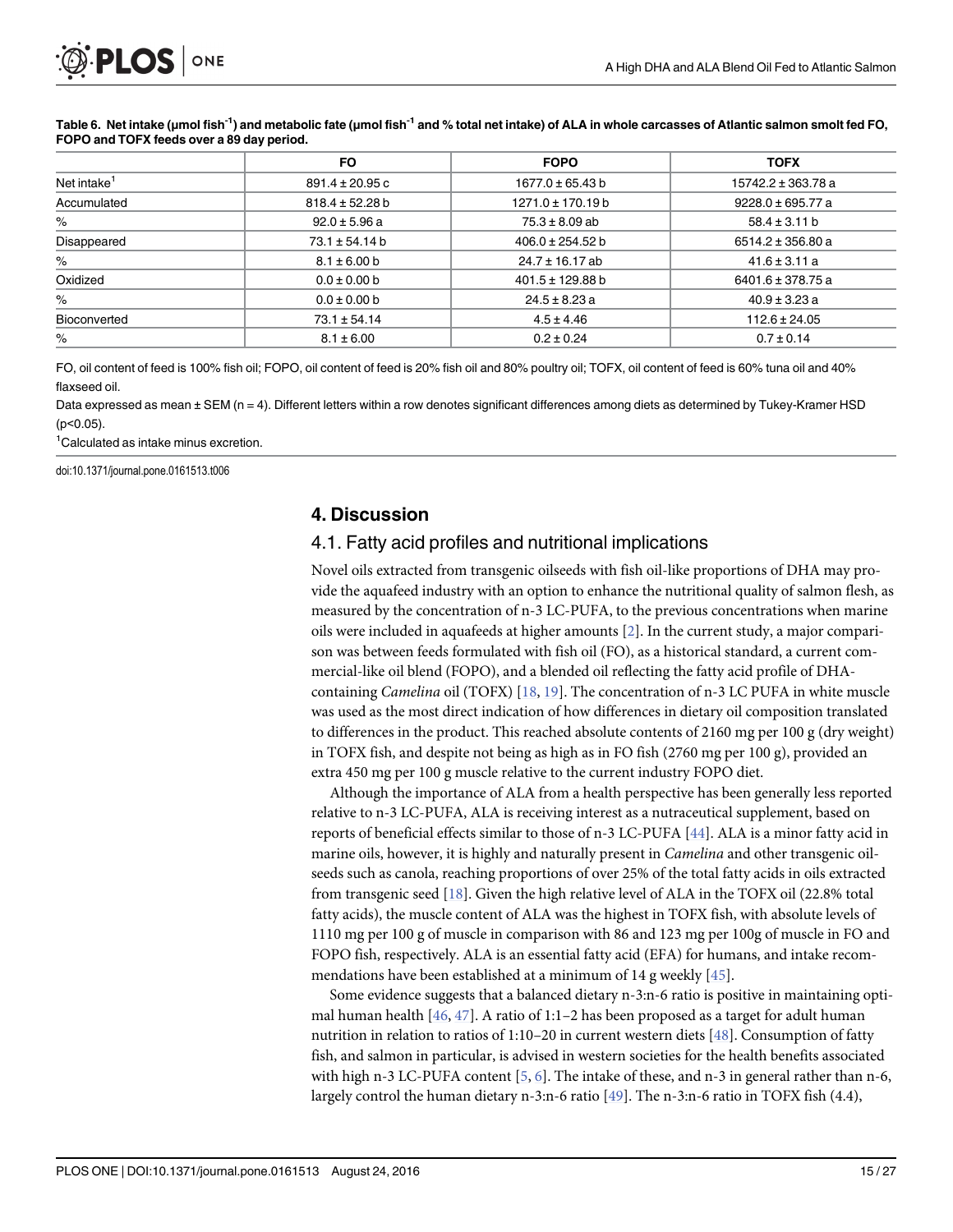

[Fig 3. D](#page-13-0)ifferences in protein abundance between FO and TOFX livers. Volcano plot displaying differences of the pairwise comparison. Proteins found to be significantly (adjusted  $p < 0.1$ ;  $p < 0.05$ ) different between treatments are plotted in red and described in [Table 7.](#page-16-0) Larger black circles represent those proteins significantly different at a lower stringent threshold (adjusted p < 0.3; p < 0.05).

doi:10.1371/journal.pone.0161513.g003

<span id="page-15-0"></span>PLOS ONE

albeit not being as high as in FO fish (7.6), was markedly higher than in FOPO fish (2.2). This was directly attributed to the greater accumulation of both n-3 LC-PUFA and ALA, and implies that aquafeeds with high DHA and ALA content would enhance the nutritional quality of farmed salmon, and consequently the potential health benefits to the consumer relative to commercial blends containing a high proportion of poultry oil.

In aiming to enhance the current and future nutritional value of salmon, fish nutritionists should maximize deposition of n-3 LC-PUFA [\[15](#page-21-0)]. In the present study, the pattern of tissue deposition in relation to diet was explored by the difference in the relative composition between diet and tissue as previously reported by Codabaccus et al. [[11](#page-21-0)]. In both muscle and liver, the difference in terms of DHA was similar between TOFX and FO treatments, whereas the difference in terms of EPA was lower in TOFX treatment than in FO treatment. This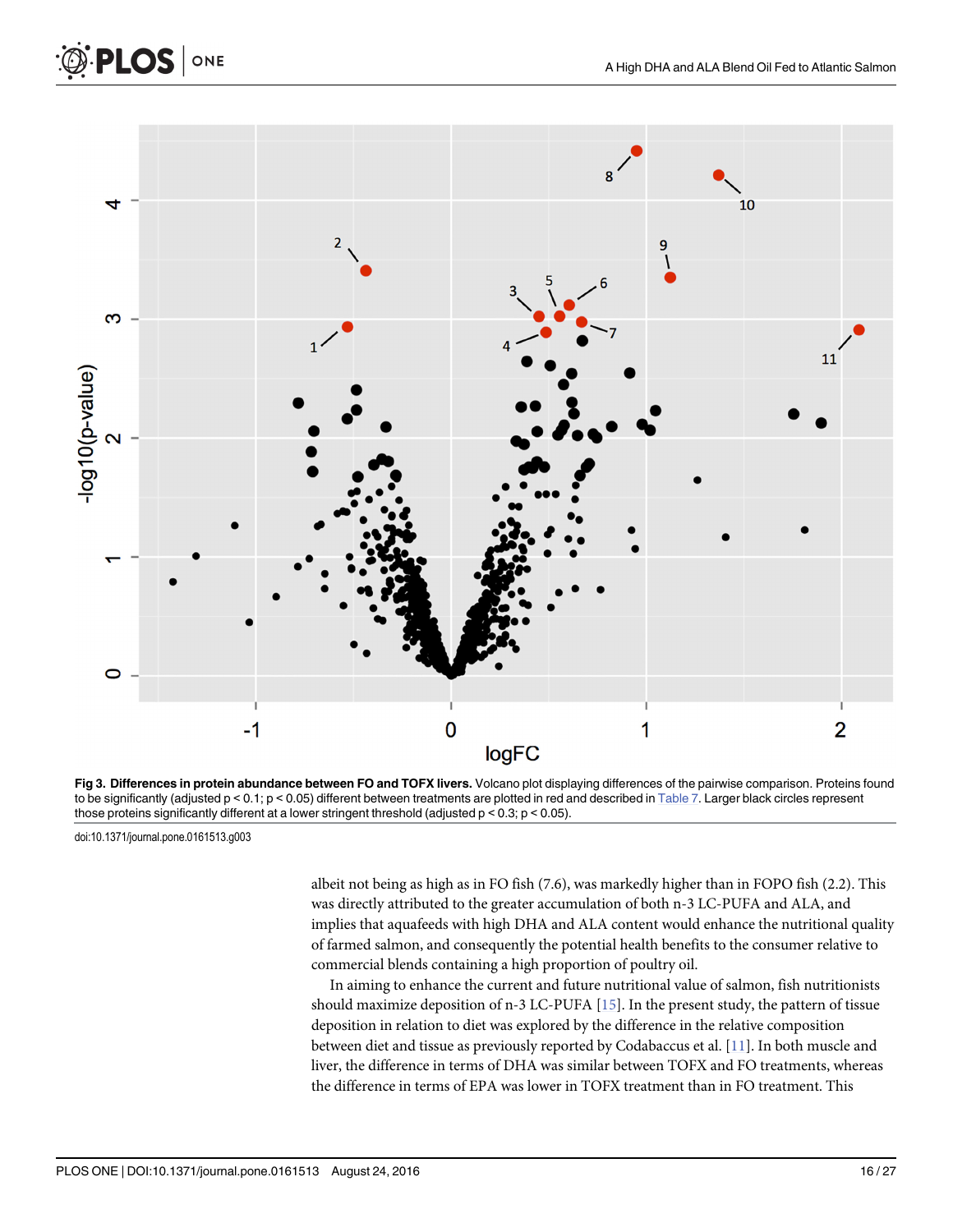| #                | $ $ Entry <sup>1</sup> | Gene<br>name                   | <b>Protein name</b>                                                            | <b>LFQ</b><br>intensity <sup>2</sup> FO | <b>LFQ</b><br>intensity<br><b>TOFX</b> | Fold<br>change <sup>3</sup> | No of unique<br>peptides | p-<br>value <sup>4</sup> | Adjusted p-<br>value <sup>5</sup> |
|------------------|------------------------|--------------------------------|--------------------------------------------------------------------------------|-----------------------------------------|----------------------------------------|-----------------------------|--------------------------|--------------------------|-----------------------------------|
|                  | B5XCS5                 | ATP5J                          | ATP synthase-coupling factor 6,<br>mitochondrial                               | $1.21E + 06$                            | $9.19E + 05$                           | $-1.3$                      | $\overline{2}$           | 0.001                    | 0.094                             |
| $\overline{2}$   | <b>B5X2T3</b>          | ALDH <sub>2</sub>              | Aldehyde dehydrogenase, mitochondrial                                          | 7.53E+07                                | 5.40E+07                               | $-1.4$                      | 25                       | 0.000                    | 0.089                             |
| 3                | C0HBJ4                 | RAB <sub>1</sub> A             | Ras-related protein Rab-1A                                                     | $1.28E + 06$                            | $1.80E + 06$                           | 1.4                         | 3                        | 0.001                    | 0.094                             |
| 4                | B5X462                 | GSTT <sub>1</sub>              | Glutathione S-transferase theta-1                                              | $4.55E + 06$                            | $6.63E + 06$                           | 1.5                         | 9                        | 0.001                    | 0.094                             |
| 5                | Q68S98                 |                                | C type lectin receptor A                                                       | 7.19E+06                                | 1.09E+07                               | 1.5                         | 2                        | 0.001                    | 0.094                             |
| 6                | B5X313                 | <b>PAHX</b>                    | Phytanoyl-CoA dioxygenase, peroxisomal                                         | 5.37E+06                                | 8.39E+06                               | 1.6                         | 11                       | 0.001                    | 0.094                             |
|                  | <b>B5DG71</b>          | H33                            | Histone H <sub>3</sub>                                                         | 4.69E+07                                | $7.14E + 07$                           | 1.5                         | 2                        | 0.001                    | 0.094                             |
| 8                | B5X180                 | UD <sub>2</sub> A <sub>2</sub> | UDP-glucuronosyltransferase 2A2                                                | $1.23E + 06$                            | $2.43E + 06$                           | 2                           | 5                        | 0.000                    | 0.025                             |
| 9                | <b>B5X118</b>          | STT3A                          | Dolichyl-diphosphooligosaccharide-protein<br>glycosyltransferase subunit STT3A | 7.64E+05                                | 1.76E+06                               | 2.3                         | 5                        | 0.000                    | 0.089                             |
| 10 <sup>10</sup> | B5X322                 | S61A1                          | Transport protein Sec61 subunit alpha<br>isoform A                             | $1.01E + 06$                            | 2.78E+06                               | 2.8                         | 4                        | 0.000                    | 0.025                             |
| 11               | <b>B5X2R4</b>          | CP2M1                          | Cytochrome P450 2M1                                                            | $1.35E + 06$                            | 5.59E+06                               | 4.3                         | 12                       | 0.001                    | 0.094                             |
| 12               | B5X970                 | <b>PNPO</b>                    | Pyridoxine-5-phosphate oxidase                                                 | $2.25E + 06$                            | ND <sup>6</sup>                        | $\blacksquare$              | 4                        | ٠                        |                                   |
| 12               | B5DGE7                 | rtn4                           | Reticulon                                                                      | <b>ND</b>                               | $8.42E + 05$                           | $\overline{\phantom{a}}$    | 3                        | $\blacksquare$           |                                   |
|                  | 14   C0H9Z9            | <b>F13A</b>                    | Coaquiation factor XIII A chain                                                | <b>ND</b>                               | $1.15E + 06$                           | $\blacksquare$              | 3                        | ۰                        |                                   |

#### <span id="page-16-0"></span>[Table 7.](#page-13-0) Proteins significantly and differentially abundant in liver of Atlantic salmon smolt fed FO and TOFX feeds.

<sup>1</sup>UniProtKB from UniProt imported Salmo salar database.

<sup>2</sup> Average LFQ intensity of non-normalised values (n = 4).

<sup>3</sup>Fold changes (TOFX vs. FO) in non-normalised LFQ intensities.

<sup>4</sup>p value after pair-wise comparison.

<sup>5</sup>False discovery rate adjustment using Benjamini Hochberg correction. Reported proteins with values less than 0.1.

<sup>6</sup>Not detected.

doi:10.1371/journal.pone.0161513.t007

comparison indicates enhanced overall efficiency of tissue deposition of n-3 LC-PUFA in the TOFX treatment, as shown by the lower difference between dietary and tissue n-3 LC-PUFA in relation to FO; though the dissimilarity in this difference was only numerical in muscle, it was significant in liver. These results were consistent with our hypothesis and with Codabaccus et al. [\[11\]](#page-21-0), with the two studies collectively demonstrating that increasing the DHA:EPA ratio in relation to a fish-oil based diet promotes a tissue deposition "sparing effect"of n-3 LC-PUFA. This "sparing effect" is based on the mechanism of selective conservation of DHA; whereas n-3 LC-PUFA are normally oxidized for energy production if supplied in surplus, DHA is preferentially deposited as EPA is more extensively oxidized [\[11,](#page-21-0) [50,](#page-23-0) [51\]](#page-23-0). Accordingly, the DHA:EPA ratio of tissues increased in relation to diet, with this increase being less pronounced in TOFX fish than in FO fish due to the lower amount of EPA available for oxidation. Equally important, but unrelated to the DHA:EPA ratio, the sparing effect on n-3 LC-PUFA is also determined by absolute dietary concentration values as well as by the abundance of other SFA and MUFA that are more readily catabolized [\[11,](#page-21-0) [14,](#page-21-0) [50\]](#page-23-0). This was clearly observed in FOPO treatment, which, despite a dietary DHA:EPA ratio similar to that of FO diet  $(-1)$ , showed the lowest difference between dietary and tissue n-3 LC-PUFA concentration and consequently the highest efficiency in tissue deposition. Low n-3 LC-PUFA in FOPO diet promoted minimum EPA oxidation and maximum DHA deposition, with the more abundant oleic acid (18:1n-9, OA) and linoleic acid (18:2n-6, LA) in FOPO being used for energy production and thereby likely contributing to enhanced sparing and resultant tissue deposition of n-3 LC-PUFA.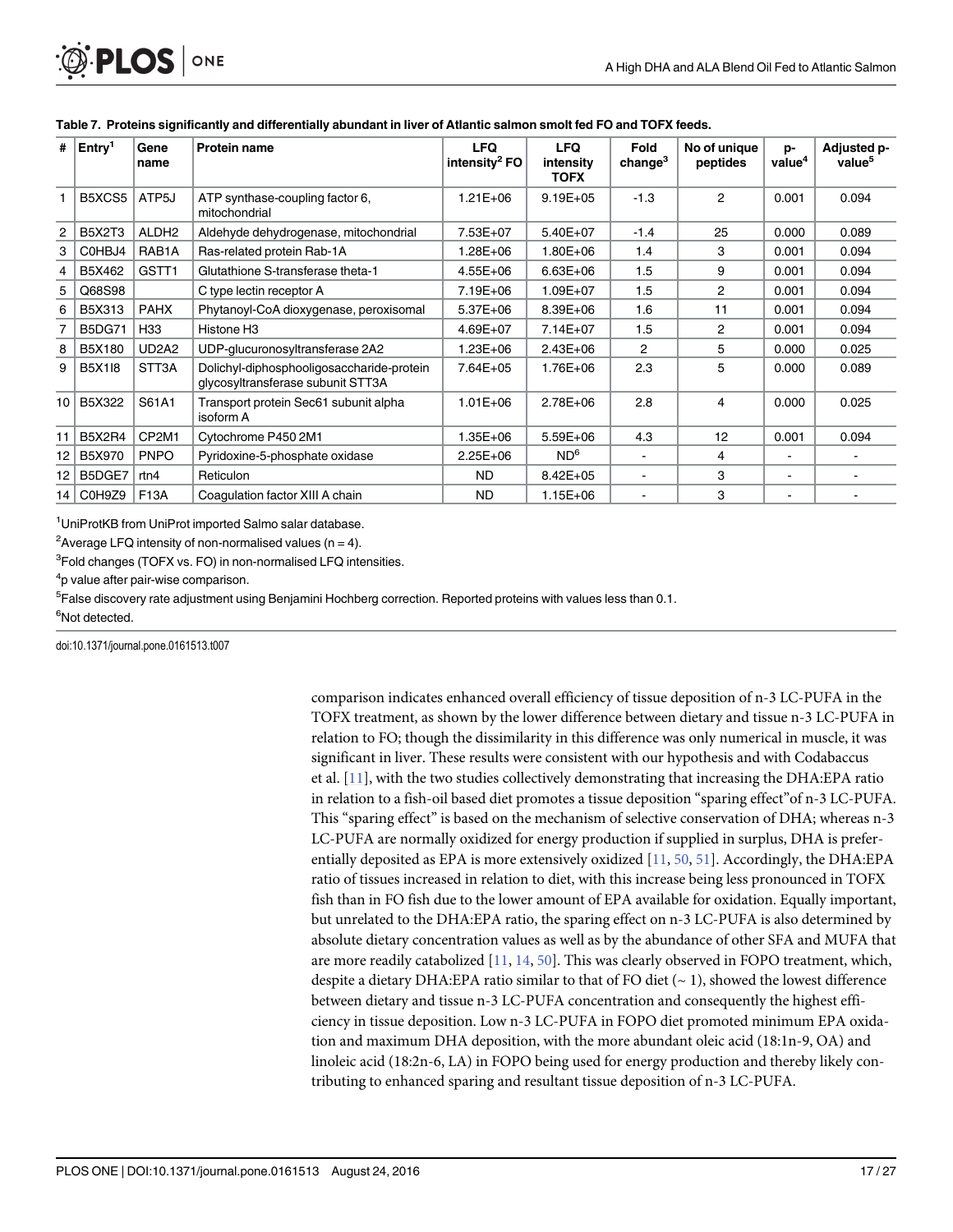<span id="page-17-0"></span>**PLOS I** ONE

> Atlantic salmon hepatocytes possess the ability to desaturate and elongate  $C_{18}$  fatty acids such as ALA to the long-chain and more unsaturated fatty acids [\[52](#page-23-0)–[55](#page-23-0)]. Hence, we evaluated whether a high ALA concentration, as that occurring in the TOFX diet, might contribute to enhancing tissue deposition of n-3 LC-PUFA in relation to the FO diet by promoting desaturation and elongation. ALA in TOFX fish was largely accumulated and/or oxidized, and only minimally  $(< 1\%)$  bioconverted, and thus no further ALA bioconversion was observed in relation to FO or FOPO fish. Limited or negligible bioconversion of ALA to n-3 LC-PUFA has been attributed to high availability of either substrate (ALA) or end-product (DHA). Whereas excessive  $C_{18}$  fatty acids can affect elongation activities by limiting the ability of delta-6-desaturase to act on  $C_{24}$  and consequently restraining DHA production [[56](#page-23-0), [57](#page-23-0)], the high abundance of n-3 LC-PUFA, particularly DHA rather than EPA, can limit their possible biosynthesis due to an inhibitory effect on delta-6-desaturase and Elovl-2-like elongase enzymes [[58](#page-24-0)–[60\]](#page-24-0). ALA bioconversion has been reported to reach 25% of total net intake in Atlantic salmon fed a diet with full replacement of fish oil with *Camelina* oil  $[13, 55]$  $[13, 55]$  $[13, 55]$  $[13, 55]$  $[13, 55]$ ; although ALA concentration was similar to that of TOFX diet ( $\sim$  20% total fatty acid), DHA was approximately 10-fold lower than in TOFX diet. Taken together, these findings suggest that DHA is likely more limiting than ALA itself in promoting ALA bioconversion in Atlantic salmon fed high DHA and ALA diets. The fairly high concentration of LA in the TOFX diet (7.5% total fatty acids) could also evoke competition between LA and ALA as substrates for the delta-6-desaturase enzyme, as proposed by composition-based studies in teleost  $[61]$ . However, this possibility is unlikely for salmonids, where more specific FAMB studies have shown that bioconversion of ALA is favored over LA due to the greater affinity of delta-6-desaturase for the n-3 pathway  $[12, 62]$  $[12, 62]$  $[12, 62]$ . In addition to bioconversion, an alternative pathway for ALA to improve tissue deposition of n-3 LC PUFA is through beta-oxidation. ALA has a high rate of oxidation and, if present in large proportions, it is more readily utilized for energy production than other fatty acids [[14](#page-21-0), [50](#page-23-0), [63\]](#page-24-0). For this hypothesis to be tested, a different approach using graded levels of ALA and constant levels of n-3 LC-PUFA and DHA:EPA ratio would be more suitable.

## 4.2. Growth and performance

Important commercial factors in the feeding of diets containing new alternative oils to Atlantic salmon also relate to the effects they have on growth performance. Several types of alterna-tive oils have been investigated in salmon feeds, including vegetable [\[51](#page-23-0), [55](#page-23-0), [63](#page-24-0)-[65](#page-24-0)], animal fats  $[9, 66]$  $[9, 66]$  $[9, 66]$  $[9, 66]$  $[9, 66]$  as well as new DHA and EPA containing oils  $[22, 67]$  $[22, 67]$  $[22, 67]$  $[22, 67]$ . These studies have collectively shown that growth is typically unaffected by dietary lipid source provided EFA requirements are met. All diets in the present study were formulated with non-defatted fishmeal that contained sufficient n-3 LC-PUFA to satisfy the EFA requirements of salmon [[68](#page-24-0)]. No difference in growth performance was found between FO fish and FOPO fish, as observed in previous studies with Atlantic salmon where fish oil was replaced at 50–75% with poultry oil [[9](#page-21-0), [11\]](#page-21-0). However, TOFX diet had a small but negative effect on growth performance, feed efficiency, condition factor as well as in gut- and pyloric caeca- somatic indexes. Feed intake and digestibility of the main nutrients were not affected by dietary treatment, thus the observed detrimental effects were rather attributed to metabolic alterations resulting from impaired nutrient utilization and associated to the specific fatty acid composition of the TOFX diet. In this respect, n-3 LC PUFA increase beta-oxidation in white fat preventing adipocyte hypertrophy and lipid accumulation  $[69, 70]$  $[69, 70]$  $[69, 70]$  $[69, 70]$ , and this effect is further supported by the adipogenic capacity of ALA [[71](#page-24-0), [72\]](#page-24-0). This offers a possible explanation for the observed lower gut somatic indices observed in TOFX fish and that could be the result of repressed visceral fat deposition.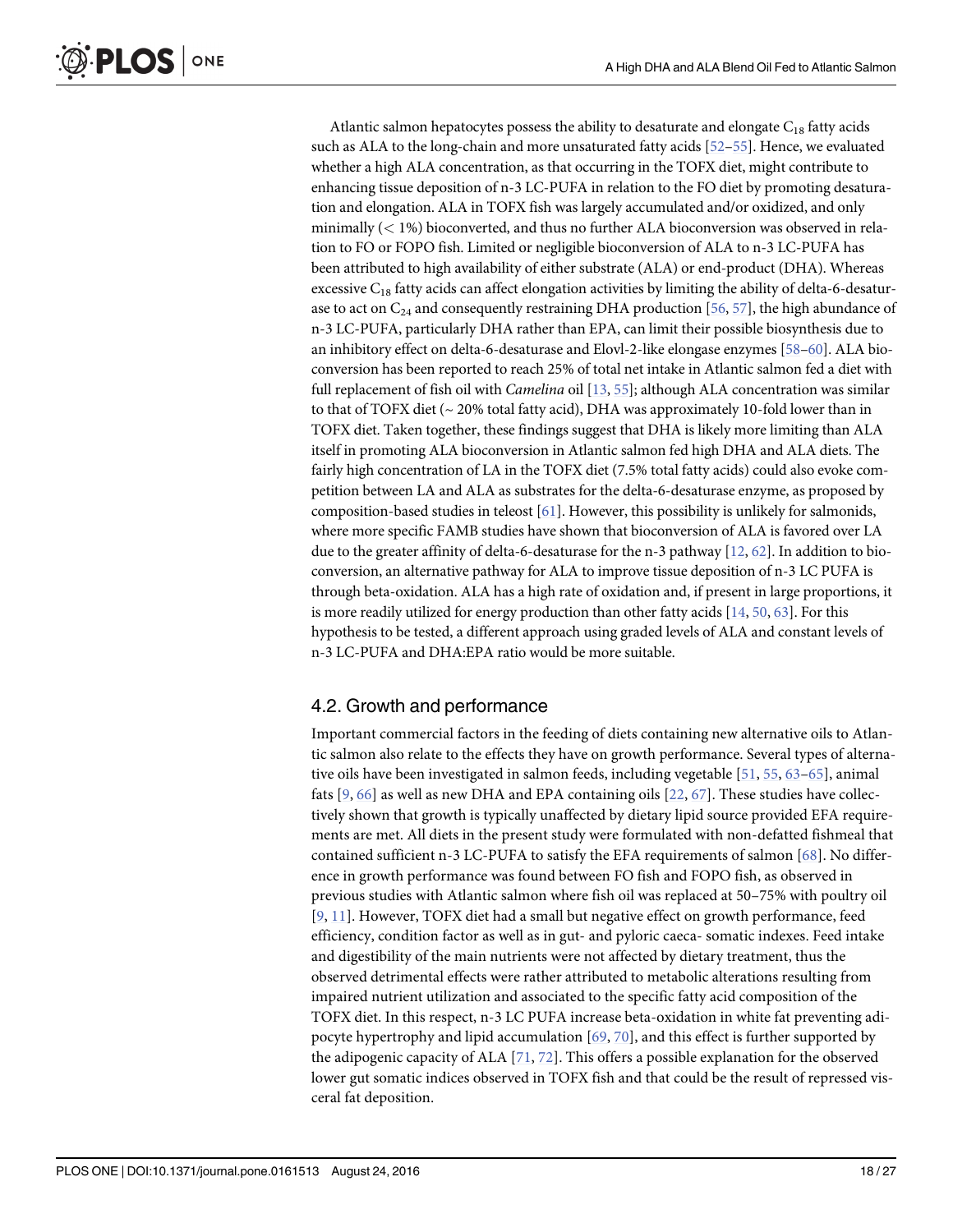#### <span id="page-18-0"></span>4.3. Liver proteomics—potential oxidative stress responses

The liver proteome provides an informative biological matrix to study diet-induced changes and better understand the physiological basis of different phenotypic traits [[23](#page-22-0), [24](#page-22-0)]. Overall, our quantitative comparison among the liver proteomes found the most significantly different proteins between TOFX and FO diets, whereas comparisons between FOPO and FO, and between FOPO and TOFX, revealed no significant differences. This is consistent with the fact that TOFX and FO livers showed maximum separation by PCA analysis, whereas FOPO livers showed considerable overlap with both FO and TOFX.

Several proteins related to protein biogenesis in the ER and secretory protein trafficking were among the more highly up-regulated proteins in the TOFX livers, such as the alpha subunit of Sec6 (S61A1) and the glycosyltransferase subunit STT3A (STT3A). These two proteins were also increased in TOFX livers relative to FOPO livers, albeit at a less stringent cut-off (adjusted  $p < 0.3$ ). However, the majority of protein alterations in the liver of TOFX fish were related to oxidative stress and detoxification pathways, such as changes in glutathione S-transferase theta-1 (GSTT1), cytochrome P450 2M1 (CP2M1) and mitochondrial aldehyde dehydrogenase (ALDH2). GSTT1 catalyzes the conjugation of the reduced form of glutathione to xenobiotic substrates and up-regulation has been associated to detoxification and increased protection against reactive molecules causing oxidative stress, such as hydrogen peroxides or aldehydes generated from lipid peroxidation [\[73,](#page-24-0) [74\]](#page-24-0). Glutathione transferases operate in parallel with aldehyde dehydrogenases and cytochrome P450 as hepato-protective mechanism against oxidative stress [\[75\]](#page-24-0), and thus alterations of these proteins have been observed in fish in response to temperature-induced  $[76]$  $[76]$  $[76]$  and xenobiotic-induced  $[77, 78]$  $[77, 78]$  $[77, 78]$  $[77, 78]$  $[77, 78]$  oxidative stress. ALDH2 was down-regulated in TOFX livers, following the trend previously reported in response to lipid peroxidation [\[79,](#page-25-0) [80\]](#page-25-0) and/or to the presence of hydrogen peroxide [\[81,](#page-25-0) [82\]](#page-25-0). In turn, expression of CP2M1 was increased, corroborating the role of cytochrome P450 as compensatory mechanism when the aldehyde dehydrogenase pathway is compromised [[75](#page-24-0)].

Lipid peroxidation-induced oxidative stress was also supported by changes in UD2A2 and pyridoxine-5-phosphate oxidase (PNPO). UD2A2 is the precursor of UDP-glucuronosyl transferase and up-regulation in TOFX fish may be related to the role of UDP-glucuronosyl transferase and glutathione transferases in preventing the propagation of lipid peroxidation [\[83](#page-25-0)]. PNPO catalyzes several reactions in the metabolism of vitamin B6, which has an antioxidant role by inhibiting lipid peroxidation or by serving as a coenzyme in the glutathione antioxidant defense system [[84](#page-25-0)]. Increased oxidative stress has been reported in vitamin B6 deficient animals [\[85\]](#page-25-0), suggesting that down-regulation (to below detection limits) of PNPO in TOFX livers may have contributed to this response. Lipid peroxidation in TOFX livers was also evident from changes in the abundance of several additional proteins (indicated by the data points labeled on [Fig 3](#page-15-0)), albeit at a less stringent threshold for statistical significance (adjusted p < 0.3). Proteins that participate in the process of fatty acid oxidation (ECHA, NCPR, ECPH and PAHX) and in the subsequent antioxidant response (PRDX5, CATA and HBA), as well as oxidoreductases (CRYL1, AL3A2, G6PD) that catalyze these oxidative reactions, were mostly detected at elevated levels in the TOFX diet. Also related to fatty acid oxidation was the up-regulation of PAYH. This protein, along with AL3A2, catalyze the alpha-oxidation of phytanic acid, which is commonly found in high concentrations in tuna oil  $[86, 87]$  $[86, 87]$  $[86, 87]$  $[86, 87]$  $[86, 87]$ , thus reflecting the specific use of tuna oil in TOFX diet.

The alterations observed in the liver proteome of TOFX fish were indicative of oxidative stress related to peroxidative damage. This may be attributed to the fatty acid formulation of TOFX diet and related therefore to the impaired performance observed in fish. A possible cause was the higher total PUFA in TOFX diet, as evoked from the lower digestibility in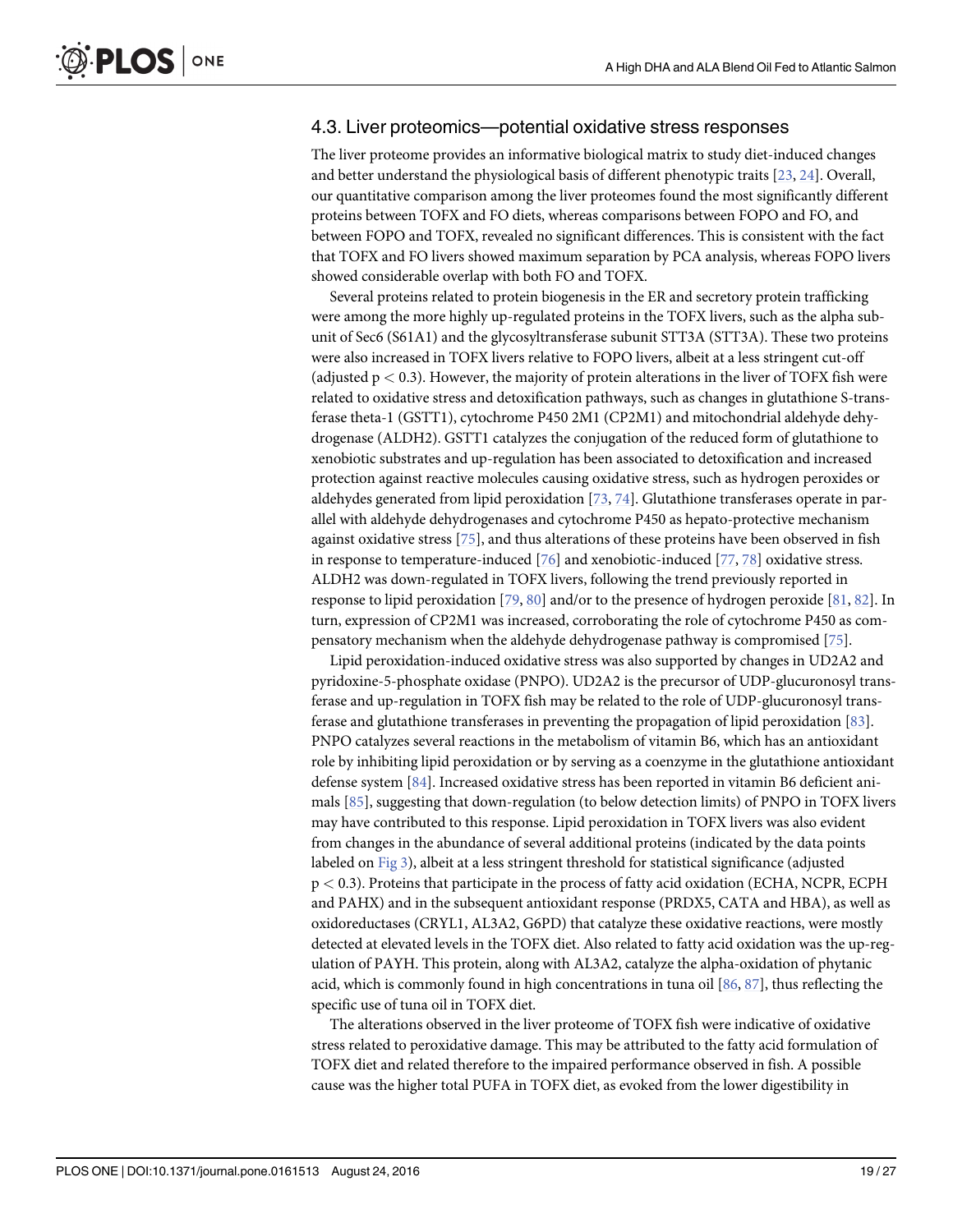<span id="page-19-0"></span>relation to the other two diets, and from the lower tissue concentration in relation to feed. Increased susceptibility of fish to oxidative damage has been associated with excessive dietary PUFA; this relation is dependent on the efficacy of the antioxidant system [[88](#page-25-0)–[90](#page-25-0)], and on the proportion that PUFA represents in the total dietary lipid [[91](#page-25-0), [92](#page-25-0)]. In the present experiment, all feeds were considered on the safe side in terms of protection from peroxidation; feeds were evenly supplemented with antioxidant (vitamin C supplied by Stay-C, and vitamin E contained in the vitamin premix) in comparable amounts to those used in previous studies testing feeds with similar n-3 LC-PUFA content [\[22,](#page-22-0) [88\]](#page-25-0), and stored at -20°C. The PUFA concentration in TOFX diet were the highest across treatment and of 42% of the total lipid, lying within the range ( $\sim$  37%–50% total lipid) of previous data in salmonids that showed increased susceptibility to peroxidation through to growth reduction  $[91, 93, 94]$  $[91, 93, 94]$  $[91, 93, 94]$  $[91, 93, 94]$  $[91, 93, 94]$ . In a more recent study with Atlantic salmon fed EPA-containing oil (ECO) extracted from transgenic Camelina, higher PUFA concentration ( $\sim$ 55% of total lipid) did not affect growth [[22](#page-22-0)], suggesting that fish vulnerability to oxidative damage is dependent on both the quality of the input oil(s), total PUFA and the balance among specific PUFA. While the formulation of TOFX and ECO diets were similar in terms of oil inclusion and nutrient composition, the most noticeable difference between the two were the high content of DHA and ALA (TOFX diet) versus a high content of EPA and LA (ECO diet). High dietary DHA amounts may induce oxidative stress and cause adverse effects on fish growth [\[90\]](#page-25-0). The threshold from which such responses can be triggered in fish is broad (~ 10%–36% total lipid) and correlated to the respective balance with the antioxidant supply [\[88](#page-25-0)–[90,](#page-25-0) [95\]](#page-25-0). DHA concentration in TOFX diet was high (12.7% total lipid), but close to those of the FO diet (11.5% total lipid), thus high DHA as unique cause of oxidative stress in TOFX fish was rather unlikely. In contrast, ALA concentration in TOFX diet was considerably high  $\sim$  16% of total lipid) in relation to the other diets and not far from dietary concentrations (~ 19%– 25% total lipid) that have previously resulted in growth detriment in Atlantic salmon [\[55](#page-23-0), [96\]](#page-25-0). The negative effects of high dietary ALA have been associated with an increased susceptibility to lipid peroxidation and immunosuppression by a reduction in the antioxidant capacity provided by alpha-tocopherol [\[97](#page-25-0)–[99\]](#page-26-0). We therefore speculate that the antioxidant defense in TOFX fish could have been overwhelmed by the high dietary PUFA concentration, and in particular by the combination of high DHA and ALA. Despite the dietary inclusion of antioxidants, it is possible that the high susceptibility of DHA to oxidative damage was enhanced in our study by ALA-induced depression of the antioxidant system. The increased liver detoxification activities and small reduction in performance probably relates to these mechanisms. In this line, DHA is also more susceptible than EPA to oxidative breakdown [\[100\]](#page-26-0). The observed impaired performance in fish fed the TOFX diet in relation to those fed the EPA-containing oil diet, as in Betancor et al. [\[22\]](#page-22-0), could be explained by the higher susceptibility of fish on the TOFX diet to oxidative damage and the need of extra antioxidant supplementation when fed oils rich in DHA and ALA. Future feeding trials should therefore consider the use of higher inclusion of antioxidants in feeds using such an oil blend, although considerably higher levels of antioxidants are present in Camelina and canola oils.

## 4.4. Conclusion

We used an oil blend with similar fatty acid composition to that of a DHA-containing oil extracted from transgenic *Camelina* [[18](#page-21-0)] and applied liver proteomics as an approach to gain insight into the future potential use of DHA-containing oils extracted from transgenic seeds, which are presently under development and limited in quantity. Such an oil blend (TOFX) clearly enhanced both the muscle content of n-3 LC-PUFA, DHA in particular, and the n-3:n-6 ratio as compared to a current commercial blend oil (FOPO) diet. From the human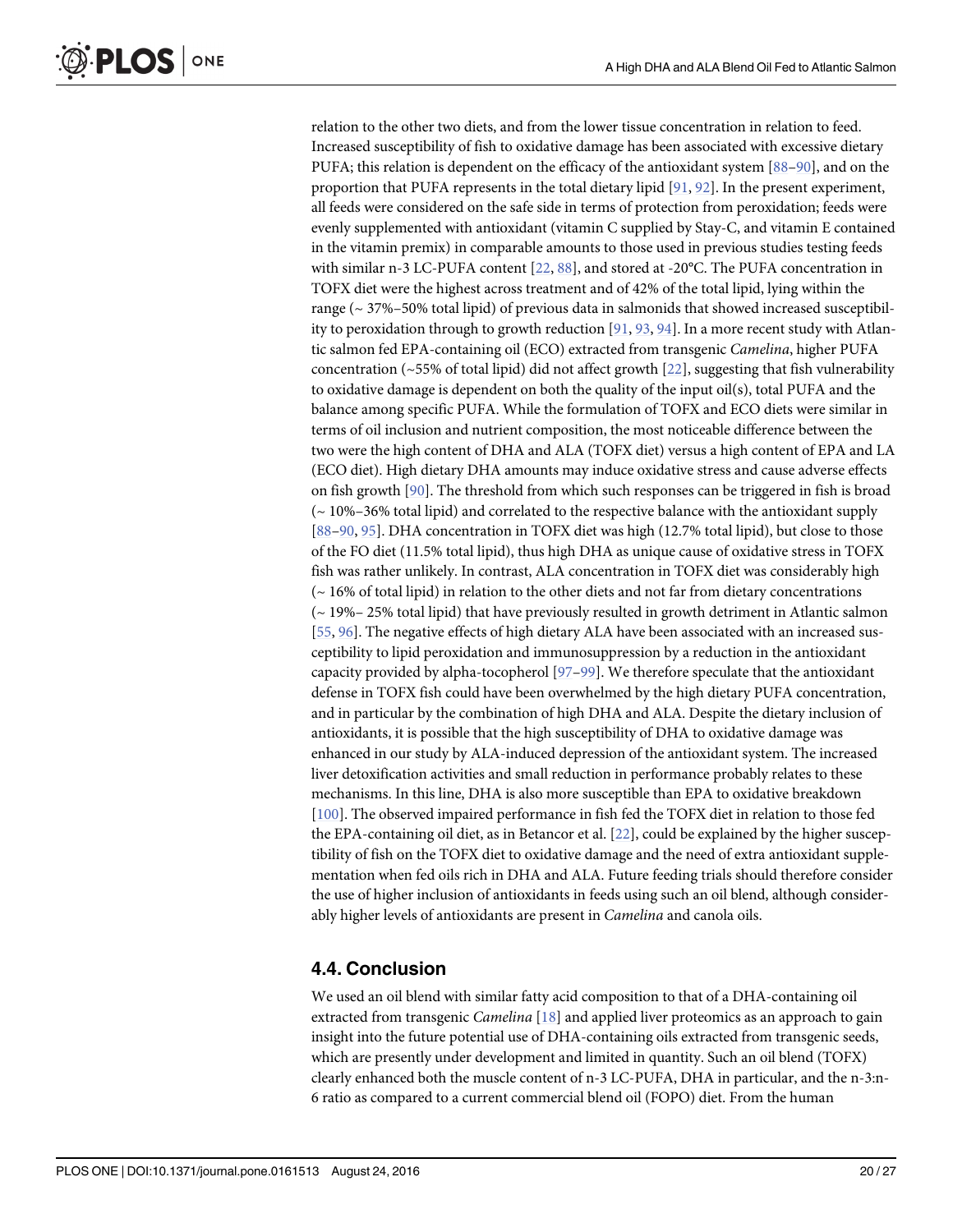<span id="page-20-0"></span>consumer perspective, DHA-containing oils extracted from transgenic terrestrial oil seeds are therefore potentially suitable as a means to improve the nutritional quality for consumers of salmon fillet. The particular fatty acid profile of the TOFX oil also promoted a more efficient deposition of n-3 LC-PUFA in muscle and liver in relation to a fish oil-based diet; this was attributed to less inefficient utilization, in particular as occurs via beta-oxidation, of n-3 LC-PUFA due to the higher DHA:EPA ratio, rather than to bioconversion from the higher content of the ALA precursor. The TOFX oil triggered an oxidative stress response that was likely associated to impaired growth. This draws attention to the necessity of considering the balance between total and specific PUFA and antioxidant levels present in the diet and the possible need for supplementation in order to protect PUFA from oxidative damage in both the feed and in the fish. Notwithstanding, we also note that unlike the oil blend used in this study, the pending transgenic terrestrial oils do contain elevated levels of naturally occurring antioxidants including carotenes and tocopherols (CSIRO, unpublished data). This aspect will need further consideration for the future inclusion of DHA-containing oils extracted from transgenic Camelina or canola in salmon aquafeeds.

The mass spectrometry proteomics data have been deposited to the ProteomeXchange Consortium via the PRIDE partner repository with the dataset identifier PXD004114

## Supporting Information

[S1 Fig.](http://www.plosone.org/article/fetchSingleRepresentation.action?uri=info:doi/10.1371/journal.pone.0161513.s001) Principal component analysis (PCA) of the liver proteome profiles. Data points are marked with sample identifiers and replicate number. (TIF)

[S1 File.](http://www.plosone.org/article/fetchSingleRepresentation.action?uri=info:doi/10.1371/journal.pone.0161513.s002) MaxQuant output files of the complete peptide and protein-level mass spectrometry.

(XLSX)

[S2 File.](http://www.plosone.org/article/fetchSingleRepresentation.action?uri=info:doi/10.1371/journal.pone.0161513.s003) List of proteins identified and proteins showing significant (adjusted p-value 0.1– 0.3) fold changes.

(XLSX)

[S1 Table](http://www.plosone.org/article/fetchSingleRepresentation.action?uri=info:doi/10.1371/journal.pone.0161513.s004). Apparent digestibility (AD; %) of fatty acids in Atlantic salmon smolt fed FO, FOPO and TOFX diets over a 89 day period. (DOCX)

## Acknowledgments

The authors acknowledge Matthew Bransden (Skretting, Tasmania) for supplying the majority of feed ingredients; Daniel Poutney for technical assistance during diet preparation; Carla dos Anjos, Daniela Farias, Tania Mendo, Felipe Briceño, Lara Marcus and Ivan Hinojosa for assistance during fish sampling; and Peter Mansour and Basseer Codabaccus for assistance during chemical analysis. We thank two anonymous journal reviewers for their comments that improved the manuscript.

## Author Contributions

Conceptualization: WGN CGC PDN.

Formal analysis: WGN.

Funding acquisition: WGN CGC PDN.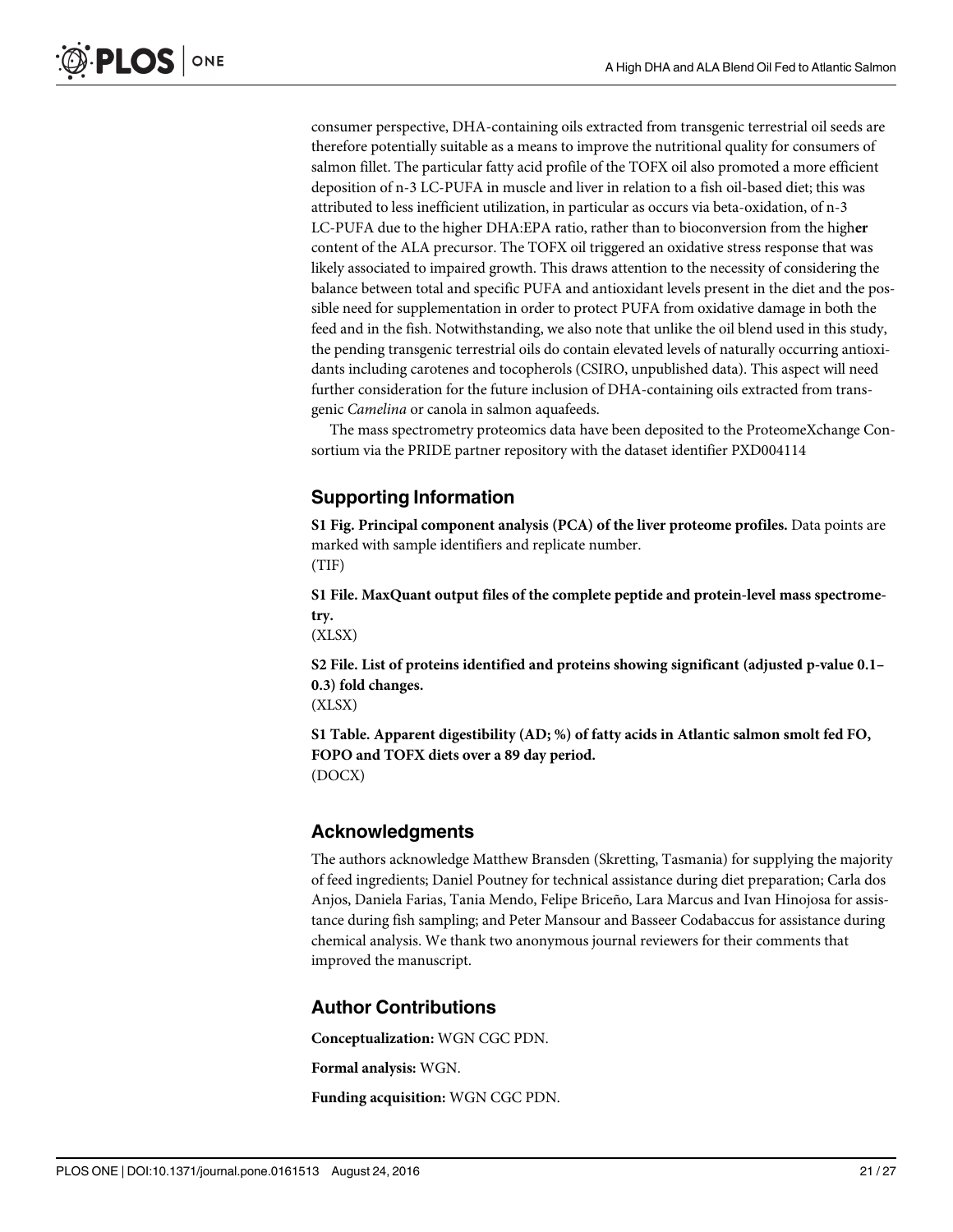<span id="page-21-0"></span>Methodology: WGN CGC PDN RW IC.

Writing – original draft: WGN.

Writing – review & editing: CGC PDN RW IC.

#### **References**

- [1.](#page-1-0) Watson RA, Nowara GB, Hartmann K, Green BS, Tracey SR, Carter CG. Marine foods sourced from farther as their use of global ocean primary production increases. Nat Commun. 2015; 6. doi: [10.](http://dx.doi.org/10.1038/ncomms8365) [1038/ncomms8365](http://dx.doi.org/10.1038/ncomms8365)
- [2.](#page-1-0) Nichols P, Glencross B, Petrie J, Singh S. Readily available sources of long-chain omega-3 oils: Is farmed Australian seafood a better source of the good oil than wild-caught seafood? Nutrients. 2014; 6(3):1063–79. doi: [10.3390/nu6031063](http://dx.doi.org/10.3390/nu6031063) PMID: [24618601](http://www.ncbi.nlm.nih.gov/pubmed/24618601)
- [3.](#page-1-0) Delgado-Lista J, Perez-Martinez P, Lopez-Miranda J, Perez-Jimenez F. Long chain omega-3 fatty acids and cardiovascular disease: a systematic review. Br J Nutr. 2012; 107(SupplementS2):S201– S13. doi: [10.1017/S0007114512001596](http://dx.doi.org/10.1017/S0007114512001596)
- [4.](#page-1-0) Bell GA, Kantor ED, Lampe JW, Kristal AR, Heckbert SR, White E. Intake of long-chain omega-3 fatty acids from diet and supplements in relation to mortality. Am J Epidemiol. 2014; 179(6):710–20. Epub 2014/02/06. doi: [10.1093/aje/kwt326](http://dx.doi.org/10.1093/aje/kwt326) PMID: [24496442](http://www.ncbi.nlm.nih.gov/pubmed/24496442); PubMed Central PMCID: PMCPMC3939849.
- [5.](#page-1-0) EFSA. Scientific Opinion on Dietary Reference Values for fats, including saturated fatty acids, polyunsaturated fatty acids, monounsaturated fatty acids, trans fatty acids, and cholesterol. EFSA Journal. 2010; 8:1461.
- [6.](#page-1-0) NHMRC. Nutrient Reference Values for Australia and New Zealand. Canberra, Australia: NHMRC, 2006.
- [7.](#page-1-0) Fry JP, Love DC, MacDonald GK, West PC, Engstrom PM, Nachman KE, et al. Environmental health impacts of feeding crops to farmed fish. Environ Int. 2016; 91:201–14. [http://dx.doi.org/10.1016/j.](http://dx.doi.org/10.1016/j.envint.2016.02.022) [envint.2016.02.022](http://dx.doi.org/10.1016/j.envint.2016.02.022). doi: [10.1016/j.envint.2016.02.022](http://dx.doi.org/10.1016/j.envint.2016.02.022) PMID: [26970884](http://www.ncbi.nlm.nih.gov/pubmed/26970884)
- [8.](#page-1-0) Henriques J, Dick JR, Tocher DR, Bell JG. Nutritional quality of salmon products available from major retailers in the UK: content and composition of n-3 long-chain PUFA. Br J Nutr. 2014; 112(6):964–75. Epub 2014/07/16. doi: [10.1017/s0007114514001603](http://dx.doi.org/10.1017/s0007114514001603) PMID: [25017007](http://www.ncbi.nlm.nih.gov/pubmed/25017007).
- [9.](#page-1-0) Emery JA, Smullen RP, Turchini GM. Tallow in Atlantic salmon feed. Aquaculture. 2014; 422–423 (0):98–108. <http://dx.doi.org/10.1016/j.aquaculture.2013.12.004>.
- [10.](#page-1-0) Turchini GM, Francis DS. Fatty acid metabolism (desaturation, elongation and beta-oxidation) in rain-bow trout fed fish oil- or linseed oil-based diets. Br J Nutr. 2009; 102(1):69–81. Epub 2009/01/07. doi:<br>10.1017/s0007114508137874 PMID: 19123959.<br>[11.](#page-1-0) Codabaccus BM, Carter CG, Bridle AR, Nichols PD. The "n−3 LC-PUFA spar [10.1017/s0007114508137874](http://dx.doi.org/10.1017/s0007114508137874) PMID: [19123959.](http://www.ncbi.nlm.nih.gov/pubmed/19123959)
- Codabaccus BM, Carter CG, Bridle AR, Nichols PD. The "n−3 LC-PUFA sparing effect" of modified dietary n−3 LC-PUFA content and DHA to EPA ratio in Atlantic salmon smolt. Aquaculture. 2012; 356–357(0):135–40. <http://dx.doi.org/10.1016/j.aquaculture.2012.05.024>.
- [12.](#page-1-0) Emery JA, Hermon K, Hamid NKA, Donald JA, Turchini GM. Δ-6 Desaturase substrate competition: Dietary linoleic acid (18:2n-6) has only trivial effects on α-linolenic acid (18:3n-3) bioconversion in the teleost rainbow trout. PLoS One. 2013; 8(2). PMID: [23460861](http://www.ncbi.nlm.nih.gov/pubmed/23460861).
- [13.](#page-1-0) Hixson SM, Parrish CC, Anderson DM. Use of camelina oil to replace fish oil in diets for farmed salmonids and Atlantic cod. Aquaculture. 2014; 431(43–52). [http://dx.doi.org/10.1016/j.aquaculture.2014.04.042.](http://dx.doi.org/10.1016/j.aquaculture.2014.04.042)
- [14.](#page-1-0) Budge SM, Penney SN, Lall SP. Response of tissue lipids to diet variation in Atlantic salmon (Salmo salar): Implications for estimating diets with fatty acid analysis. J Exp Mar Biol Ecol. 2011; 409(1-2):267–74. <http://dx.doi.org/10.1016/j.jembe.2011.09.002>.
- [15.](#page-1-0) Sanden M, Stubhaug I, Berntssen MH, Lie O, Torstensen BE. Atlantic salmon (Salmo salar L.) as a net producer of long-chain marine omega-3 fatty acids. J Agric Food Chem. 2011; 59(23):12697–706. Epub 2011/10/25. doi: [10.1021/jf203289s](http://dx.doi.org/10.1021/jf203289s) PMID: [22017199.](http://www.ncbi.nlm.nih.gov/pubmed/22017199)
- [16.](#page-1-0) Ruiz-Lopez N, Usher S, Sayanova OV, Napier JA, Haslam RP. Modifying the lipid content and composition of plant seeds: engineering the production of LC-PUFA. Appl Microbiol Biotechnol. 2015; 99 (1):143–54. Epub 2014/11/25. doi: [10.1007/s00253-014-6217-2](http://dx.doi.org/10.1007/s00253-014-6217-2) PMID: [25417743;](http://www.ncbi.nlm.nih.gov/pubmed/25417743) PubMed Central PMCID: PMCPMC4286622.
- [17.](#page-1-0) Petrie JR, Singh SP. Expanding the docosahexaenoic acid food web for sustainable production: engineering lower plant pathways into higher plants. AoB Plants. 2011; 2011:plr011. Epub 2011/01/01. doi: [10.1093/aobpla/plr011](http://dx.doi.org/10.1093/aobpla/plr011) PMID: [22476481;](http://www.ncbi.nlm.nih.gov/pubmed/22476481) PubMed Central PMCID: PMCPMC3114564.
- [18.](#page-1-0) Petrie JR, Shrestha P, Belide S, Kennedy Y, Lester G, Liu Q, et al. Metabolic Engineering Camelina sativa with Fish Oil-Like Levels of DHA. PLoS One. 2014; 9(1):1–9.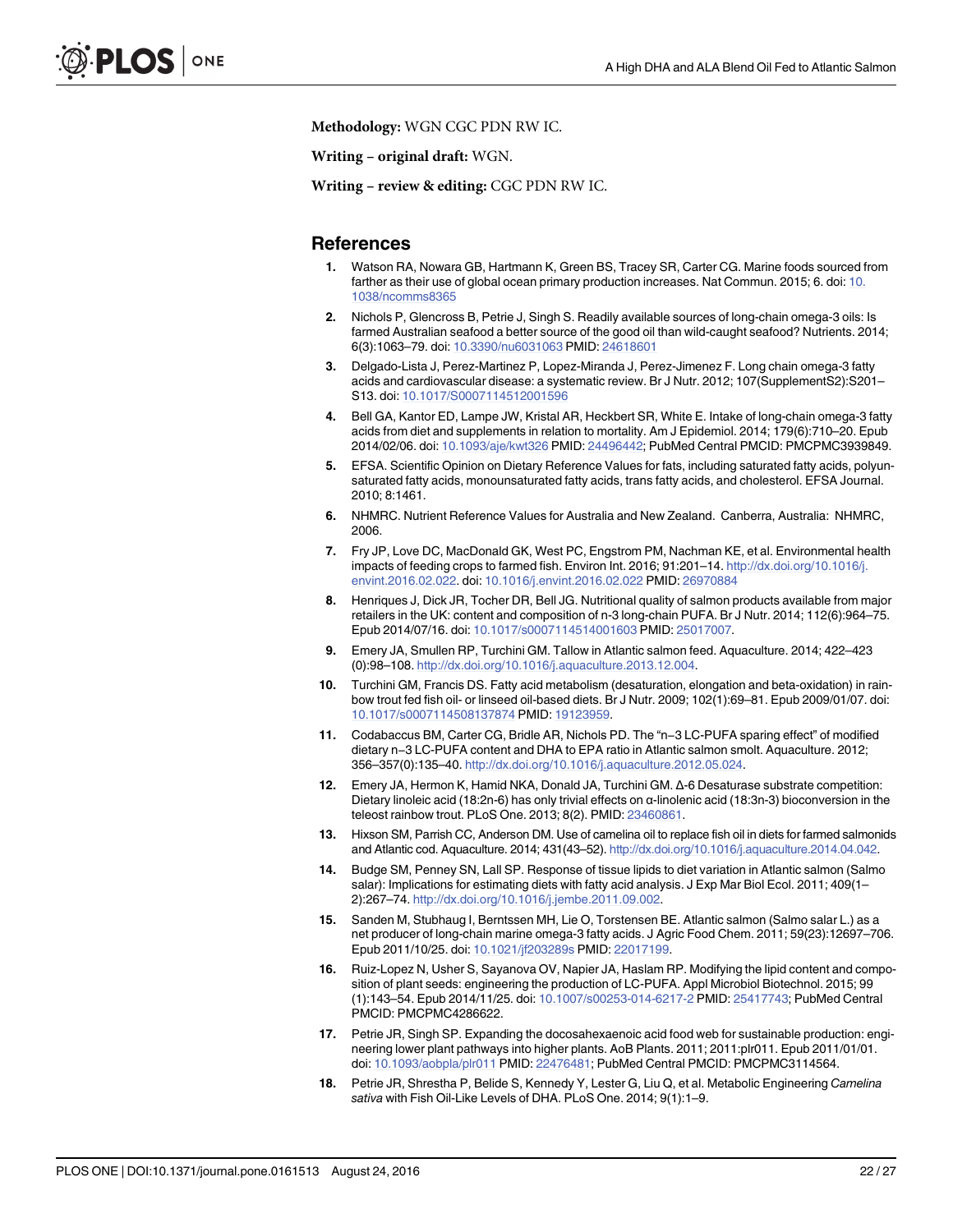- <span id="page-22-0"></span>[19.](#page-1-0) Petrie JR, Shrestha P, Zhou XR, Mansour MP, Liu Q, Belide S, et al. Metabolic engineering plant seeds with fish oil-like levels of DHA. PLoS One. 2012; 7(11):e49165. Epub 2012/11/13. doi: [10.1371/](http://dx.doi.org/10.1371/journal.pone.0049165) [journal.pone.0049165](http://dx.doi.org/10.1371/journal.pone.0049165) PMID: [23145108](http://www.ncbi.nlm.nih.gov/pubmed/23145108); PubMed Central PMCID: PMCPMC3492320.
- [20.](#page-2-0) Kitessa SM, Abeywardena M, Wijesundera C, Nichols PD. DHA-containing oilseed: a timely solution for the sustainability issues surrounding fish oil sources of the health-benefitting long-chain omega-3 oils. Nutrients. 2014; 6(5):2035–58. Epub 2014/05/27. doi: [10.3390/nu6052035](http://dx.doi.org/10.3390/nu6052035) PMID: [24858407;](http://www.ncbi.nlm.nih.gov/pubmed/24858407) PubMed Central PMCID: PMCPMC4042577.
- [21.](#page-2-0) Ruiz-Lopez N, Haslam RP, Napier JA, Sayanova O. Successful high-level accumulation of fish oil omega-3 long-chain polyunsaturated fatty acids in a transgenic oilseed crop. The Plant Journal. 2014; 77(2):198–208. doi: [10.1111/tpj.12378](http://dx.doi.org/10.1111/tpj.12378) PMID: [24308505](http://www.ncbi.nlm.nih.gov/pubmed/24308505)
- [22.](#page-2-0) Betancor MB, Sprague M, Usher S, Sayanova O, Campbell PJ, Napier JA, et al. A nutritionallyenhanced oil from transgenic Camelina sativa effectively replaces fish oil as a source of eicosapentaenoic acid for fish. Sci Rep. 2015; 5. doi: [10.1038/srep08104](http://dx.doi.org/10.1038/srep08104) [http://www.nature.com/srep/2015/](http://www.nature.com/srep/2015/150129/srep08104/abs/srep08104.html-supplementary-information) [150129/srep08104/abs/srep08104.html-supplementary-information](http://www.nature.com/srep/2015/150129/srep08104/abs/srep08104.html-supplementary-information).
- [23.](#page-2-0) Ghisaura S, Anedda R, Pagnozzi D, Biosa G, Spada S, Bonaglini E, et al. Impact of three commercial feed formulations on farmed gilthead sea bream (Sparus aurata, L.) metabolism as inferred from liver and blood serum proteomics. Proteome Sci. 2014; 12:44. doi: [10.1186/s12953-014-0044-3.](http://dx.doi.org/10.1186/s12953-014-0044-3) PMC4200174. PMID: [25342931](http://www.ncbi.nlm.nih.gov/pubmed/25342931)
- [24.](#page-2-0) Rodrigues PM, Silva TS, Dias J, Jessen F. Proteomics in aquaculture: applications and trends. J Pro-teomics. 2012; 75:4325-45. doi: [10.1016/j.jprot.2012.03.042](http://dx.doi.org/10.1016/j.jprot.2012.03.042) PMID: [22498885](http://www.ncbi.nlm.nih.gov/pubmed/22498885)
- [25.](#page-2-0) Monroig O, Zheng X, Morais S, Leaver MJ, Taggart JB, Tocher DR. Multiple genes for functional 6 fatty acyl desaturases (Fad) in Atlantic salmon (Salmo salar L.): gene and cDNA characterization, functional expression, tissue distribution and nutritional regulation. Biochim Biophys Acta. 2010; 1801 (9):1072–81. Epub 2010/04/21. doi: [10.1016/j.bbalip.2010.04.007](http://dx.doi.org/10.1016/j.bbalip.2010.04.007) PMID: [20403458](http://www.ncbi.nlm.nih.gov/pubmed/20403458).
- [26.](#page-2-0) Sissener NH, Martin SA, Cash P, Hevroy EM, Sanden M, Hemre GI. Proteomic profiling of liver from Atlantic salmon (Salmo salar) fed genetically modified soy compared to the near-isogenic non-GM line. Mar Biotechnol (NY). 2010; 12(3):273–81. Epub 2009/07/21. doi: [10.1007/s10126-009-9214-1](http://dx.doi.org/10.1007/s10126-009-9214-1) PMID: [19618241.](http://www.ncbi.nlm.nih.gov/pubmed/19618241)
- [27.](#page-3-0) Wedemeyer GA. Physiology of fish in intensive culture systems. New York: Chapman and Hall; 1996.
- [28.](#page-4-0) Javahery S, Nekoubin H, Moradlu AH. Effect of anaesthesia with clove oil in fish (review). Fish Physiol Biochem. 2012; 38:1545–52. doi: [10.1007/s10695-012-9682-5](http://dx.doi.org/10.1007/s10695-012-9682-5) PMID: [22752268](http://www.ncbi.nlm.nih.gov/pubmed/22752268)
- [29.](#page-4-0) Percival SB, Lee PS, Carter CG. Validation of a technique for determining apparent digestibility in large (up to 5 kg) Atlantic salmon (Salmo salar L.) in seacages. Aquaculture. 2001; 201:315–27.
- [30.](#page-4-0) AOAC. Official methods of analysis. 16th ed. Washington, DC: AOAC International; 1995.
- [31.](#page-4-0) Alhazzaa R, Bridle AR, Nichols PD, Carter CG. Replacing dietary fish oil with Echium oil enriched barramundi with C18 PUFA rather than long-chain PUFA. Aquaculture. 2011; 312(1–4):162–71. [http://dx.](http://dx.doi.org/10.1016/j.aquaculture.2010.12.023) [doi.org/10.1016/j.aquaculture.2010.12.023](http://dx.doi.org/10.1016/j.aquaculture.2010.12.023).
- [32.](#page-5-0) Ward DA, Carter CG, Townsend AT. The use of yttrium oxide and the effect of faecal collection timing for determining the apparent digestibility of minerals and trace elements in Atlantic salmon (Salmo salar, L.) feeds. Aquacult Nutr. 2005; 11(1):49–59. doi: [10.1111/j.1365-2095.2004.00323.x](http://dx.doi.org/10.1111/j.1365-2095.2004.00323.x)
- [33.](#page-5-0) Maynard LALJK. Animal nutrition. New York: McGraw-Hill; 1969.
- [34.](#page-5-0) Melis R, Cappuccinelli R, Roggio T, Anedda R. Addressing marketplace gilthead sea bream (Sparus aurata L.) differentiation by 1H NMR-based lipid fingerprinting. Food Res Int. 2014; 63, Part B(0):258– 64. <http://dx.doi.org/10.1016/j.foodres.2014.05.041>.
- [35.](#page-5-0) Wilson R, Golub SB, Rowley L, Angelucci C, Karpievitch YV, Bateman JF, et al. Novel elements of the chondrocyte stress response identified using an in vitro model of mouse cartilage degradation. J Proteome Res. 2016; 4(15):1033–50. doi: [10.1021/acs.jproteome.5b01115](http://dx.doi.org/10.1021/acs.jproteome.5b01115)
- [36.](#page-6-0) Cox J, Hein MY, Luber CA, Paron I, Nagaraj N, Mann M. Accurate proteome-wide label-free quantification by delayed normalization and maximal peptide ratio extraction, termed MaxLFQ. Mol Cell Proteomics. 2014; 13(9):2513–26. Epub 2014/06/20. doi: [10.1074/mcp.M113.031591](http://dx.doi.org/10.1074/mcp.M113.031591) PMID: [24942700](http://www.ncbi.nlm.nih.gov/pubmed/24942700); PubMed Central PMCID: PMCPMC4159666.
- [37.](#page-6-0) R Core Team. R: A language and environment for statistical computing. R Foundation for Statistical Computing. Vienna, Austria 2015.
- [38.](#page-6-0) Ritchie ME, Phipson B, Wu D, Hu Y, Law CW, Shi W, et al. limma powers differential expression analyses for RNA-sequencing and microarray studies. Nucleic Acids Res. 2015. doi: [10.1093/nar/gkv007](http://dx.doi.org/10.1093/nar/gkv007)
- [39.](#page-6-0) Bolstad BM, Irizarry RA, Astrand M, Speed TP. A comparison of normalization methods for high density oligonucleotide array data based on variance and bias. Bioinformatics. 2003; 19(2):185–93. Epub 2003/01/23. PMID: [12538238](http://www.ncbi.nlm.nih.gov/pubmed/12538238).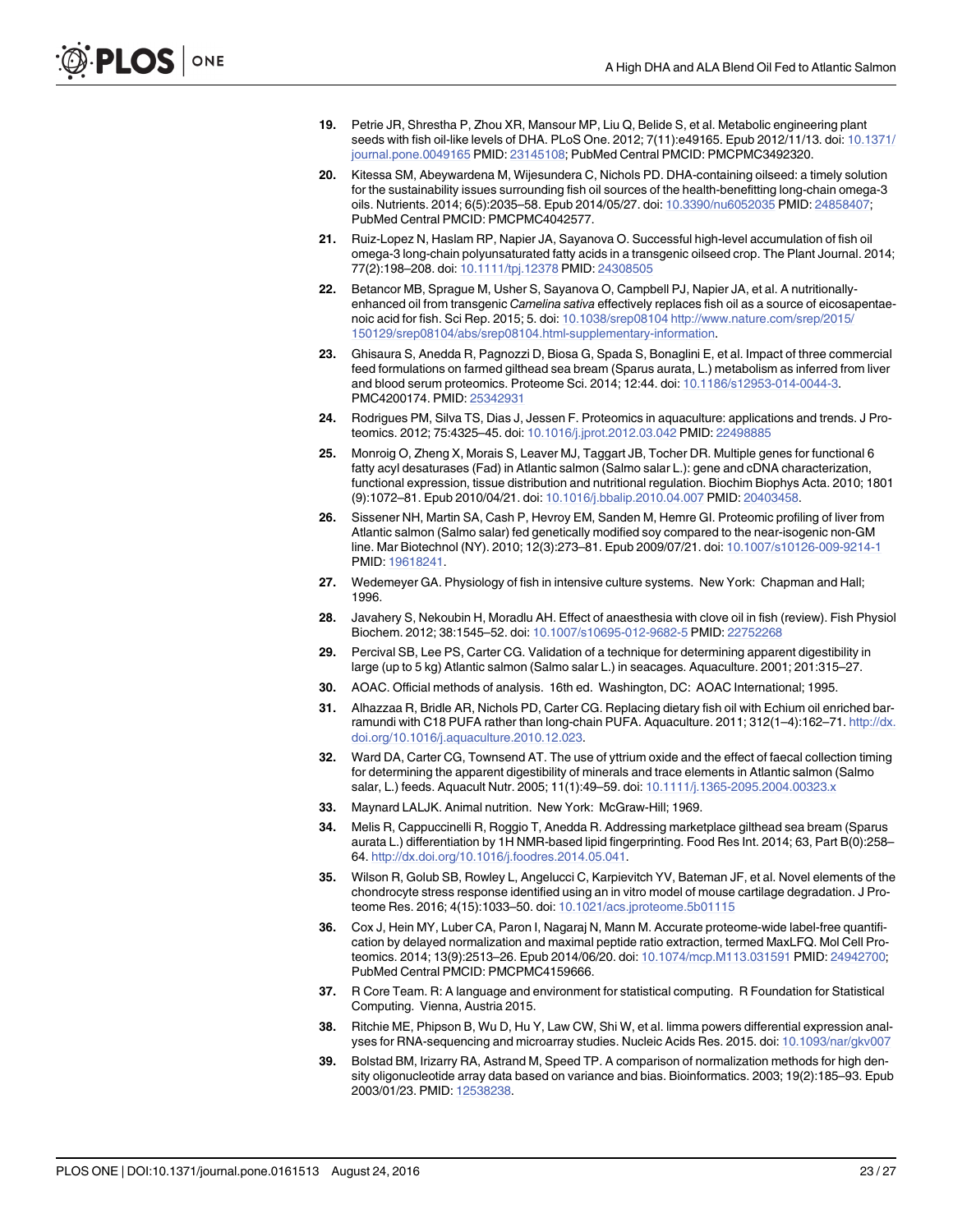- <span id="page-23-0"></span>[40.](#page-6-0) Ritchie ME, Diyagama D, Neilson J, van Laar R, Dobrovic A, Holloway A, et al. Empirical array quality weights in the analysis of microarray data. BMC Bioinformatics. 2006; 7:261. Epub 2006/05/23. doi: [10.1186/1471-2105-7-261](http://dx.doi.org/10.1186/1471-2105-7-261) PMID: [16712727;](http://www.ncbi.nlm.nih.gov/pubmed/16712727) PubMed Central PMCID: PMCPMC1564422.
- [41.](#page-6-0) Smyth GK. Linear models and empirical bayes methods for assessing differential expression in microarray experiments. Stat Appl Genet Mol Biol. 2004; 3: Article3. Epub 2006/05/02. doi: [10.2202/1544-](http://dx.doi.org/10.2202/1544-6115.1027) [6115.1027](http://dx.doi.org/10.2202/1544-6115.1027) PMID: [16646809](http://www.ncbi.nlm.nih.gov/pubmed/16646809).
- [42.](#page-7-0) Mi H, Muruganujan A, Thomas PD. PANTHER in 2013: modeling the evolution of gene function, and other gene attributes, in the context of phylogenetic trees. Nucleic Acids Res. 2013; 41(Database issue):D377–86. Epub 2012/11/30. doi: [10.1093/nar/gks1118](http://dx.doi.org/10.1093/nar/gks1118) PMID: [23193289;](http://www.ncbi.nlm.nih.gov/pubmed/23193289) PubMed Central PMCID: PMCPMC3531194.
- [43.](#page-7-0) Szklarczyk D, Franceschini A, Wyder S, Forslund K, Heller D, Huerta-Cepas J, et al. STRING v10: protein-protein interaction networks, integrated over the tree of life. Nucleic Acids Res. 2015; 43(Database issue):D447–52. Epub 2014/10/30. doi: [10.1093/nar/gku1003](http://dx.doi.org/10.1093/nar/gku1003) PMID: [25352553;](http://www.ncbi.nlm.nih.gov/pubmed/25352553) PubMed Central PMCID: PMCPMC4383874.
- [44.](#page-14-0) Blondeau N. The nutraceutical potential of omega-3 alpha-linolenic acid in reducing the consequences of stroke. Biochimie. 2016; 120:49–55. Epub 2015/06/21. doi: [10.1016/j.biochi.2015.06.005](http://dx.doi.org/10.1016/j.biochi.2015.06.005) PMID: [26092420.](http://www.ncbi.nlm.nih.gov/pubmed/26092420)
- [45.](#page-14-0) Colquhoun D, Ferreira-Jardim A, Udell T, Eden B. Review of evidence: Fish, fish oils and n-3 polyunsaturated fatty acids and cardiovascular health. National Heart Foundation of Australia, 2008.
- [46.](#page-14-0) Simopoulos AP. The importance of the omega-6/omega-3 fatty acid ratio in cardiovascular disease and other chronic diseases. Exp Biol Med (Maywood). 2008; 233(6):674–88. Epub 2008/04/15. doi: [10.3181/0711-mr-311](http://dx.doi.org/10.3181/0711-mr-311) PMID: [18408140](http://www.ncbi.nlm.nih.gov/pubmed/18408140).
- [47.](#page-14-0) Williams CD, Whitley BM, Hoyo C, Grant DJ, Iraggi JD, Newman KA, et al. A high ratio of dietary n-6/ n-3 polyunsaturated fatty acids is associated with increased risk of prostate cancer. Nutr Res. 2011; 31(1):1–8. Epub 2011/02/12. doi: [10.1016/j.nutres.2011.01.002](http://dx.doi.org/10.1016/j.nutres.2011.01.002) PMID: [21310299](http://www.ncbi.nlm.nih.gov/pubmed/21310299).
- [48.](#page-14-0) Simopoulos AP. Evolutionary aspects of diet: the omega-6/omega-3 ratio and the brain. Mol Neurobiol. 2011; 44(2):203–15. Epub 2011/02/01. doi: [10.1007/s12035-010-8162-0](http://dx.doi.org/10.1007/s12035-010-8162-0) PMID: [21279554](http://www.ncbi.nlm.nih.gov/pubmed/21279554).
- [49.](#page-14-0) Deckelbaum RJ. n-6 and n-3 Fatty Acids and Atherosclerosis: Ratios or Amounts? Atertio Thromb Vasc Biol. 2010; 30(12):2325–6. doi: [10.1161/atvbaha.110.214353](http://dx.doi.org/10.1161/atvbaha.110.214353)
- [50.](#page-16-0) Stubhaug I, Lie Ø, Torstensen BE. Fatty acid productive value and β-oxidation capacity in Atlantic salmon (Salmo salar L.) fed on different lipid sources along the whole growth period. Aquacult Nutr. 2007; 13(2):145–55. doi: [10.1111/j.1365-2095.2007.00462.x](http://dx.doi.org/10.1111/j.1365-2095.2007.00462.x)
- [51.](#page-16-0) Bransden MP, Carter CG, Nichols PD. Replacement of fish oil with sunflower oil in feeds for Atlantic salmon (Salmo salar L.): effect on growth performance, tissue fatty acid composition and disease resistance. Comp Biochem Physiol B Biochem Mol Biol. 2003; 135(4):611–25. Epub 2003/08/02. PMID: [12892753.](http://www.ncbi.nlm.nih.gov/pubmed/12892753)
- [52.](#page-17-0) Tocher DR, Bell JG, Dick JR, Crampton VO. Effects of dietary vegetable oil on Atlantic salmon hepatocyte fatty acid desaturation and liver fatty acid compositions. Lipids. 2003; 38(7):723–32. Epub 2003/ 09/26. PMID: [14506835.](http://www.ncbi.nlm.nih.gov/pubmed/14506835)
- 53. Stubhaug I, Tocher DR, Bell JG, Dick JR, Torstensen BE. Fatty acid metabolism in Atlantic salmon (Salmo salar L.) hepatocytes and influence of dietary vegetable oil. Biochim Biophys Acta. 2005; 1734 (3):277–88. Epub 2005/06/01. doi: [10.1016/j.bbalip.2005.04.003](http://dx.doi.org/10.1016/j.bbalip.2005.04.003) PMID: [15921956.](http://www.ncbi.nlm.nih.gov/pubmed/15921956)
- 54. Zheng X, Torstensen BE, Tocher DR, Dick JR, Henderson RJ, Bell JG. Environmental and dietary influences on highly unsaturated fatty acid biosynthesis and expression of fatty acyl desaturase and elongase genes in liver of Atlantic salmon (Salmo salar). Biochim Biophys Acta. 2005; 1734(1):13–24. <http://dx.doi.org/10.1016/j.bbalip.2005.01.006>. PMID: [15866479](http://www.ncbi.nlm.nih.gov/pubmed/15866479)
- [55.](#page-17-0) Hixson SM, Parrish CC, Anderson DM. Full substitution of fish oil with camelina (Camelina sativa) oil, with partial substitution of fish meal with camelina meal, in diets for farmed Atlantic salmon (Salmo salar) and its effect on tissue lipids and sensory quality. Food Chem. 2014; 157(0):51-61. [http://dx.](http://dx.doi.org/10.1016/j.foodchem.2014.02.026) [doi.org/10.1016/j.foodchem.2014.02.026.](http://dx.doi.org/10.1016/j.foodchem.2014.02.026)
- [56.](#page-17-0) Thanuthong T, Francis DS, Manickam E, Senadheera SD, Cameron-Smith D, Turchini GM. Fish oil replacement in rainbow trout diets and total dietary PUFA content: II) Effects on fatty acid metabolism and in vivo fatty acid bioconversion. Aquaculture. 2011; 322–323(0):99–108. [http://dx.doi.org/10.](http://dx.doi.org/10.1016/j.aquaculture.2011.09.026) [1016/j.aquaculture.2011.09.026](http://dx.doi.org/10.1016/j.aquaculture.2011.09.026).
- [57.](#page-17-0) Senadheera SD, Turchini GM, Thanuthong T, Francis DS. Effects of dietary alpha-linolenic acid (18:3n-3)/linoleic acid (18:2n-6) ratio on fatty acid metabolism in Murray cod (Maccullochella peelii peelii). Journal of Agriculture and Food Chemistry. 2011; 59(3):1020–30. Epub 2011/01/13. doi: [10.](http://dx.doi.org/10.1021/jf104242y) [1021/jf104242y](http://dx.doi.org/10.1021/jf104242y) PMID: [21222433.](http://www.ncbi.nlm.nih.gov/pubmed/21222433)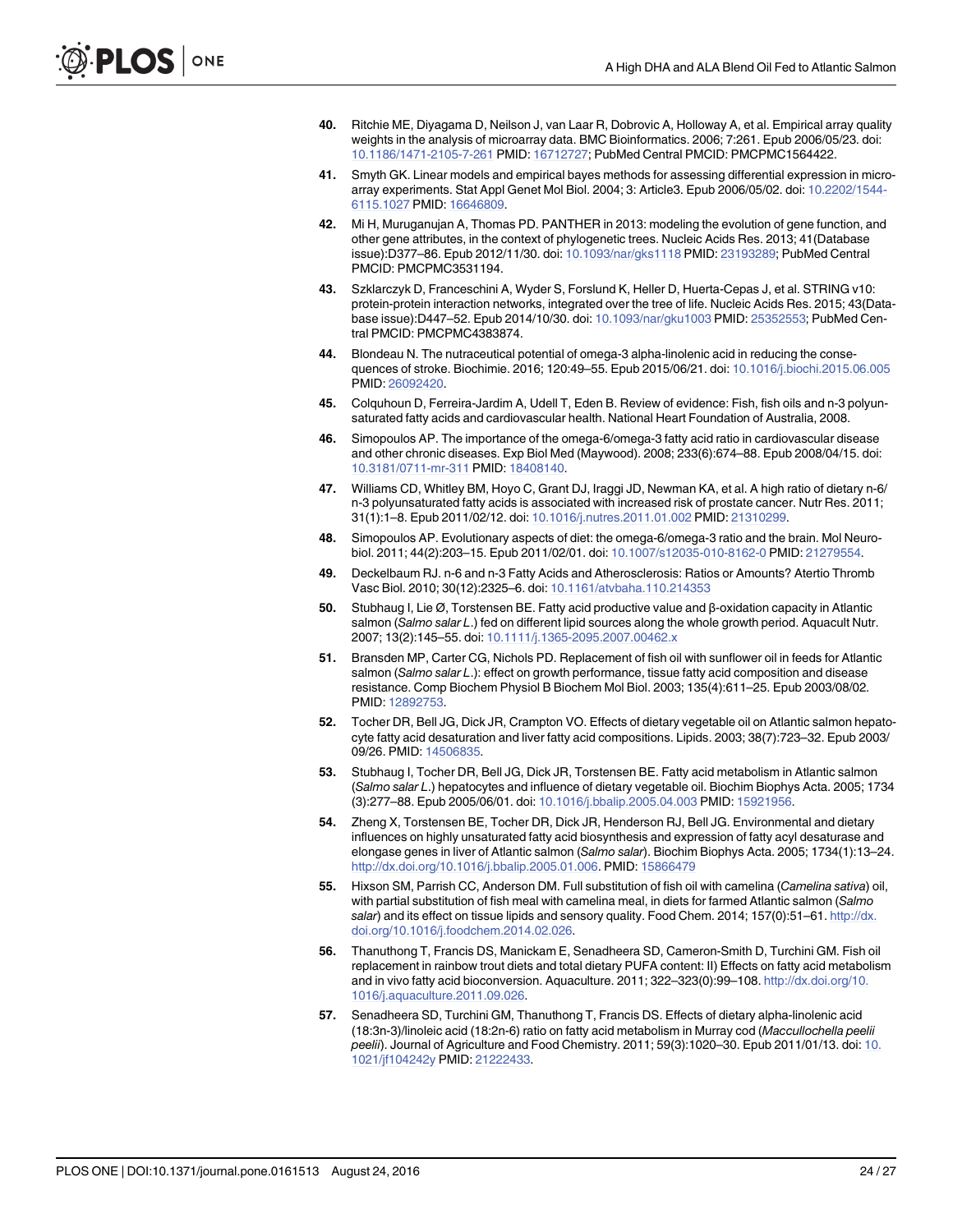- <span id="page-24-0"></span>[58.](#page-17-0) Thomassen MS, Rein D, Berge GM, Østbye T-K, Ruyter B. High dietary EPA does not inhibit Δ5 and Δ6 desaturases in Atlantic salmon (Salmo salar L.) fed rapeseed oil diets. Aquaculture. 2012; 360– 361(0):78–85. <http://dx.doi.org/10.1016/j.aquaculture.2012.07.001>.
- 59. Zheng XZ, Tocher DR, Dickson CA, Bell JG, Teale AJ. Effects of diets containing vegetable oil on expression of genes involved in highly unsaturated fatty acid biosyn- thesis in liver of Atlantic salmon (Salmo salar). Aquaculture. 2004; 236(1–4):467–83.
- [60.](#page-17-0) Glencross B, De Santis C, Bicskei B, Taggart J, Bron J, Betancor M, et al. A comparative analysis of the response of the hepatic transcriptome to dietary docosahexaenoic acid in Atlantic salmon (Salmo salar) post-smolts. BMC Genomics. 2015; 16(1):1–12. doi: [10.1186/s12864-015-1810-z](http://dx.doi.org/10.1186/s12864-015-1810-z)
- [61.](#page-17-0) Vagner M, Santigosa E. Characterization and modulation of gene expression and enzymatic activity of delta-6 desaturase in teleosts: A review. Aquaculture. 2011; 315(1–2):131–43. [http://dx.doi.org/10.](http://dx.doi.org/10.1016/j.aquaculture.2010.11.031) [1016/j.aquaculture.2010.11.031](http://dx.doi.org/10.1016/j.aquaculture.2010.11.031).
- [62.](#page-17-0) Thanuthong T, Francis DS, Senadheera SP, Jones PL, Turchini GM. LC-PUFA biosynthesis in rainbow trout is substrate limited: use of the whole body fatty acid balance method and different 18:3n-3/ 18:2n-6 ratios. Lipids. 2011; 46(12):1111–27. Epub 2011/09/06. doi: [10.1007/s11745-011-3607-4](http://dx.doi.org/10.1007/s11745-011-3607-4) PMID: [21892784.](http://www.ncbi.nlm.nih.gov/pubmed/21892784)
- [63.](#page-17-0) Bell JG, Henderson RJ, Tocher DR, McGhee F, Dick JR, Porter A, et al. Substituting fish oil with crude palm oil in the diet of Atlantic Salmon (Salmo salar) affects muscle fatty acid composition and hepatic fatty acid metabolism. J Nutr. 2002; 132(2):222–30. PMID: [11823582](http://www.ncbi.nlm.nih.gov/pubmed/11823582)
- 64. Bell JG, Henderson RJ, Tocher DR, Sargent JR. Replacement of dietary fish oil with increasing levels of linseed oil: modification of flesh fatty acid compositions in Atlantic salmon (Salmo salar) using a fish oil finishing diet. Lipids. 2004; 39(3):223–32. Epub 2004/07/06. PMID: [15233400.](http://www.ncbi.nlm.nih.gov/pubmed/15233400)
- [65.](#page-17-0) Bell JG, McEvoy J, Tocher DR, McGhee F, Campbell PJ, Sargent JR. Replacement of fish oil with rapeseed oil in diets of Atlantic salmon (Salmo salar) affects tissue lipid compositions and hepatocyte fatty acid metabolism. J Nutr. 2001; 131(5):1535-43. Epub 2001/05/08. PMID: [11340112.](http://www.ncbi.nlm.nih.gov/pubmed/11340112)
- [66.](#page-17-0) Emery JA, Smullen R, Keast RSJ, Turchini GM. Viability of tallow inclusion in Atlantic salmon diet, as assessed by an on-farm grow out trial. Aquaculture. 2016; 451:289–97. [http://dx.doi.org/10.1016/j.](http://dx.doi.org/10.1016/j.aquaculture.2015.09.023) [aquaculture.2015.09.023](http://dx.doi.org/10.1016/j.aquaculture.2015.09.023).
- [67.](#page-17-0) Miller MR, Nichols PD, Carter CG. Replacement of fish oil with thraustochytrid Schizochytrium sp. L oil in Atlantic salmon parr (Salmo salar L) diets. Comp Biochem Physiol A Mol Integr Physiol. 2007; 148(2):382–92. Epub 2007/06/26. doi: [10.1016/j.cbpa.2007.05.018](http://dx.doi.org/10.1016/j.cbpa.2007.05.018) PMID: [17588797](http://www.ncbi.nlm.nih.gov/pubmed/17588797).
- [68.](#page-17-0) NRC. Nutrient requirements of fish and shrimp: The National Academies Press; 2011.
- [69.](#page-17-0) Parrish CC, Pathy DA, Angel A. Dietary fish oils limit adipose tissue hypertrophy in rats. Metabolism. 1990; 39(3):217–9. Epub 1990/03/01. PMID: [2308514](http://www.ncbi.nlm.nih.gov/pubmed/2308514).
- [70.](#page-17-0) Todorčević M, Vegusdal A, Gjøen T, Sundvold H, Torstensen BE, Kjær MA, et al. Changes in fatty acids metabolism during differentiation of Atlantic salmon preadipocytes; Effects of n-3 and n-9 fatty acids. Biochim Biophys Acta. 2008; 1781(6–7):326–35. [http://dx.doi.org/10.1016/j.bbalip.2008.04.](http://dx.doi.org/10.1016/j.bbalip.2008.04.014) [014](http://dx.doi.org/10.1016/j.bbalip.2008.04.014). doi: [10.1016/j.bbalip.2008.04.014](http://dx.doi.org/10.1016/j.bbalip.2008.04.014) PMID: [18503782](http://www.ncbi.nlm.nih.gov/pubmed/18503782)
- [71.](#page-17-0) Zhou X, Wu W, Chen J, Wang X, Wang Y. AMP-activated protein kinase is required for the anti-adipogenic effects of alpha-linolenic acid. Nutr Metab (Lond). 2015; 12:10. Epub 2015/03/17. doi: [10.1186/](http://dx.doi.org/10.1186/s12986-015-0006-5) [s12986-015-0006-5](http://dx.doi.org/10.1186/s12986-015-0006-5) PMID: [25774202;](http://www.ncbi.nlm.nih.gov/pubmed/25774202) PubMed Central PMCID: PMCPMC4358912.
- [72.](#page-17-0) Oliva ME, Ferreira MR, Chicco A, Lombardo YB. Dietary Salba (Salvia hispanica L) seed rich in alpha-linolenic acid improves adipose tissue dysfunction and the altered skeletal muscle glucose and lipid metabolism in dyslipidemic insulin-resistant rats. Prostaglandins Leukot Essent Fatty Acids. 2013; 89(5):279–89. Epub 2013/10/15. doi: [10.1016/j.plefa.2013.09.010](http://dx.doi.org/10.1016/j.plefa.2013.09.010) PMID: [24120122](http://www.ncbi.nlm.nih.gov/pubmed/24120122).
- [73.](#page-18-0) Pajaud J, Kumar S, Rauch C, Morel F, Aninat C. Regulation of signal transduction by glutathione transferases. Int J Hepatol. 2012; 2012:11. doi: [10.1155/2012/137676](http://dx.doi.org/10.1155/2012/137676)
- [74.](#page-18-0) Singh S, Brocker C, Koppaka V, Ying C, Jackson B, Matsumoto A, et al. Aldehyde dehydrogenases in cellular responses to oxidative/electrophilic stress. Free Radic Biol Med. 2013; 56:89–101. PMID: [23195683](http://www.ncbi.nlm.nih.gov/pubmed/23195683)
- [75.](#page-18-0) Amunom I, Dieter LJ, Tamasi V, Cai J, Conklin DJ, Srivastava S, et al. Cytochromes P450 catalyze the reduction of alpha,beta-unsaturated aldehydes. Chem Res Toxicol. 2011; 24(8):1223–30. Epub 2011/07/20. doi: [10.1021/tx200080b](http://dx.doi.org/10.1021/tx200080b) PMID: [21766881](http://www.ncbi.nlm.nih.gov/pubmed/21766881); PubMed Central PMCID: PMCPMC3180908.
- [76.](#page-18-0) Ibarz A, Martin-Perez M, Blasco J, Bellido D, de Oliveira E, Fernandez-Borras J. Gilthead sea bream liver proteome altered at low temperatures by oxidative stress. Proteomics. 2010; 10(5):963–75. Epub 2010/02/05. doi: [10.1002/pmic.200900528](http://dx.doi.org/10.1002/pmic.200900528) PMID: [20131326.](http://www.ncbi.nlm.nih.gov/pubmed/20131326)
- [77.](#page-18-0) Moore MJ, Mitrofanov IV, Valentini SS, Volkov VV, Kurbskiy AV, Zhimbey EN, et al. Cytochrome P4501A expression, chemical contaminants and histopathology in roach, goby and sturgeon and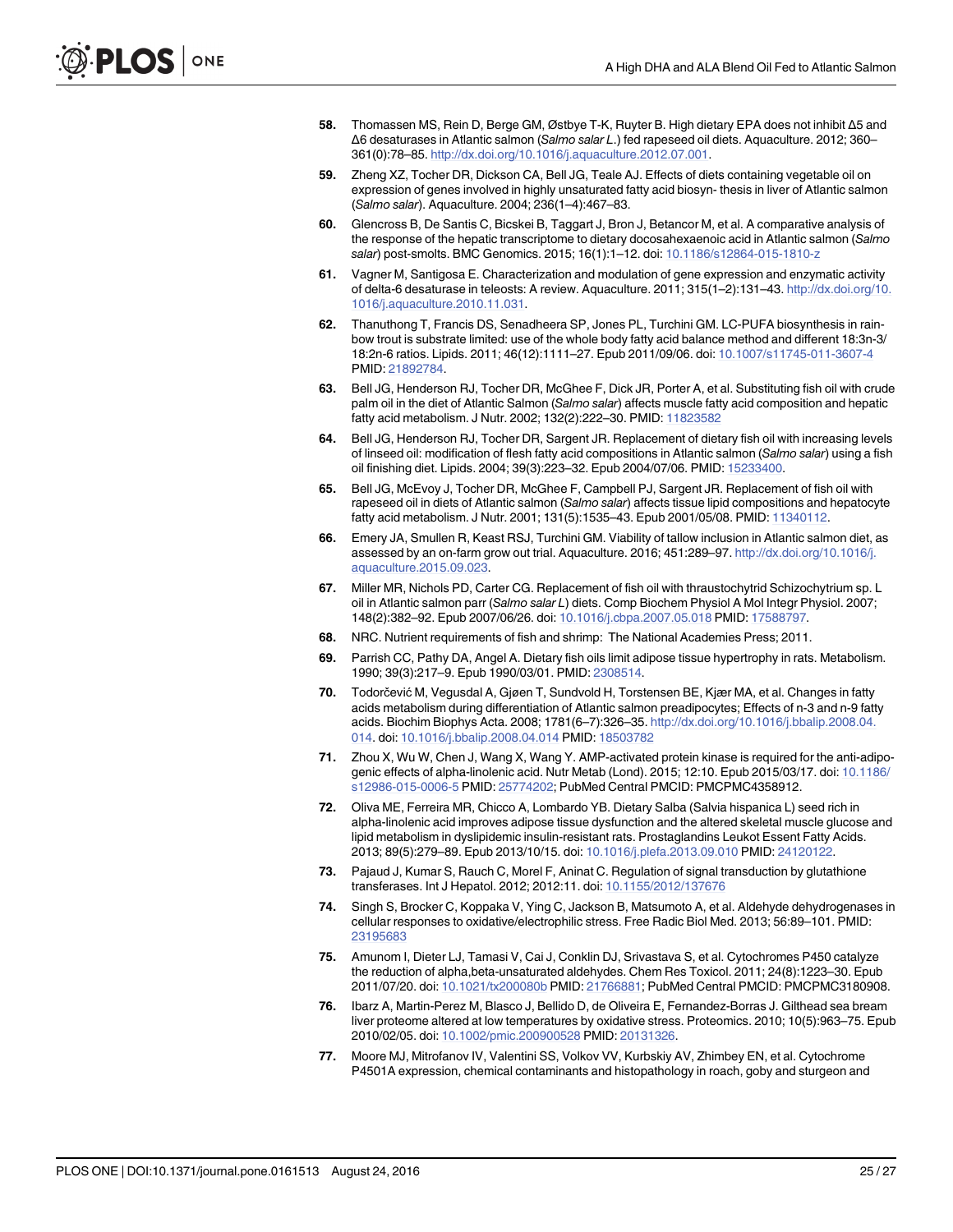chemical contaminants in sediments from the Caspian Sea, Lake Balkhash and the Ily River Delta, Kazakhstan. Mar Pollut Bull. 2003; 46(1):107–19. Epub 2003/01/22. PMID: [12535976](http://www.ncbi.nlm.nih.gov/pubmed/12535976).

- <span id="page-25-0"></span>[78.](#page-18-0) Lee RF, Anderson JW. Significance of cytochrome P450 system responses and levels of bile fluorescent aromatic compounds in marine wildlife following oil spills. Mar Pollut Bull. 2005; 50(7):705–23. [http://dx.doi.org/10.1016/j.marpolbul.2005.04.036.](http://dx.doi.org/10.1016/j.marpolbul.2005.04.036) PMID: [15946701](http://www.ncbi.nlm.nih.gov/pubmed/15946701)
- [79.](#page-18-0) Hjelle JJ, Petersen DR. Hepatic aldehyde dehydrogenases and lipid peroxidation. Pharmacol Biochem Behav. 1983; 18 Suppl 1:155–60. Epub 1983/01/01. PMID: [6634832.](http://www.ncbi.nlm.nih.gov/pubmed/6634832)
- [80.](#page-18-0) Wenzel P, Hink U, Oelze M, Schuppan S, Schaeuble K, Schildknecht S, et al. Role of reduced lipoic acid in the redox regulation of mitochondrial aldehyde dehydrogenase (ALDH-2) activity. Implications for mitochondrial oxidative stress and nitrate tolerance. J Biol Chem. 2007; 282(1):792–9. Epub 2006/ 11/15. doi: [10.1074/jbc.M606477200](http://dx.doi.org/10.1074/jbc.M606477200) PMID: [17102135](http://www.ncbi.nlm.nih.gov/pubmed/17102135).
- [81.](#page-18-0) Towell JF 3rd, Wang RI. Hydrogen peroxide-induced glutathione depletion and aldehyde dehydrogenase inhibition in erythrocytes. Biochem Pharmacol. 1987; 36(13):2087–93. Epub 1987/07/01. PMID: [3038114.](http://www.ncbi.nlm.nih.gov/pubmed/3038114)
- [82.](#page-18-0) Oelze M, Knorr M, Schell R, Kamuf J, Pautz A, Art J, et al. Regulation of human mitochondrial aldehyde dehydrogenase (ALDH-2) activity by electrophiles in vitro. J Biol Chem. 2011; 286(11):8893– 900. doi: [10.1074/jbc.M110.190017](http://dx.doi.org/10.1074/jbc.M110.190017) PMID: [21252222](http://www.ncbi.nlm.nih.gov/pubmed/21252222)
- [83.](#page-18-0) Olatunde Farombi E. Mechanisms for the hepatoprotective action of Kolaviron: Studies on hepatic enzymes, microsomal lipids and lipid peroxidation in carbontetrachloride-treated rats Pharmacol Res. 2000; 42(1):75–80. <http://dx.doi.org/10.1006/phrs.1999.0648>. PMID: [10860638](http://www.ncbi.nlm.nih.gov/pubmed/10860638)
- [84.](#page-18-0) Kannan K, Jain SK. Effect of vitamin B6 on oxygen radicals, mitochondrial membrane potential, and lipid peroxidation in H2O2-treated U937 monocytes. Free Radic Biol Med. 2004; 36(4):423–8. Epub 2004/02/21. doi: [10.1016/j.freeradbiomed.2003.09.012](http://dx.doi.org/10.1016/j.freeradbiomed.2003.09.012) PMID: [14975445](http://www.ncbi.nlm.nih.gov/pubmed/14975445).
- [85.](#page-18-0) Hsu C-C, Cheng C-H, Hsu C-L, Lee W-J, Huang S-C, Huang Y-C. Role of vitamin B6 status on antioxidant defenses, glutathione, and related enzyme activities in mice with homocysteine-induced oxidative stress. 2015. 2015;59. Epub 2015-01-27. doi: [10.3402/fnr.v59.25702](http://dx.doi.org/10.3402/fnr.v59.25702)
- [86.](#page-18-0) Jansen GA, Wanders RJA. Alpha-Oxidation. Biochim Biophys Acta. 2006; 1763(12):1403–12. [http://](http://dx.doi.org/10.1016/j.bbamcr.2006.07.012) [dx.doi.org/10.1016/j.bbamcr.2006.07.012.](http://dx.doi.org/10.1016/j.bbamcr.2006.07.012) PMID: [16934890](http://www.ncbi.nlm.nih.gov/pubmed/16934890)
- [87.](#page-18-0) van den Brink DM, van Miert JNI, Dacremont G, Rontani J-F, Jansen GA, Wanders RJA. Identification of fatty aldehyde dehydrogenase in the breakdown of phytol to phytanic acid. Mol Genet Metab. 2004; 82(1):33–7. doi: [10.1016/j.ymgme.2004.01.019](http://dx.doi.org/10.1016/j.ymgme.2004.01.019) PMID: [15110319](http://www.ncbi.nlm.nih.gov/pubmed/15110319)
- [88.](#page-19-0) Kjær MA, Todorčević M, Torstensen BE, Vegusdal A, Ruyter B. Dietary n-3 HUFA affects mitochondrial fatty acid β-oxidation capacity and susceptibility to oxidative stress in Atlantic salmon. Lipids. 2008; 43(9):813–27. doi: [10.1007/s11745-008-3208-z](http://dx.doi.org/10.1007/s11745-008-3208-z) PMID: [18615261](http://www.ncbi.nlm.nih.gov/pubmed/18615261)
- 89. ØStbye TK, Kjær MA, Rørå AMB, Torstensen B, Ruyter B. High n-3 HUFA levels in the diet of Atlantic salmon affect muscle and mitochondrial membrane lipids and their susceptibility to oxidative stress. Aquacult Nutr. 2011; 17(2):177–90. doi: [10.1111/j.1365-2095.2009.00721.x](http://dx.doi.org/10.1111/j.1365-2095.2009.00721.x)
- [90.](#page-19-0) Betancor MB, Almaida-Pagán PF, Sprague M, Hernández A, Tocher DR. Roles of selenoprotein antioxidant protection in zebrafish, Danio rerio, subjected to dietary oxidative stress. Fish Physiol Biochem. 2015:1–16. doi: [10.1007/s10695-015-0040-2](http://dx.doi.org/10.1007/s10695-015-0040-2)
- [91.](#page-19-0) Olsen RE, Løvaas E, Lie Ø. The influence of temperature, dietary polyunsaturated fatty acids, α-tocopherol and spermine on fatty acid composition and indices of oxidative stress in juvenile Arctic char, Salvelinus alpinus (L.). Fish Physiol Biochem. 1999; 20(1):13–29. doi: [10.1023/A:1007767827996](http://dx.doi.org/10.1023/A:1007767827996)
- [92.](#page-19-0) Glencross BD. Exploring the nutritional demand for essential fatty acids by aquaculture species. Rev Aquaculture. 2009; 1(2):71–124. doi: [10.1111/j.1753-5131.2009.01006.x](http://dx.doi.org/10.1111/j.1753-5131.2009.01006.x)
- [93.](#page-19-0) Yu TC, Sinnhuber RO. Effects of dietary ω3 and ω6 fatty acids on growth and feed conversion efficiency of coho salmon (Oncorhynchus kisutch). Aquaculture. 1979; 16:31–8.
- [94.](#page-19-0) Olsen RE, Henderson RJ. Muscle fatty acid composition and oxidative stress indices of Arctic charr, Salvelinus alpinus (L.), in relation to dietary polyunsaturated fatty acid levels and temperature. Aquacult Nutr. 1997; 3(4):227–38. doi: [10.1046/j.1365-2095.1997.00091.x](http://dx.doi.org/10.1046/j.1365-2095.1997.00091.x)
- [95.](#page-19-0) Stéphan G, Guillaume J, Lamour F. Lipid peroxidation in turbot (Scophthalmus maximus) tissue: effect of dietary vitamin E and dietary n <sup>−</sup> 6 or n <sup>−</sup> 3 polyunsaturated fatty acids. Aquaculture. 1995; 130(2–3):251–68. [http://dx.doi.org/10.1016/0044-8486\(94\)00322-F](http://dx.doi.org/10.1016/0044-8486(94)00322-F).
- [96.](#page-19-0) Ruyter, RØsjØ, Einen, Thomassen. Essential fatty acids in Atlantic salmon: effects of increasing dietary doses of n-6 and n-3 fatty acids on growth, survival and fatty acid composition of liver, blood and carcass. Aquacult Nutr. 2000; 6(2):119–27. doi: [10.1046/j.1365-2095.2000.00137.x.](http://dx.doi.org/10.1046/j.1365-2095.2000.00137.x)
- [97.](#page-19-0) McGuire SO, Alexander DW, Fritsche KL. Fish oil source differentially affects rat immune cell alphatocopherol concentration. J Nutr. 1997; 127(7):1388–94. Epub 1997/07/01. PMID: [9202096.](http://www.ncbi.nlm.nih.gov/pubmed/9202096)